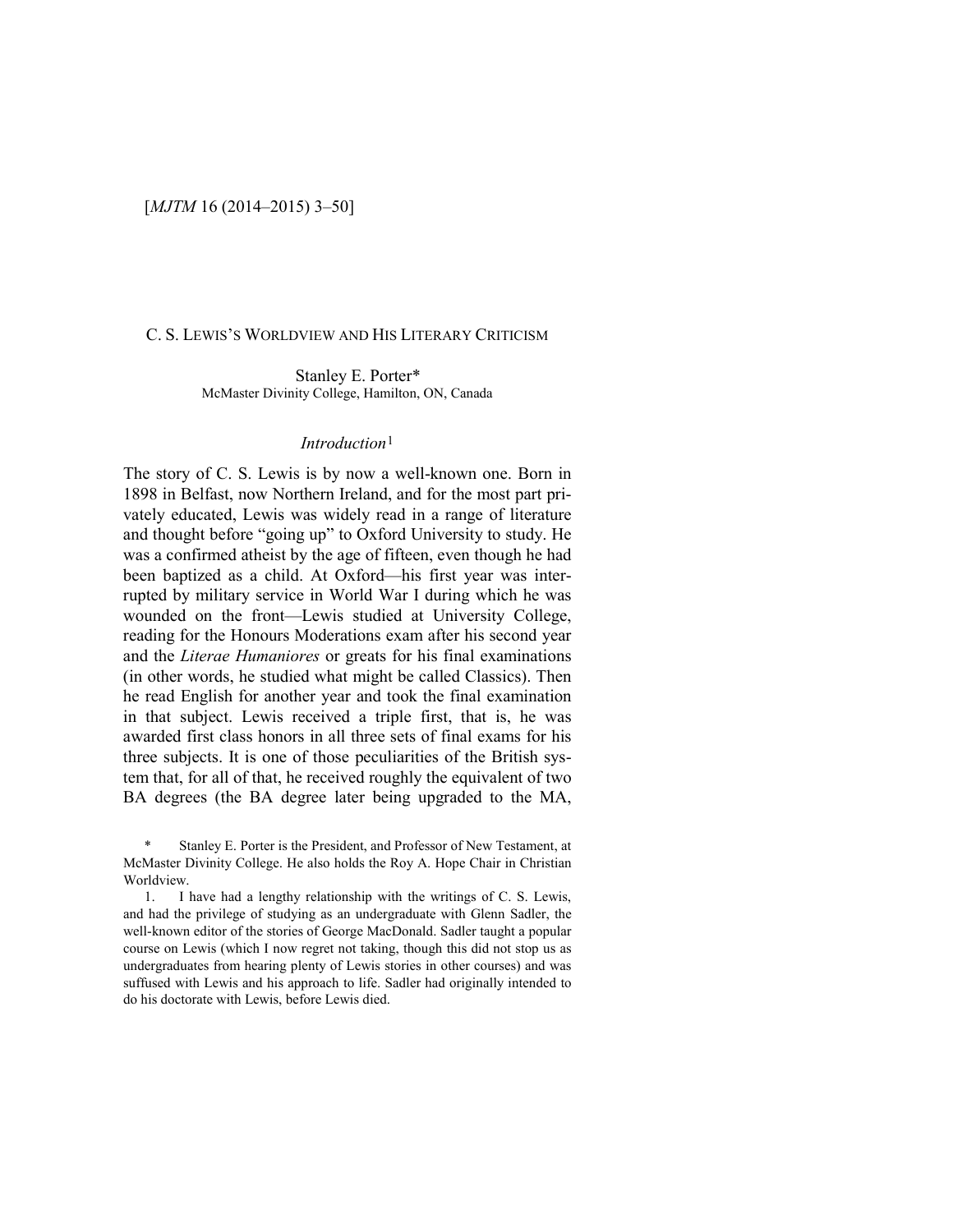again according to the quirks of the Oxbridge system). Lewis then was hired as a tutor in English at Magdalen College in Oxford in 1925, where he remained a tutor until 1954. During his time as an Oxford student, Lewis became friends with a number of people who would be his life-long companions and colleagues, including Owen Barfield and J. R. R. Tolkien, members of the group called the Inklings. However, as Lewis recounts in his book *Surprised by Joy*, God was already at work in the heart and mind of C. S. Lewis, so that, in 1931, he was converted to Christianity, and began a life devoted to serving Christ through the writing of fiction, apologetics, lay theology and philosophy, and literary criticism.

There are many stories of Lewis's conversion, but allow me to relate one told to me by a close friend who knew the particular student involved. This one-time Oxford undergraduate relates that he was one of four students assigned to Lewis as his tutor in English at Oxford. As it unfortunately happened (as the story is told), two of the students of the four in the tutorial were involved in a fight with each other, with one of the students killing the other and as a result going to prison. The third student apparently committed suicide, leaving the fourth student as Lewis's only tutorial student for his entire three years at Oxford. One day, so the story goes, the student, by now alone of the original four, was waiting for Lewis in Lewis's rooms at Magdalen, when Lewis walked in and brusquely said, "I've been converted," and then proceeded to sit down and commence the tutorial. This must have been in 1931.<sup>[2](#page-1-0)</sup>

Lewis became a very popular figure in Christian circles. He wrote Christian fiction, such as the Narnia Tales and his science fiction trilogy, among many others. He also wrote numerous works of apologetics and what might be termed lay theology and philosophy, such as *The Screwtape Letters*, *Mere Christianity*, and *The Great Divorce*. *Mere Christianity* began as radio broad-

<span id="page-1-0"></span><sup>2.</sup> There is some confusion regarding Lewis's conversion. It appears that his acceptance of theism was in 1929 or 1930 and his conversion to Christianity in 1931. See McGrath, *C. S. Lewis*, 141–46, for discussion of the dates.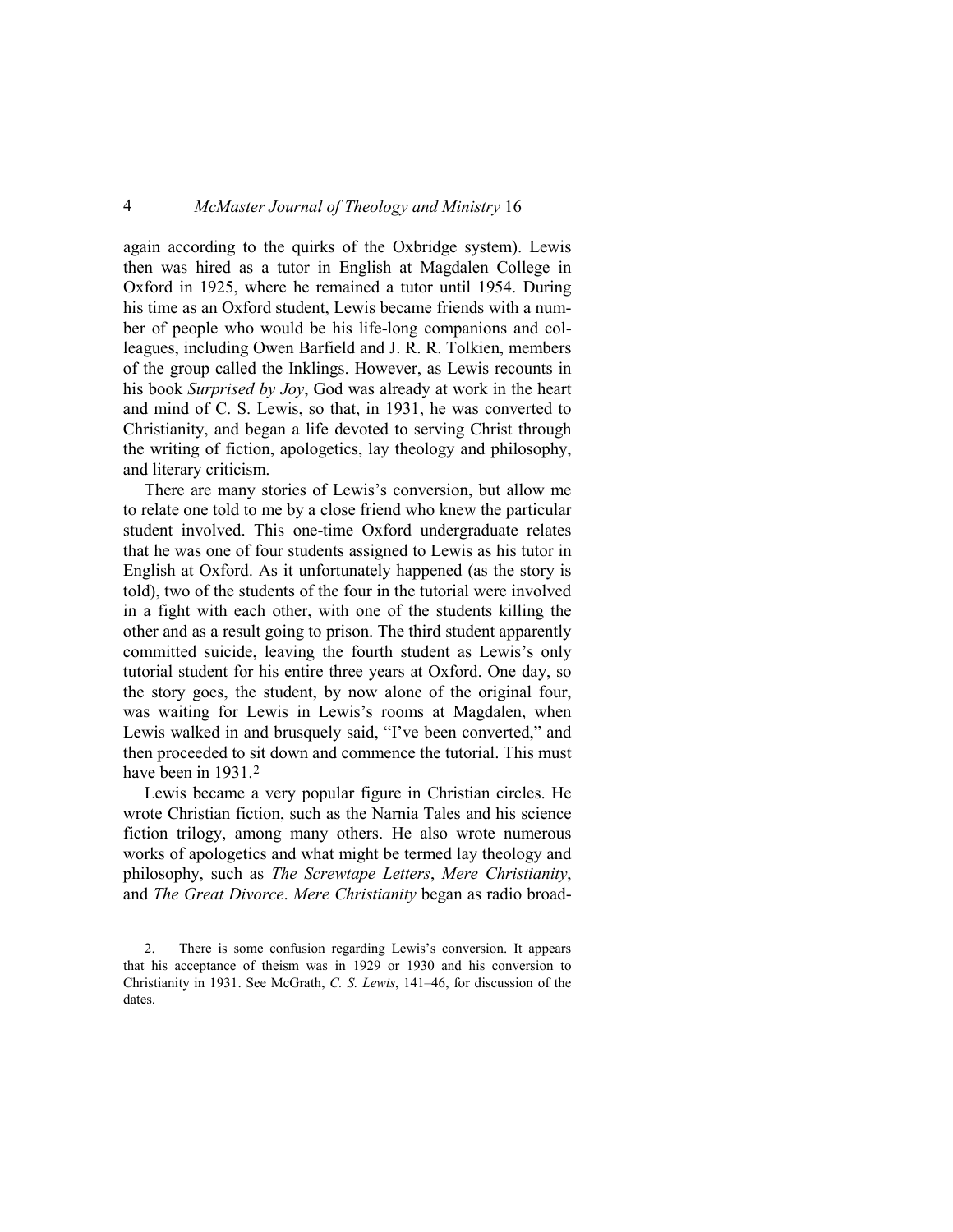casts delivered on the BBC (British Broadcasting Corporation) during World War II, as did some of his other apologetics writings. Despite being the most significant member of the Oxford English faculty, as a consequence of Lewis's frequent appearances on the BBC, as well as his popular writing and resulting popularity even among students, Lewis was branded by his Oxford colleagues as having committed what was then in British and especially Oxbridge academic circles the unforgivable sin he had communicated with the masses, rather than simply addressing fellow academics within the confines of the walls of the Oxford Colleges. As a result, there has been significant and, I believe probably correct, speculation that the reason that Lewis did not receive a faculty chair or professorship within the English faculty at Oxford was because he was more popular with the public and with the students than were the others in the English faculty.[3](#page-2-0) Lewis was well-known for filling entire lecture halls with students eager to hear his lectures, while other lecturers had trouble filling a small room. At last, however, he was awarded a professorial chair in Medieval and Renaissance Literature at, of all places for an Oxford man who had been in critical conflict with its approach to English literature, Cambridge University, where he also became a fellow of Magdalene College (note the difference in spelling). $4$  He remained in this position until he died on November 22, 1963, one of three significant deaths that day (along with John F. Kennedy and Aldous Huxley).

<span id="page-2-0"></span><sup>3.</sup> See Barbour, "Lewis and Cambridge," 459, 461. Cf. Bailey, "In the University," for a recounting of life with Lewis as an undergraduate under his direction.

<span id="page-2-1"></span><sup>4.</sup> An excellent exposition of the conflict between Lewis and the Cambridge school of English study, represented by F. R. Leavis, T. S. Eliot, and I. A. Richards, is found in Barbour, "Lewis and Cambridge." Discussion of some of their differences is found along with excerpts in Lodge, *20th Century Literary Criticism*.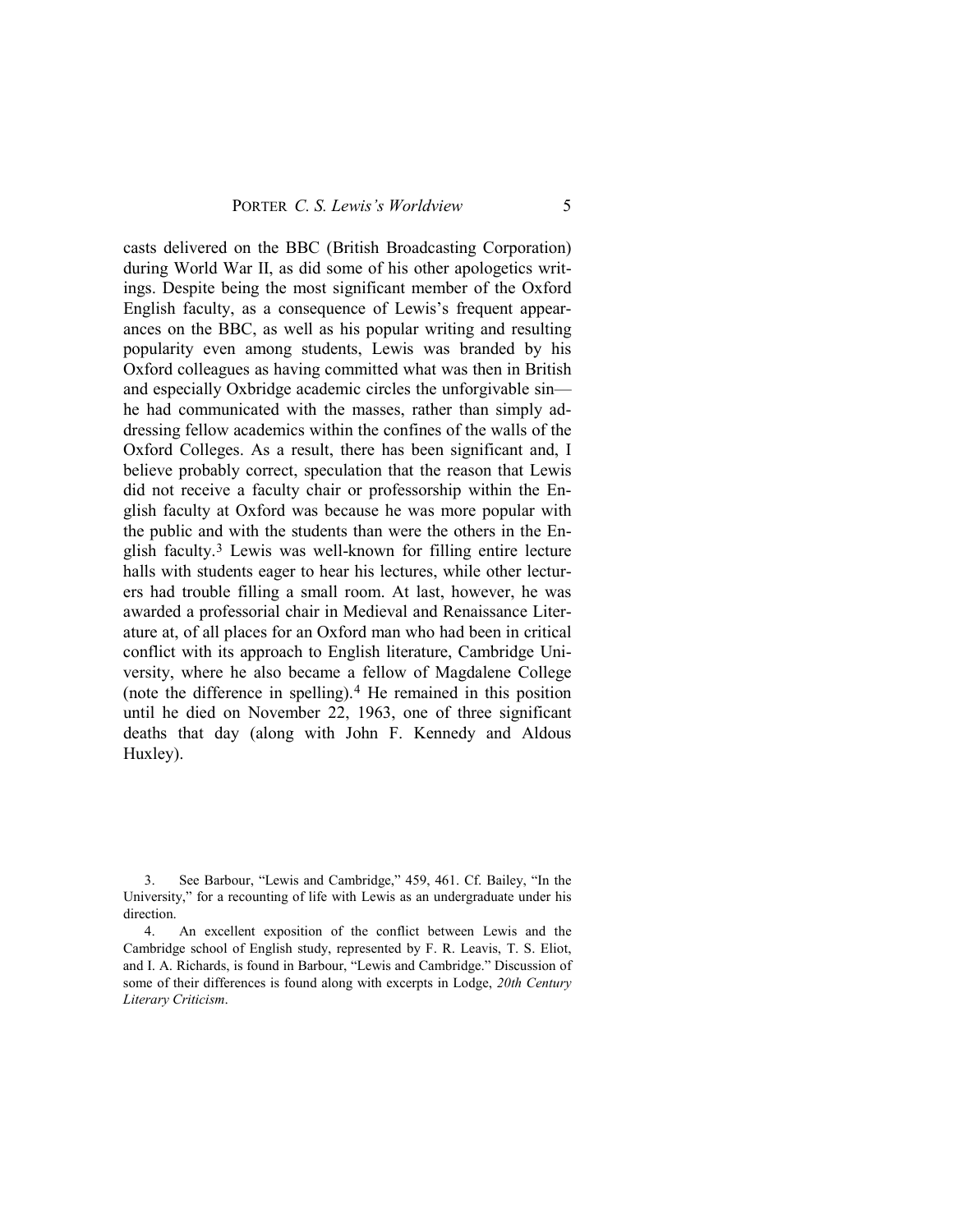### *The Literary Criticism of C. S. Lewis*

Lewis's apologetic literature, other Christian writings, and fiction are well-known and have often been analyzed. There are many excellent treatments of this material, and courses in the works of C. S. Lewis are sometimes organized around these three bodies of significant writings. From this material, scholars and others have often reconstructed and discussed Lewis's Christian worldview[.5](#page-3-0) However, there are many fewer attempts to treat Lewis's literary-critical work as a whole, especially in order to determine his Christian worldview as indicated by it[.6](#page-3-1) This is surprising, as it seems obvious that one's literary criticism would reflect one's worldview. Despite this, there are few if any sustained discussions of Lewis's Christian worldview as found within his literary criticism. This may be because Lewis's literary-critical writings are less theoretical than they are literaryhistorical and explicatory, and certainly not as explicitly Christian as his fiction and apologetics. However, even if they are not explicitly Christian in the same way, there are strong indications that Lewis's literary criticism, like his other writing, is written from, and, more importantly, subtly though clearly reflects, his consistent underlying worldview. This Christian worldview merits further exploration. The best way to do this is to engage in an

<span id="page-3-0"></span>5. See, for example, Howard, *Achievement of C. S. Lewis*, for an analysis of his fiction, and Holmer, *C .S. Lewis*, for treatment of his Christian writings, including some fiction.

<span id="page-3-1"></span>6. See Cawsey, *Twentieth-Century Chaucer Criticism*, 39–57, esp. 40 n. 2, for a summary of Lewis scholarship. An excellent recent treatment is Calin, *Twentieth-Century Humanist Critics*, 85–100 (with literature cited esp. 203 n. 6). Other treatments include: Edwards, *Rhetoric of Reading*, who examines Lewis's epistemology through his literary-critical works; Daniel, "Taste of the Pineapple"; Fleming, "Literary Critic"; Logan, "Literary Theorist"; and Danielson, "Intellectual Historian." In an attempt at a comprehensive treatment of Lewis by Edwards in his four volume collection of essays, *C. S. Lewis: Life, Works, and Legacy*, volume 3 is dedicated to Lewis as an apologist, philosopher, and theologian, with no essay on any of his major literary-critical works. Similarly, volume 4 on Lewis as scholar, teacher, and public intellectual treats three of his literary-critical works in two essays, but not in a distinctly theological way. See Edwards, *Apologist, Philosopher, and Theologian*, and Edwards, *Scholar, Teacher, and Public Intellectual*.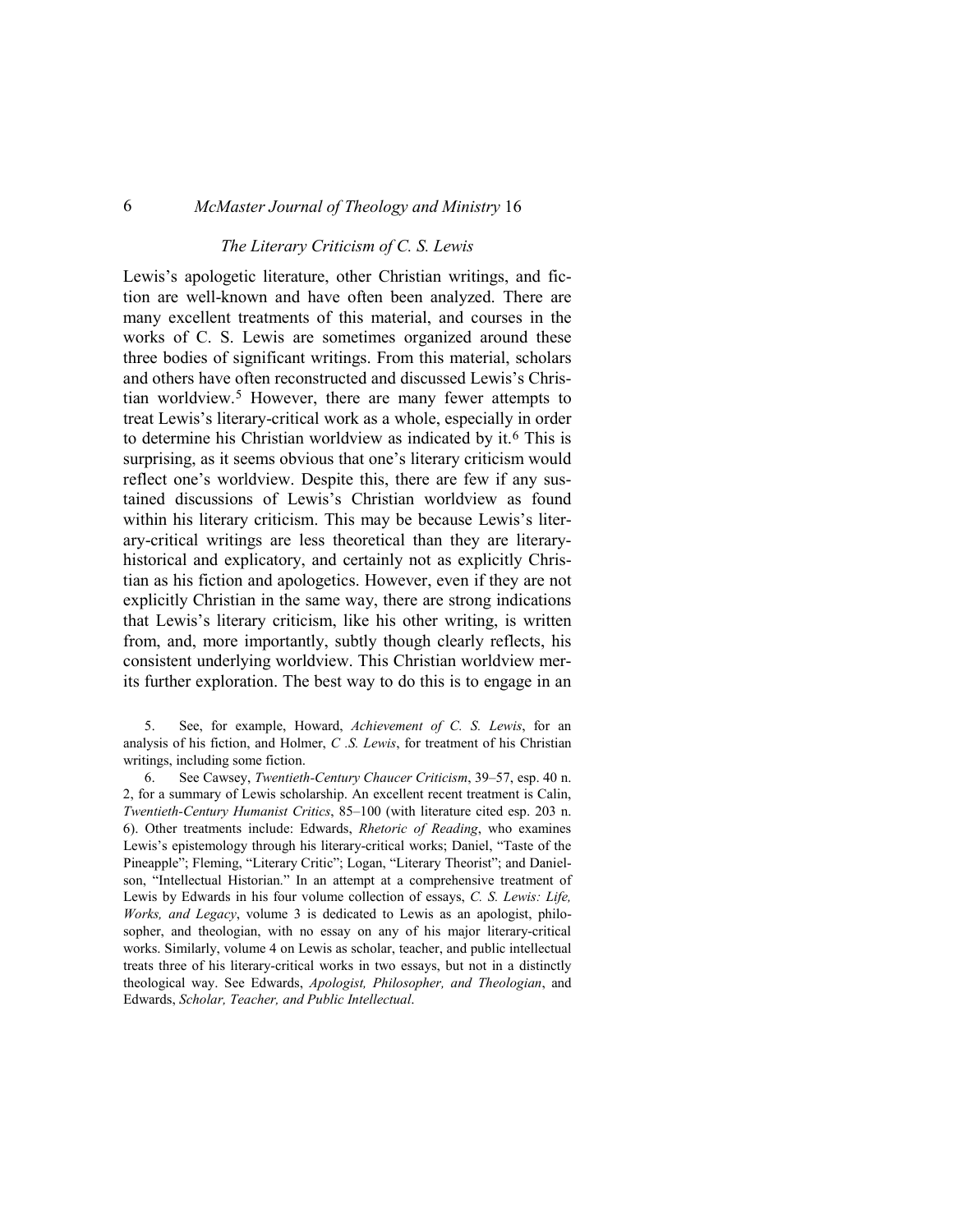analysis of some of Lewis's literary-critical works to make their worldview explicit.

Before engaging in such an analysis, it is worth recounting the major efforts in Lewis's literary criticism.[7](#page-4-0) Lewis's *The Allegory of Love*, published in 1936 when he was a young Oxford don, and his first major critical work, was a treatment of medieval allegory, especially the courtly love tradition. This work revived British interest in late medieval literature, and clearly reflects much of Lewis's belief regarding the medieval world. He published an important collection of essays in 1939, called *Rehabilitations*, which is in many ways a direct response to the approach to teaching English practiced at Cambridge University.[8](#page-4-1) He engaged in a more explicit yet well-mannered conflict with the Renaissance scholar and Cambridge don E. M. W. Tillyard in a series of articles published from 1934 to 1936 in *Essays and Studies* that was republished with additional essays as a book called *The Personal Heresy: A Controversy* (1939), over the nature of subjectivity in criticism (Lewis was against it, taking an objectivist view consonant with his descriptivist bent, with his perspective seen by some to anticipate the later New Criticism, with its endorsement of the literary artifact and rejection of knowledge of authorial psychology, called the intentional fallacy)[.9](#page-4-2) Lewis's *A Preface to Paradise Lost*, published in 1942, remains an important introduction to John Milton's epic poem, formulated as a background-based study of the world that Milton inhabited.[10](#page-4-3) *English Literature in the Sixteenth Century* 

<span id="page-4-0"></span>7. Throughout his career, Lewis published a variety of other literarycritical essays on a range of authors and topics. Only a few of those can be referred to in this essay.

8. Barbour, "Lewis and Cambridge," esp. 449–53.

<span id="page-4-2"></span><span id="page-4-1"></span>9. Calin, *Twentieth-Century Humanist Critics*, 94. Cf. Barbour, "Lewis and Cambridge," 446. Tillyard and Lewis, *The Personal Heresy*, could be but is not included within the following analysis, because of its dialogical nature, in which Lewis is responding overtly to the arguments of Tillyard, rather than setting his own critical parameters and marshaling his own case. There is also the fact that it is in some ways a direct response to the way English literature was taught at Cambridge University.

<span id="page-4-3"></span>10. A case could certainly be made for including Lewis's *Preface to Paradise Lost* in the analysis below. No doubt Lewis's own worldview is found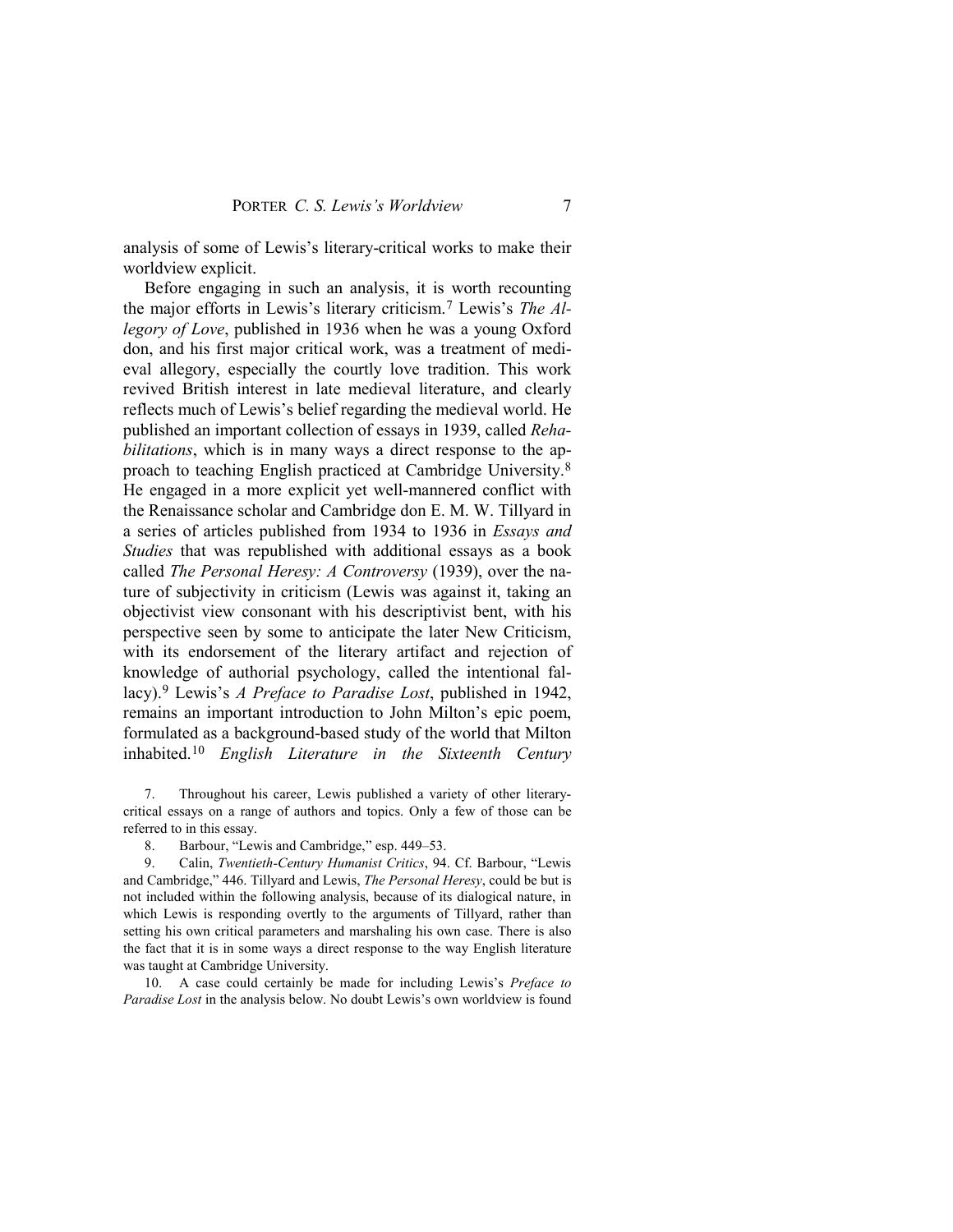*Excluding Drama* was published in 1954, and remains in print as an Oxford University Press introduction to this important body of literature, of which Lewis was one of its (admittedly few) great masters.[11](#page-5-0) He then published his *Studies in Words* in 1960, a type of criticism in miniature and at the word and phrase level.[12](#page-5-1) Finally, his novel and, for the day, outmoded *An Experiment in Criticism* was published in 1961. However, in 1964, after his death, Lewis's *The Discarded Image*, based upon lectures he had earlier delivered at Oxford, and a final summative statement of his view of the medieval world, was published. Several collections have brought together others of his academic and related essays, including *Studies in Medieval and Renaissance Literature* in 1966, *Of Other Worlds* in 1966 on his views on story writing,[13](#page-5-2) *Selected Literary Essays* in 1969, *On Stories* in 1982 on his views on story writing, and *Essay Collection: Literature, Philosophy and Short Stories* in 2000, which collects most of his essays in this area. In these essays, there are a number of works, including important works on Chaucer and other medieval and Renaissance authors in particular, on the nature of literature, and on interpretation itself.

in the work (see his chapter on the theology of *Paradise Lost*), but its major ideas are included in his other works. It also includes several direct responses to the Cambridge University approach to English, e.g., the chapters "Is Criticism Possible?" directed toward T. S. Eliot, and "Defense of This Style" directed at I. A. Richards (see Barbour, "Lewis and Cambridge," 457).

<span id="page-5-0"></span>11. In fact, Calin, *Twentieth-Century Humanist Critics*, 87, thinks that Lewis made a greater contribution to Renaissance studies than he did to medieval literary studies. This is an interesting, if debatable, point. Lewis would probably have considered his contribution significant to Renaissance literary studies in a negative way, but positive in regard to medieval studies.

<span id="page-5-1"></span>12. See Barbour, "Lewis and Cambridge," 476–80, who also emphasizes its anti-F. R. Leavis characteristics (see also below). Again, a case might be made for treating this work in the analysis below, but its scope is more limited than the works that are discussed.

<span id="page-5-2"></span>13. Later supplemented, but without the stories, in Lewis, *Of This and Other Worlds*.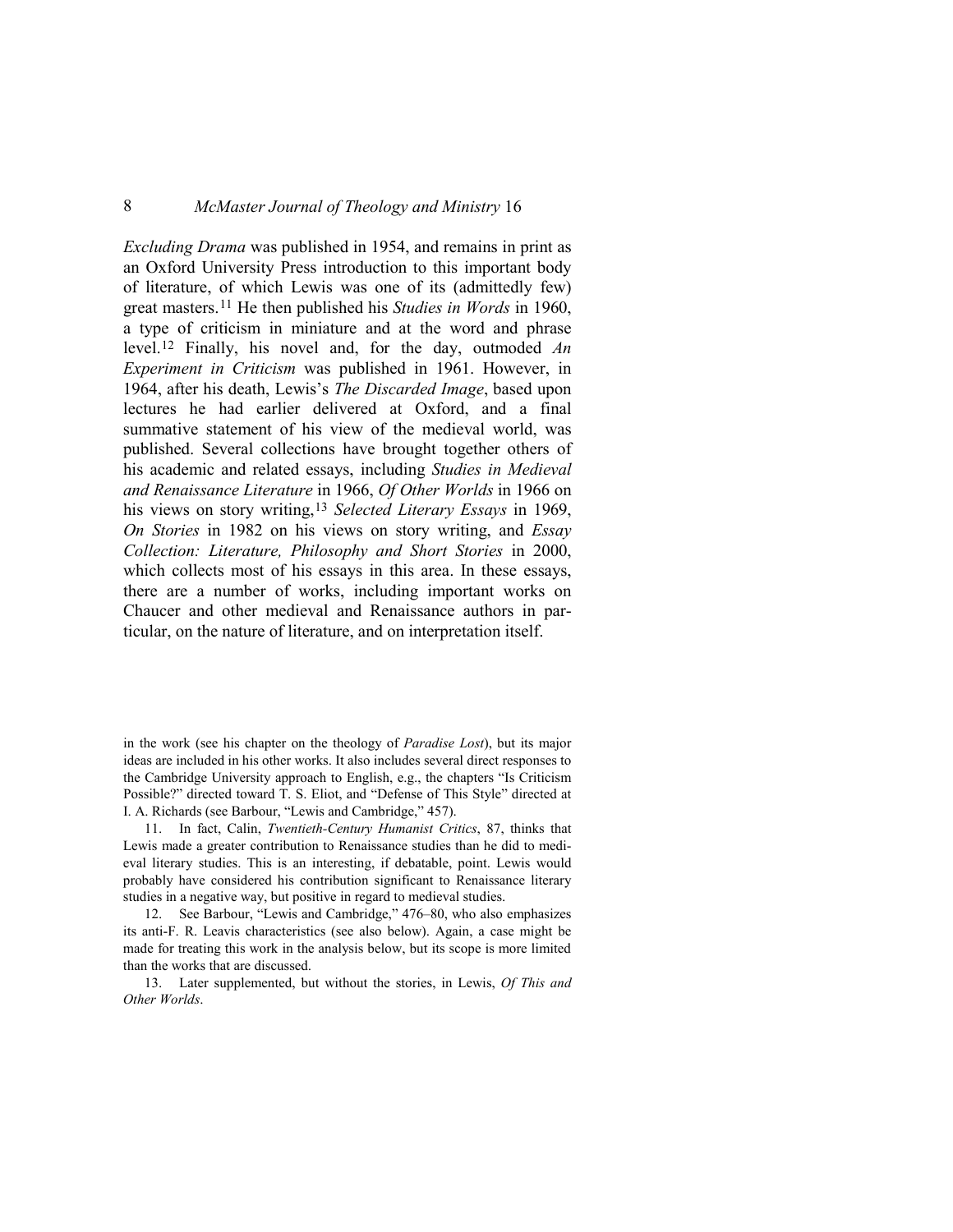### *Four Major Works of Literary Criticism of C. S. Lewis*

If one were to categorize and describe Lewis's approach to literary criticism on the basis of the work mentioned and descriptions offered above, one might well argue that he was primarily a literary historian or even applied critic, who brought his largely implicit critical principles to the study of a wide range of individual works within their literary-historical contexts. This approach is clearly found in such major works as his *Allegory of Love*, *Preface to Paradise Lost*, *English Literature in the Sixteenth Century*, *Studies in Words*, and *Discarded Image*. Only secondarily was Lewis a critical theorist, although he did venture into such territory in his *Personal Heresy* and *Experiment in Criticism*. The concern here is not primarily what type of literary critic Lewis was, or whether his major contribution was practical or theoretical—although these are subjects worthy of further extended discussion—so much as Lewis as literary critic (whatever the type) who through his critical thought reveals his Christian worldview. It may at first appear difficult to glean and then analyze a writer's worldview when that writer ostensibly is concerned with description of the literary work of others and the times in which they wrote. No doubt this approach does incur major challenges, as the author is not writing from an overtly self-reflective perspective. Nevertheless, Lewis was known to inhabit deeply the critical world about which he wrote, and through the choices that he made and the evaluations he offers, he seems to offer evidence of his own worldview against which his critical comments are made.

Of the eleven works that might well call for examination in such a study, this study focuses upon four of them. No doubt others, especially of the monographs, could have been included (as noted above), but these four have been selected for several reasons. One is that they span the entirety of Lewis's literarycritical career, illustrating that Lewis's worldview, regardless of whatever other views he may have had and how they changed over the course of his career, remained relatively coherent and stable. Another is that these works are all relatively broad in scope, focusing not upon a particular author or work but upon a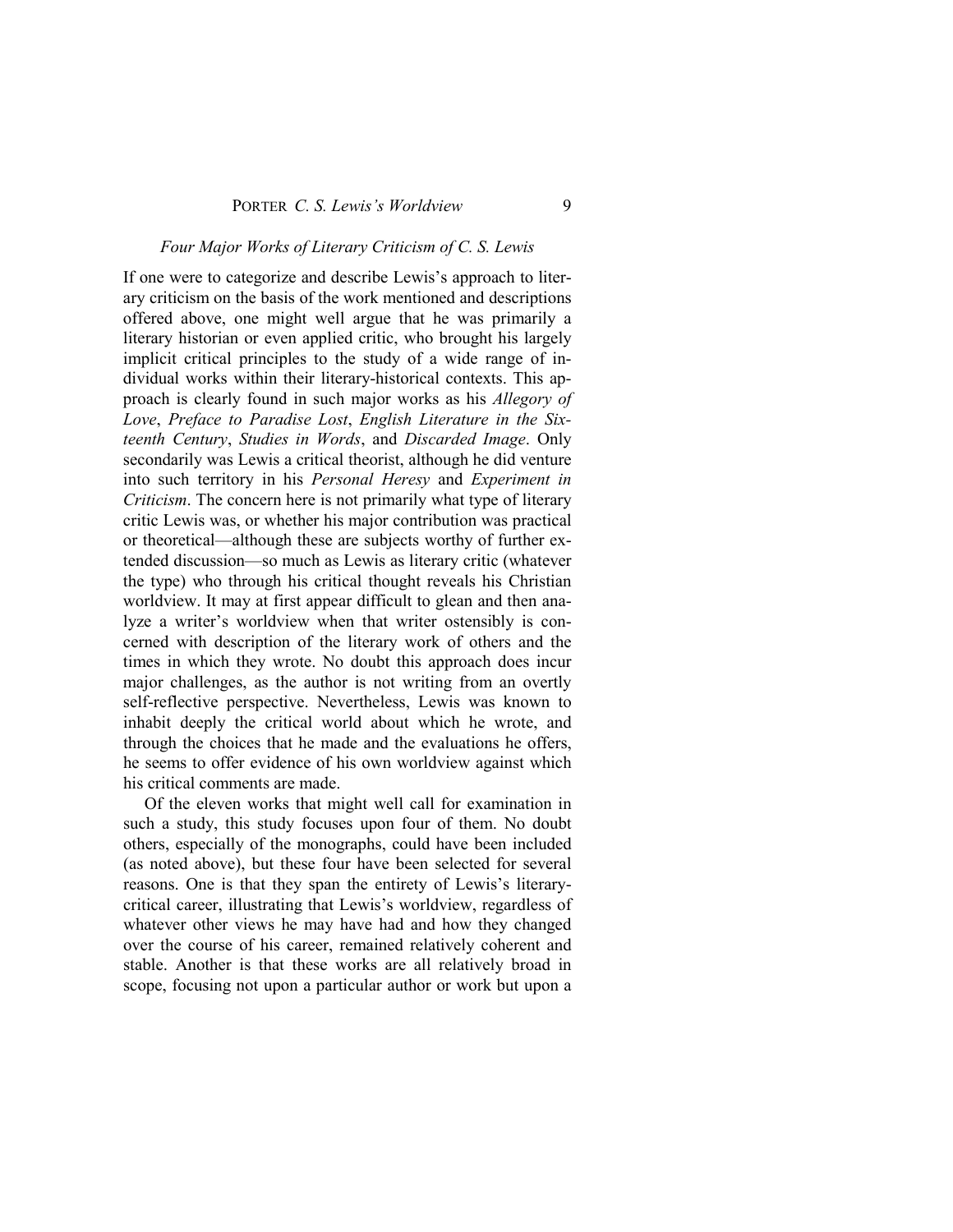range of literary works, even if within a single literary period, such as the medieval period or the Renaissance, two periods of which Lewis was an acknowledged master and in which he was greatly interested. A third and final reason is that these works are representative not only of the length of his career but of the breadth of his career, with works included that are more particularly literary-historical, cultural-critical, and theoretical in nature. This provides an appropriate body of writing to explore how Lewis demonstrates his Christian worldview within the range of his literary criticism. Admittedly, more works could and in future work perhaps should—be included in such an analysis, but these four offer a suitable entrance point into analysis of Lewis's Christian worldview as reflected in his literarycritical writings.[14](#page-7-0)

Even though Lewis is primarily concerned to describe and comment upon individual works in light of their authors' intentions and literary-historical context, it becomes evident from these works that Lewis engages in such commentary from the vantage point of a particular worldview that is distinctly his own and thereby distinctly Christian. As a result, the focus is upon four of his works: *The Allegory of Love*, *English Literature in the Sixteenth Century*, *An Experiment in Criticism*, and *The Discarded Image*. In order to examine Lewis's worldview, one could find the categories that represent Lewis's Christian worldview and apply them to the individual works. This is the way that most discussions of worldview proceed, by taking what might be characterized as an extrinsic approach. This, however, would prejudge the categories of discussion, using categories

<span id="page-7-0"></span>14. The question of defining and articulating a worldview, including a Christian worldview, is itself problematic. However, everyone has one, and everyone functions out of their particular worldview, even if one does not necessarily believe that an author, such as Lewis, overtly embeds his worldview in his literary criticism. Nevertheless, in his major literary-critical works, Lewis does reflect a Christian worldview at least compatible with, if not similar to, the view he displays in his fiction, philosophy, and Christian apologetics. On worldview, see Walsh and Middleton, *Transforming Vision*; Nash, *World Views in Conflict*; Moreland and Craig, *Philosophical Foundations*; Downey and Porter, *Christian Worldview*; and Sire, *Universe Next Door*.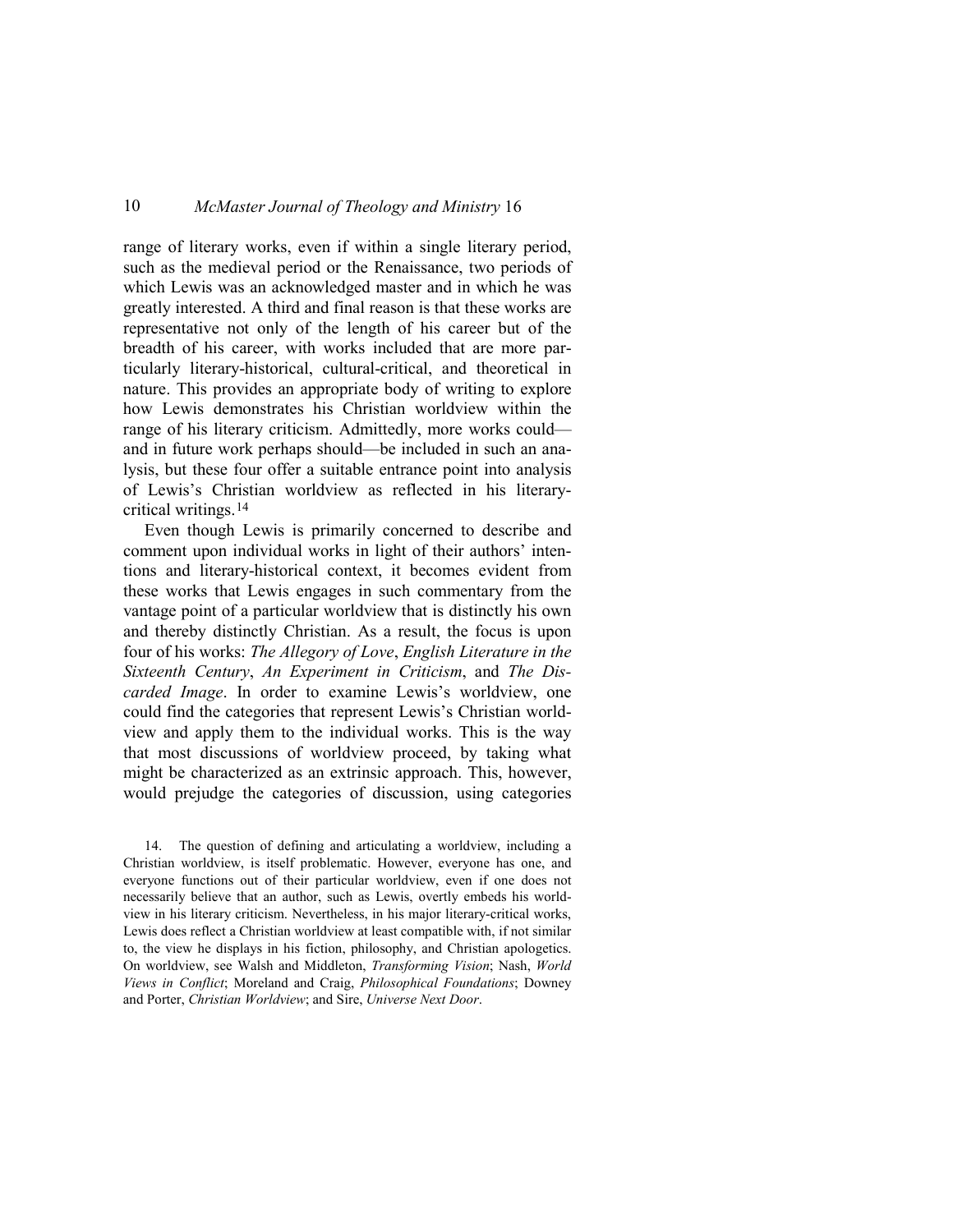based presumably upon Lewis's other writings or a more general conception of what constitutes a Christian worldview. Instead, it is better to take an intrinsic or organic view and allow Lewis's literary-critical works to determine the categories of his worldview by means of their exposition of their respective topics. This is not to say that every topic that Lewis examines reflects his worldview, because he is often, if not usually, concerned to understand the works he examines in terms of their own authors' interests and their contexts. Nevertheless, Lewis's choice of authors, of works, of literary periods—even if he cannot control their content—always and undeniably reflects his own orientation to these, and thereby offers insight into his own worldview. Therefore, I proceed selectively through the works in order to determine their respective emphases, before returning to them to explicate and synthesize their characteristic worldviews.

## a. *The Allegory of Love*

*The Allegory of Love* is the place to begin, because this is where, in essence, Lewis began.[15](#page-8-0) This was his first major work of literary criticism and his first major scholarly monograph—some say still his most significant work.<sup>[16](#page-8-1)</sup> The writing of the book corresponded with Lewis's own journey to Christian faith, with the book begun in 1928, Lewis becoming a theist in 1929 and a Christian in 1931, and the book being completed and published in 1936.[17](#page-8-2) The work is quite daunting for the uninitiated because of the range of medieval and early Renaissance literature to which it makes reference, although it has been criticized by some later literary critics for failing to appreciate Chaucer adequately

<span id="page-8-0"></span>15. Lewis, *Allegory of Love*, cited by page numbers in parentheses within the text using the Oxford Galaxy paperback edition. Lewis had published an important earlier essay in 1932 on Chaucer's *Troilus and Criseyde*, entitled "What Chaucer Really Did to *Il Filostrato*." He was responded to by Sharrock, "Second Thoughts." Lewis's essay is still worth considering.

<span id="page-8-1"></span>16. See Piehler, "Visions and Revisions," esp. 91. Cf. Hannay, "Provocative Generalizations." Yandell, "*Allegory of Love*," compares it directly with *The Discarded Image*.

<span id="page-8-2"></span>17. See Duriez, *Lewis Encyclopedia*, 16. Lewis's journey to faith is captured in Lewis, *Surprised by Joy*.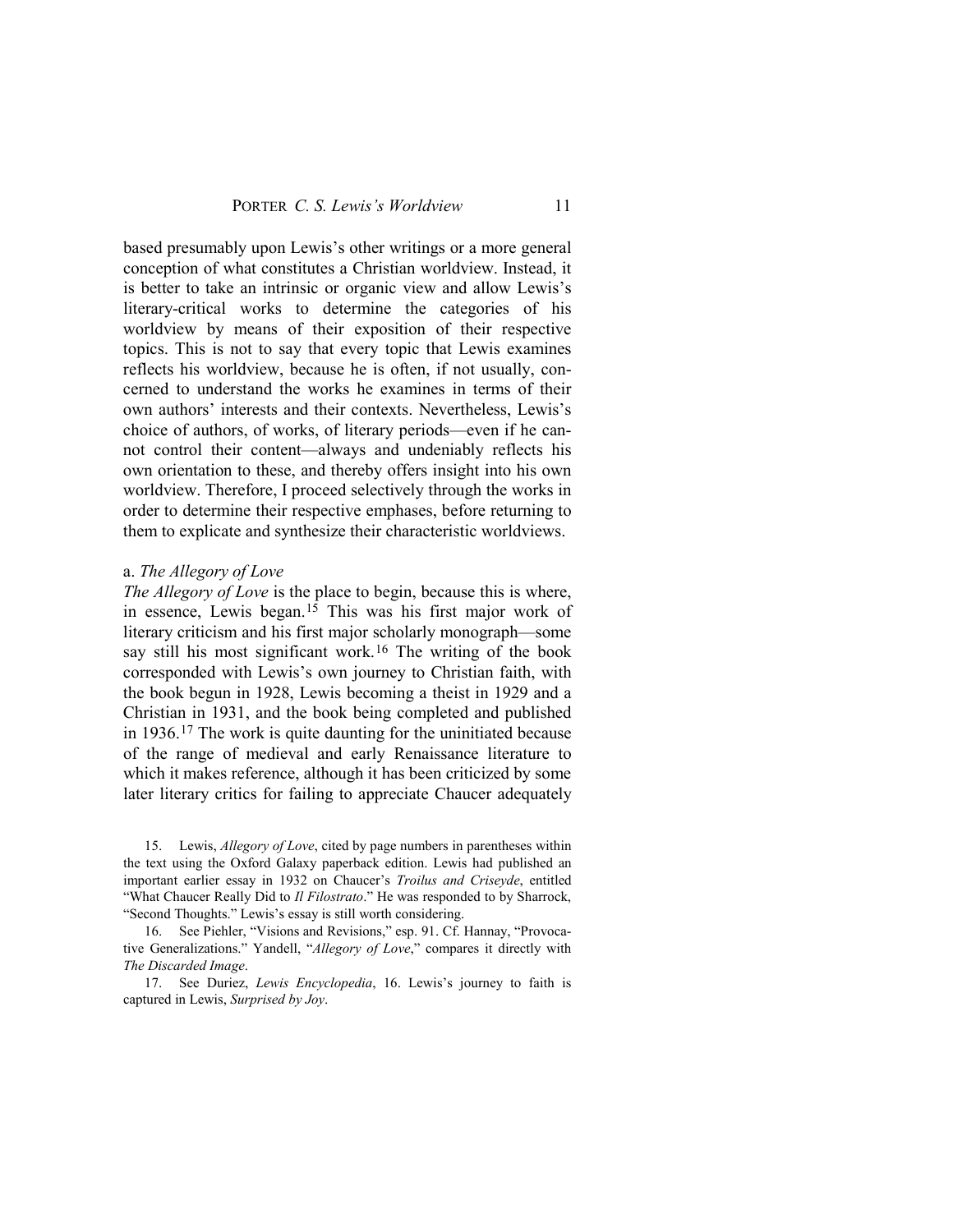and for revealing a lack of exposure to a wider range of continental, and in particular French and Italian, literature, especially in the courtly love tradition.[18](#page-9-0)

Lewis's *Allegory of Love* is a complex and dense work that, in seven chapters, explores courtly love as its fundamental concept and sees how this tradition is expressed by means of allegory, in the composite work *The Romance of the Rose*, in the work of Chaucer apart from the *Canterbury Tales*[,19](#page-9-1) by John Gower and Thomas Usk (noting in the course of discussion how allegory became the dominant literary form), and, finally, in Edmund Spenser's *The Faerie Queene*.[20](#page-9-2) Along the way, even if he does not invoke many continental authors, Lewis shows his deep knowledge of a vast wealth of (sometimes obscure) English and classical authors, the latter forming the basis for many of his interpretations of the development of the courtly love tradition. The first two chapters are of paramount interest for recreating Lewis's worldview, because they define the concept of courtly love itself and then trace the origins and development of the major literary form used for expression of it, the allegory, with the further chapters offering readings of significant literary texts in support of his thesis.

Lewis's work purports to be—and in many ways exactly is a treatment of "allegorical love poetry of the Middle Ages" (1), in which the subject matter of the medieval lovers is represented by means of allegorical form as a "struggle between personified

#### 18. See Calin, *Twentieth-Century Humanist Critics*, 96.

<span id="page-9-1"></span><span id="page-9-0"></span>19. Lewis (*Allegory of Love*, 157–97) instead focuses upon Chaucer's romance works, because these are the ones Chaucer was known for in his time (162). As a result, Lewis concentrates on several of his poems and especially *Troilus and Criseyde* (178–97). There is some problem with Lewis's analysis of *Troilus and Criseyde* in "What Chaucer Really Did to Il Filostrato," because it seems that he manipulates elements—such as his citing Criseyde's words to Troilus out of order (the episode appears before the house of Deiphebus episode), downplaying the tragic characteristics of Criseyde so that the play ends in pathos rather than tragedy, and failing to note the complexity of and post-crisis change in the character of Pandarus—so as to support his thesis regarding the courtly love tradition.

<span id="page-9-2"></span>20. Calin, *Twentieth-Century Humanist Critics*, 87, calls *Allegory of Love* essentially a preface to Spenser's *Faerie Queene*.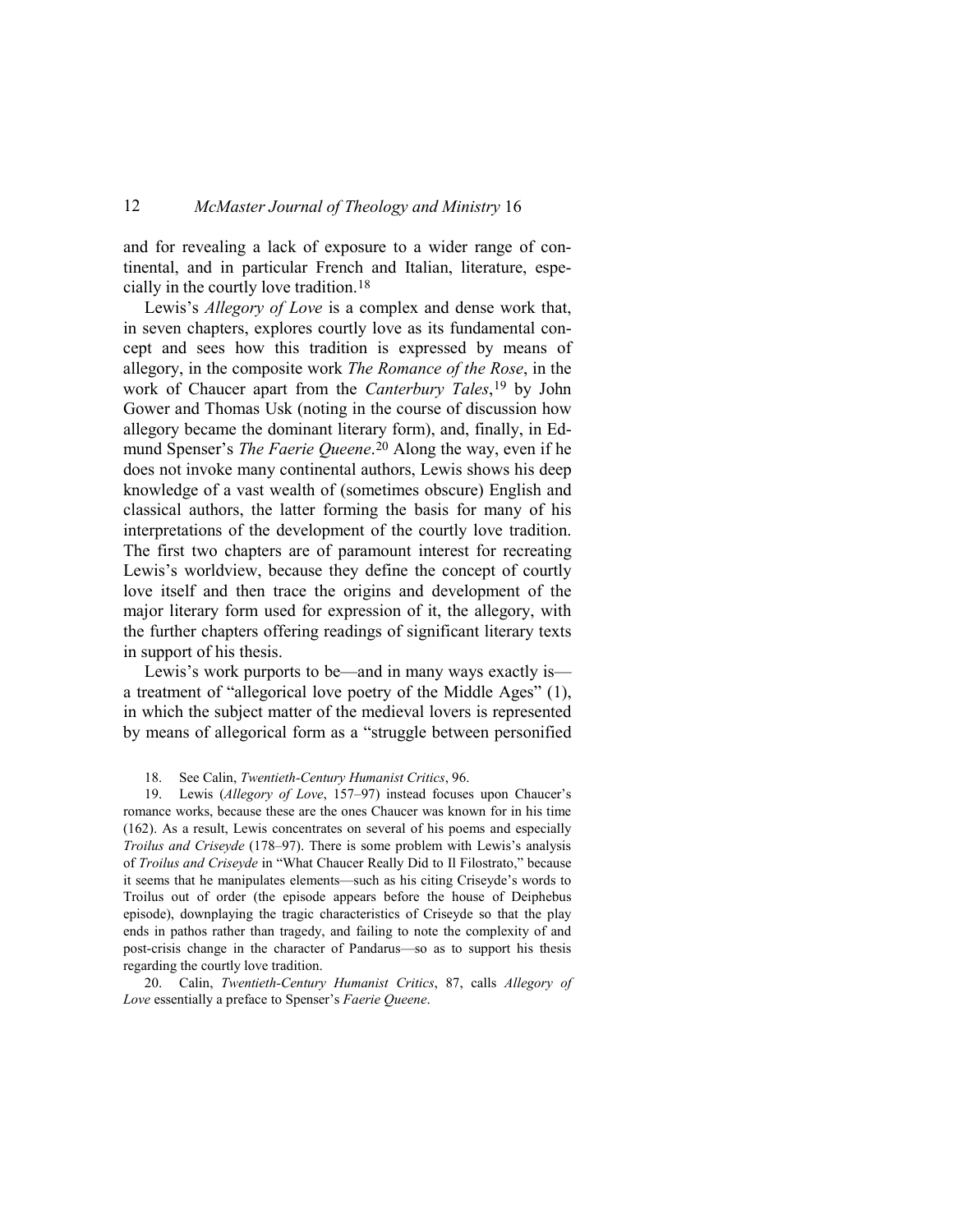abstractions" (1). Therefore, through the depiction of the medieval characters, such virtues as humility, courtesy, adultery, and love itself are depicted in poetic form. Lewis contends that, rather than being simply an isolated episode in the course of literary history, the courtly love tradition demonstrates a continuity and importance that is worth exploring in more detail. Even though, on their surfaces, with the personification and allegorization of various abstract virtues, the conventions of courtly love seem unnatural, they have played an important role in the history of literature for hundreds of years. It is on this basis that Lewis places more significance on the allegorical courtly love tradition than have others, and than one might at first expect him or anyone else to do. The main reason for this, and it may seem obvious to note, is that the courtly love tradition promotes a view of genuine love not found in previous literature, including that of the classical period through to the Dark Ages, nor found in modern concepts of love and marriage.<sup>[21](#page-10-0)</sup> It is distinguished by the virtues noted above—its courtesy and humility, its distance from and otherness from marriage (of the time) and sex, and its becoming in effect a religion of love. This becomes in effect its own religion, one that is distinct and, in keeping with Lewis's own objectivist view of poetry and literature, in itself an objective entity or object, besides being a life-like being.

The importance of allegory in this objectified personification is that allegory—a characteristic feature of poetry of the Middle Ages—is distinguished by the bringing together of "an immaterial fact" (44), such as human passions, and created or invented "*visibilia* to express" (45) this fact. Lewis distinguishes allegory from symbolism and sacramentalism, not by degrading allegory or treating it as an earlier form of representation, as later critics often have done, but by explaining how the two tropes approach the issue of the relation between immaterial and material being. Allegory, as already noted, moves from the genuine immaterial fact to complex visible personification, especially in narrative,

<span id="page-10-0"></span><sup>21.</sup> This essay is not concerned with larger implications of the influence of the courtly love tradition on, for example, modern conceptions of romantic love, because that is not the thrust of Lewis's argument.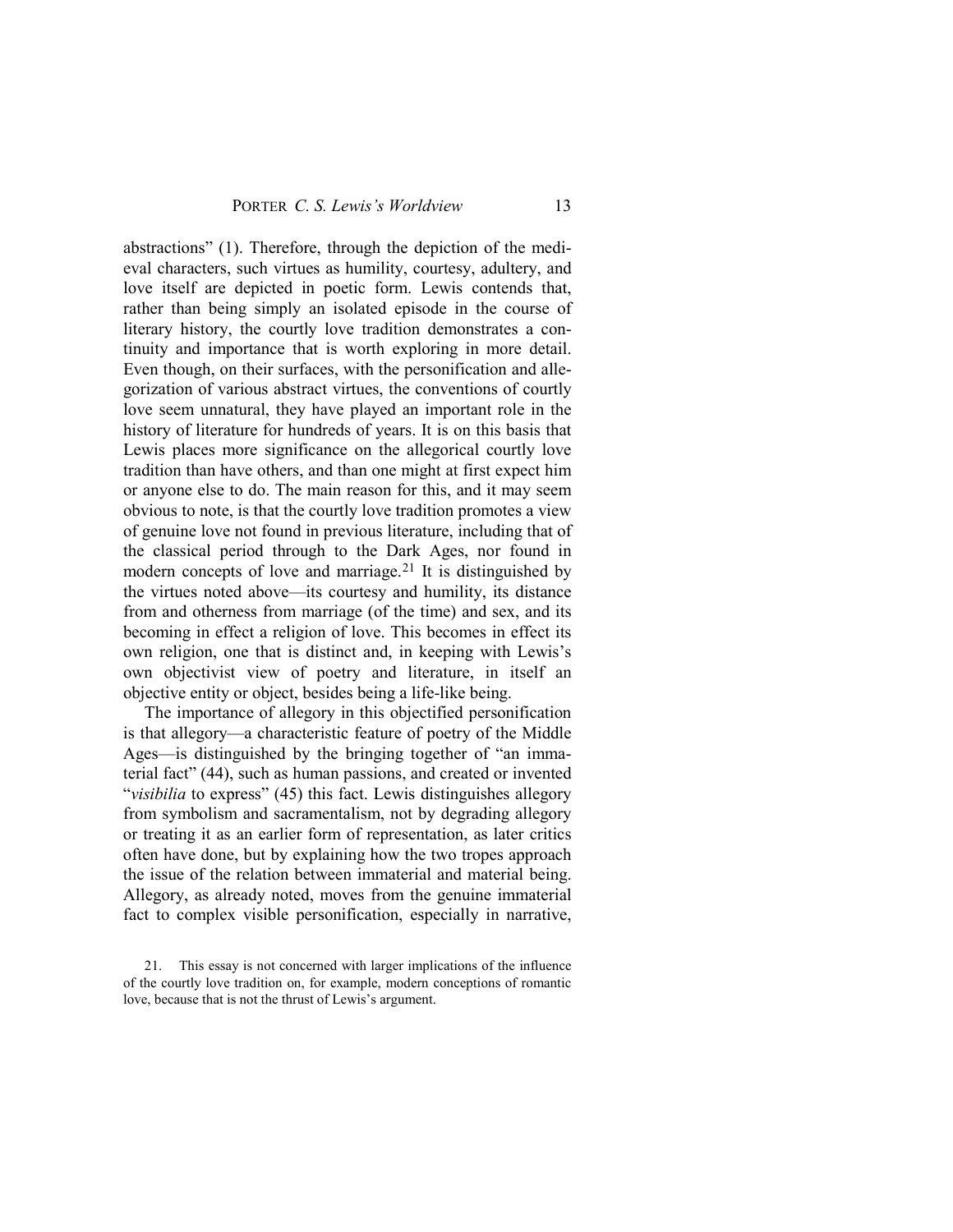while symbolism refers to the material or actual world that is the copy of an invisible world. As Lewis states, "[s]ymbolism is a mode of thought, but allegory is a mode of expression" (48). They are thus complementary to each other, but with allegory occupying Lewis's attention because of its expressive potential. Whereas the notion of symbolism is part of the classical heritage,[22](#page-11-0) allegory is a literary construction, not the content of the poetry but the means by which the immaterial though very real fact is expressed in tangible poetic form. This process occurred by means of what Lewis calls a "drift towards allegory" (49) and personification. With the fading of the Greek pantheon and polytheism came the maturing of monotheism, and with it the "apotheosis of the abstractions" (56). For Lewis, this represents a fundamental shift in the mindset or worldview of antiquity, in parallel with but not solely the responsibility of Christianity. In other words, the larger world seems to accept if not a Christian at least a monotheistic orientation. This transformation is not to be seen simply as a rhetorical or literary convention or device, but represents a genuine revolution in thought and being. This involves the awareness of the reality of the immaterial, including development of an awareness of the mind of the human being, with its possibility of a divided will, and a moral revolution. The result was a newly discovered, and in reality newly created, sense of the creativity and imagination of the human being, who was free to create new worlds previously unthought of. This legacy of the ancient world was fully developed in the Middle Ages with its use of allegory—to the point where it became difficult for people to distinguish between their allegorized personifications and their own spiritual being, as witnessed in the personification of the deadly sins. Nevertheless, there are numerous examples of healthy development of allegory in the Middle Ages, in which the journey became the best literary form by which to express allegory, because it expresses the inherent

<span id="page-11-0"></span><sup>22.</sup> Lewis directly ties symbolism to Greece, seeing it makes "its first effective appearance in European thought with the dialogues of Plato" (*Allegory of Love*, 45). He does not discuss the relationship of Plato to allegory.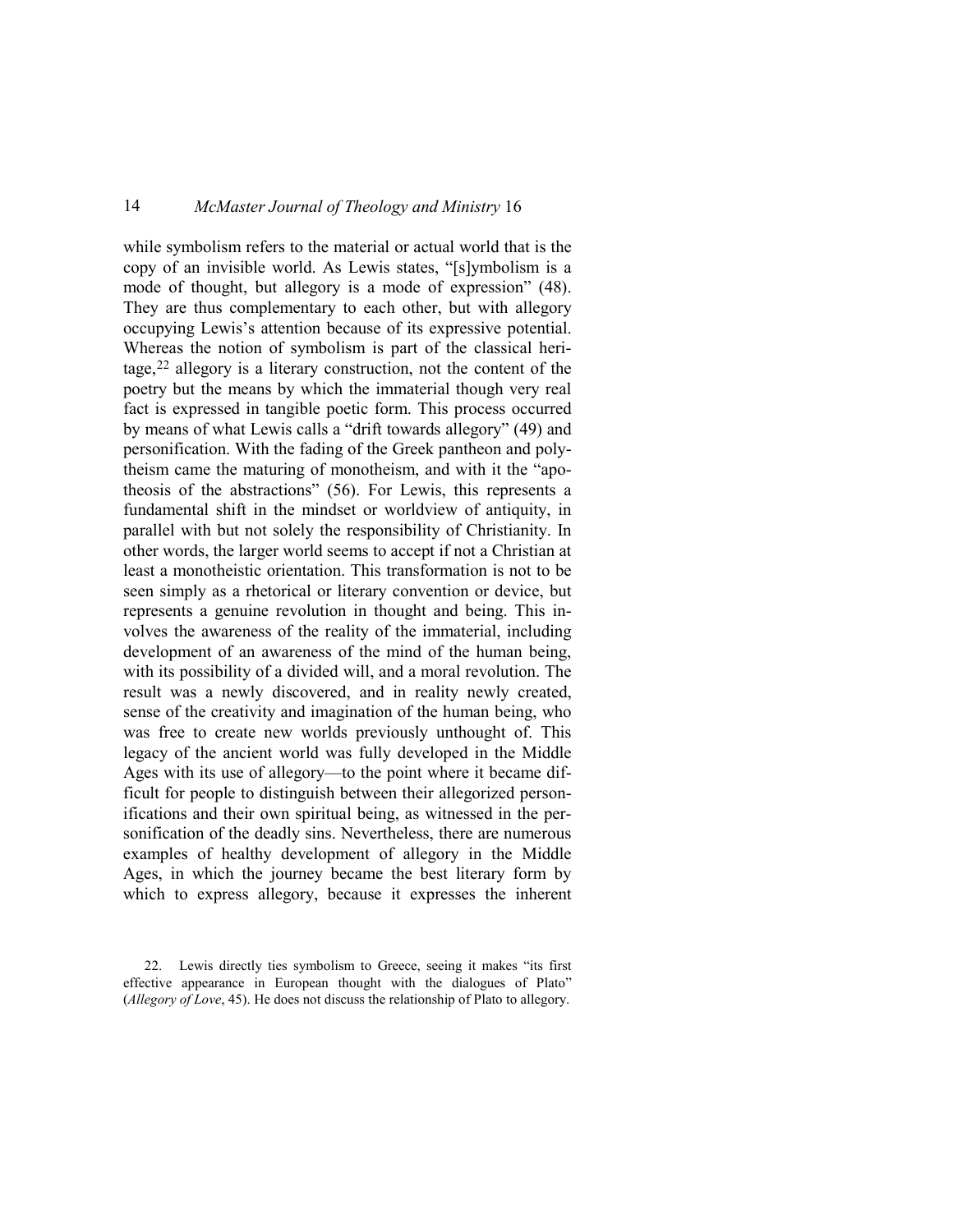motives by means of buoyantly displaying the actions of the travelers.

Throughout the rest of the book, Lewis demonstrates the use of allegory—which emerges as the preeminent literary form—to depict courtly love, in a range of master works of the period, extending into the Renaissance and in many ways reaching its highpoint in the highly allegorical work of Spenser.

b. *English Literature in the Sixteenth Century Excluding Drama* As noted above, Lewis in his next several literary-critical works engaged in his own transition from medieval literature toward the Renaissance. After his discussion with the Renaissance scholar Tillyard over the role of subjectivity in criticism and his treatment of *Paradise Lost*, Lewis wrote his *English Literature in the Sixteenth Century Excluding Drama*.[23](#page-12-0) English literature of the sixteenth century is often distinguished by the drama, especially that of William Shakespeare (though his major tragedies and romantic comedies were written in the first decade of the seventeenth century), but also that of such luminaries as Christopher Marlowe, Thomas Kyd, and Ben Jonson (his early plays). However, the sixteenth century was a transitional period in English literature, and not one—according to Lewis characterized by literary advance on all sides. As a result, Lewis divides his important and enduring volume into three main parts.[24](#page-12-1) The first deals with the late medieval period in Scotland and England, that period of the late fifteenth and early sixteenth century in which he describes a decay in Scottish and English poetic achievement, especially in religious verse. The second part is characterized as literarily "drab," before its later revival in poetry and prose. The third part concerns the "golden" period of

<span id="page-12-0"></span>23. Lewis, *English Literature*, cited by page numbers in parentheses within the text using the Oxford paperback edition.

<span id="page-12-1"></span>24. Calin, *Twentieth-Century Humanist Critics*, 87, calls *English Literature* Lewis's "most solid and learned" work in the field of English literature. He also notes (89) that it is in many ways his "most controversial" because he goes against the standard views of the Renaissance, especially but not exclusively in his rehabilitation of Puritanism. For similar opinions, see Williams, "*English Literature in the Sixteenth Century*."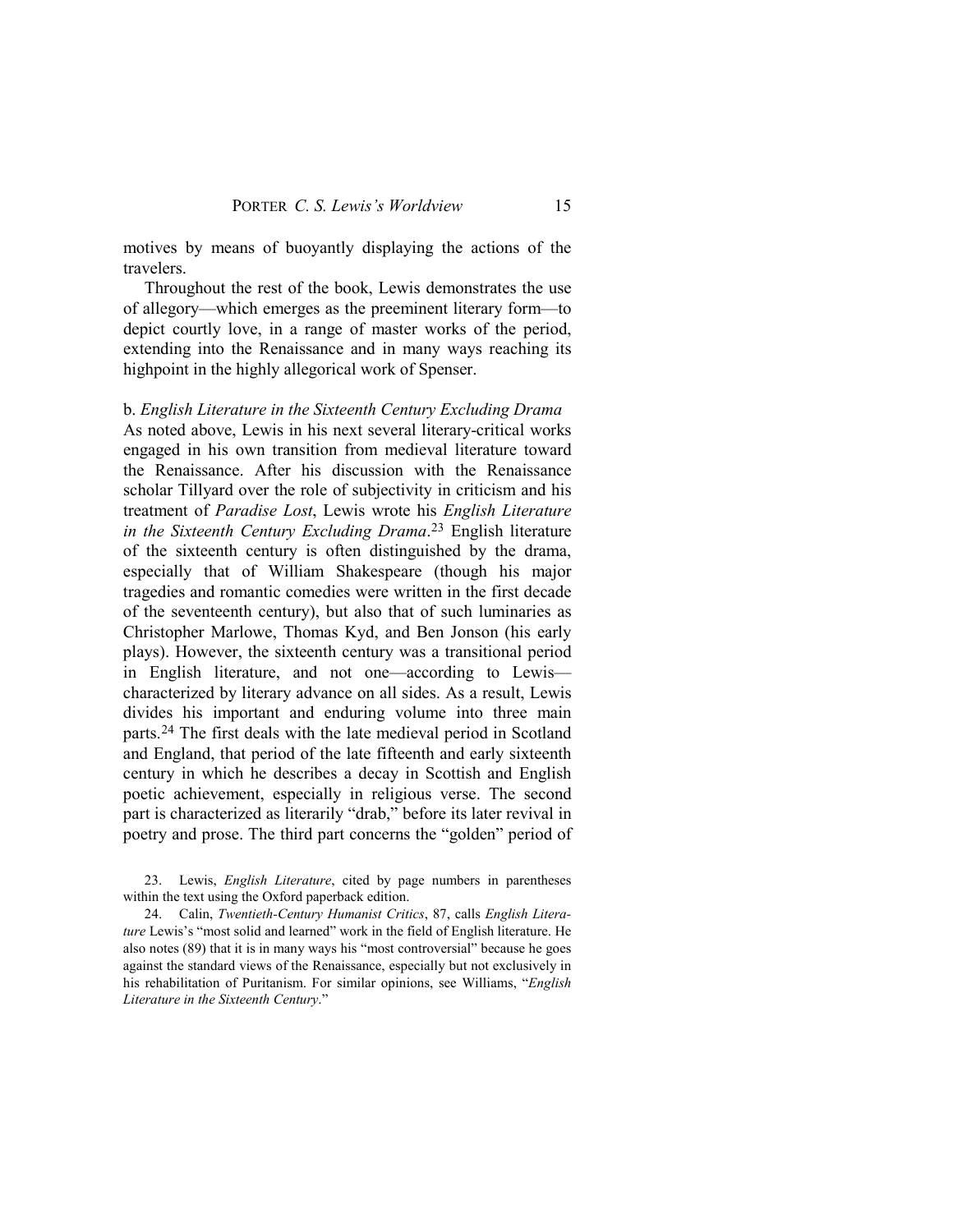such authors as Philip Sidney and Edmund Spenser, among many other writers of both prose and poetry.

The above characterizations may surprise those who typically describe this period as one of great Renaissance and related Reformation achievement. Lewis opens the book with a major introduction, entitled "New Learning and New Ignorance," as a means of explaining his perspective (reflected later in *Discarded Image*; see below),<sup>[25](#page-13-0)</sup> and this introduction is what I will focus upon.[26](#page-13-1) This viewpoint is reflective of a common emphasis in Lewis's works, as will be pointed out in the fourth section below on *Discarded Image*, that, contrary to the conception of many, the Renaissance was not a time of unadulterated renewal and intellectual progress, but was a time when many of the old structures from the medieval period—for good and for bad continued to have currency and importance. In fact, Lewis indicates that there is no firm line separating the medieval from the Renaissance periods, but there is a transition with both gains and losses. Lewis's contention is that what marks the transition from the medieval to the Renaissance period was not the scientific developments that are typically heralded, such as the view of the "new astronomy" that the sun was the center of the cosmos, but the scientific methods developed to verify such contentions. These methods led to two major results: "[o]n the practical side it was this that delivered Nature into our hands" (3) and it demythologized nature into its mathematical elements in terms of thoughts and emotions. The result was not materialism, as one might expect, but "dualism" (3) of a world emptied of its natural beauty. This unfortunate dualism resulted in the mind standing opposed to the object of its reflection, a pattern of thought development that continued until the later rise of romanticism, which attempted to bridge the ever-widening divide.

For the sixteenth century, however, nature, according to Lewis, was pre-eminent. A robust view of nature stands behind

<span id="page-13-1"></span><span id="page-13-0"></span>26. A critical assessment of Lewis's *English Literature* in its entirety is certainly too large a task to take on here, so the major introduction, which frames his entire discussion, forms the basis of the analysis of his worldview.

<sup>25.</sup> See Duriez, *Lewis Encyclopedia*, 65.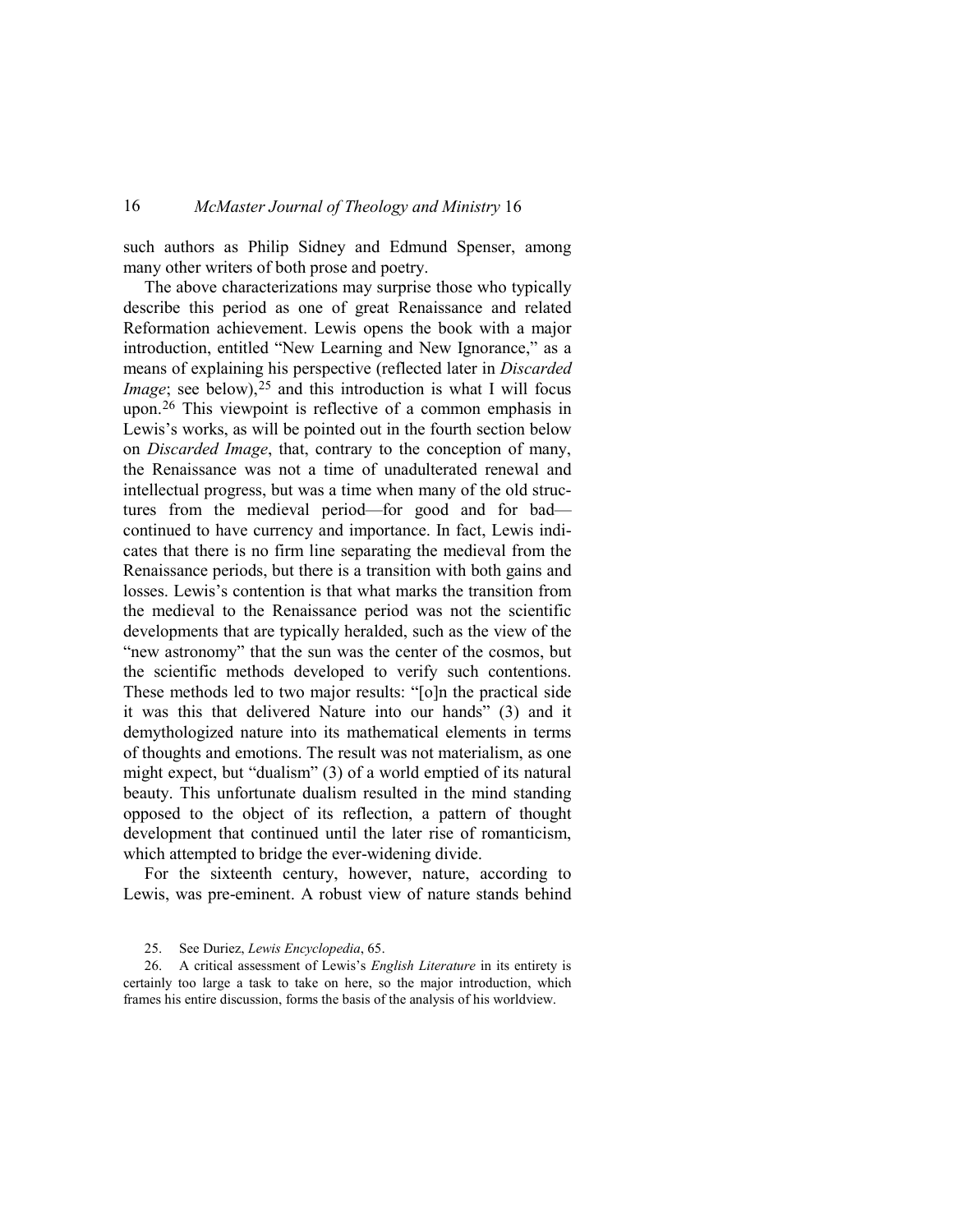all of the literature that is worth studying in the century. There was what amounts to an animated view of nature that might seem to be metaphorical, when in fact it reflects the actual view of the world as personified. What appears to be the survival of the worldview from a previous era, the medieval period (on which more will be said below), is not a residue but a continuing flourishing of "the animistic or genial cosmology of the sixteenth century" (5), that is, not "alien and intrusive" but "characteristic" (5) of the age itself. This is so much the case in Lewis's opinion that it leads to a new type of empiricism—the sense that humans can in some way control nature—that verges on magic and mysticism. This type of magic—not that of witchcraft or satanism or the like—appeals to the highest intellect and is reflected in the structure of their perceived world. Shakespeare's *Tempest*, so Lewis thinks, is an excellent example of how failing to understand the magic of the sixteenth century has resulted in misinterpretation and misunderstanding of the age and its literature. The play, with its magical elements, is not a fantasy or an allegory, but one inhabited by a genuine magician as its central character, one who must renounce his magic for the play to end satisfactorily and happily. There is a spirit world, a genuine and populated world of spirits, not those necessarily of Christianity with its angels and devils, but one that derives from Platonic theology.

In this Platonic theology, there is a realm of beings who are "theologically neutral" (9) in the sense that they are not devils or angels, but are part of the philosophy and reality of the age. This Platonic theology is a "deliberate syncretism based on the conviction that all the sages of antiquity shared a common wisdom and that this wisdom can be reconciled with Christianity" (10). In fact, many may have thought, of the few who considered such things at the time, that such syncretism was ordained by God, in which case natural religion was different only in its apparent or superficial rituals. However, there are dangers to such beliefs, Lewis believes, including the migration of thought away from its centeredness on Christianity. The syncretism also drew into its orbit all the spiritual and theological bits and pieces from late pagan sources. This put such thought at odds with Christianity.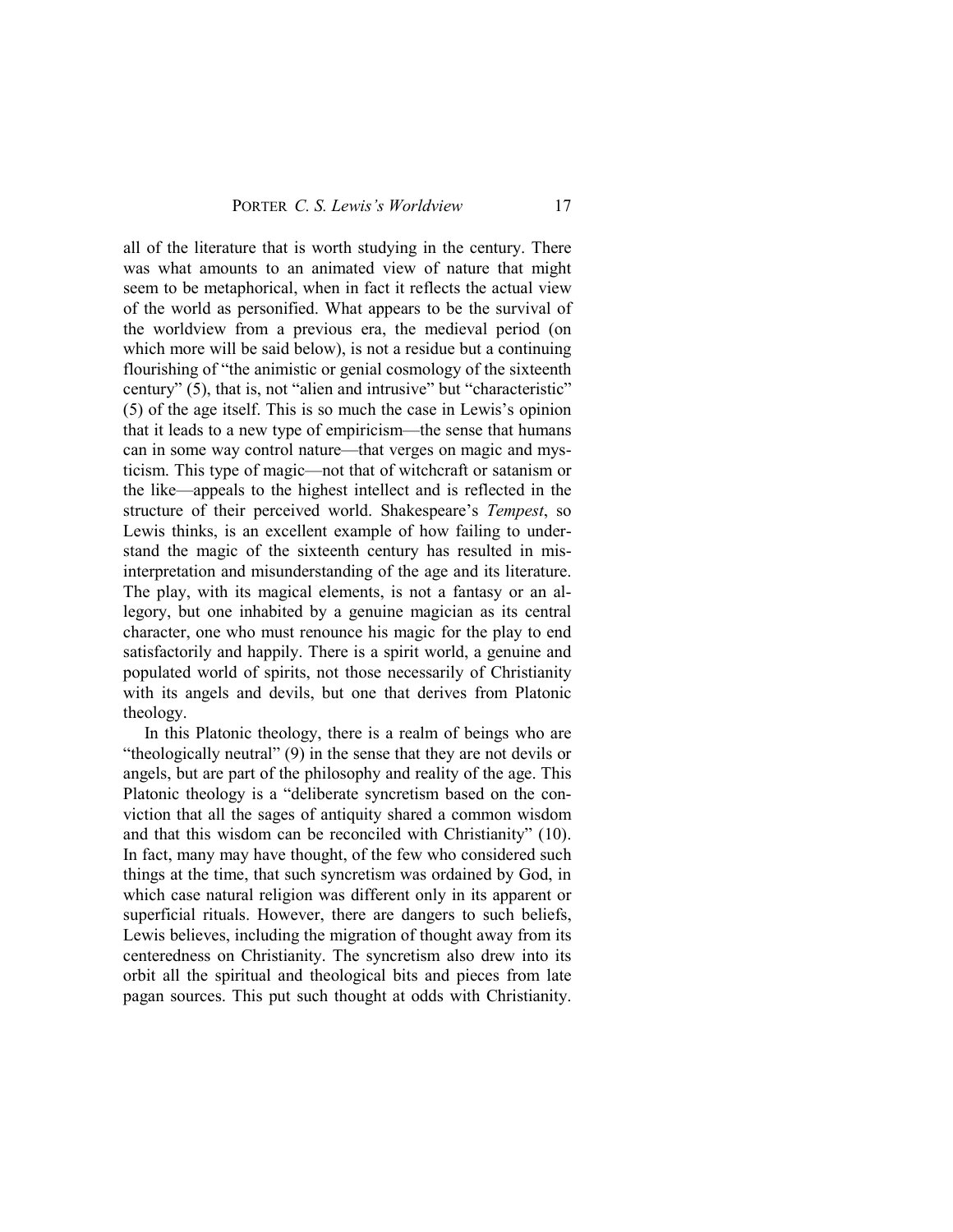Christianity has traditionally held that the human is a composite being, combining rationalism and animal being, and could only be as good or bad as is possible within the confines of "the hierarchy of being" (12). Those who followed the pagan sources seemed to think that human possibilities were limitless and dependent solely upon the human's own actions, and thus the attainment of the highest level of the spirits was a reachable goal. The constraints were thereby cut loose and humans began to believe that they could attain almost limitless achievements without finite encumbrances. The overweening desire for power had been born and began to develop. The consequence may at first seem relatively insignificant in light of surrounding contemporary developments. However, the major result was the displacement of the human being from its established place within the earlier doctrine of humanity. Whereas previous thought had recognized human freedom within the constraints of the human's place within a hierarchy of being, "now, both the limit and the guarantee become uncertain—perhaps Man can do everything, perhaps he can do nothing" (14).

Whereas these were the developments from a scientific perspective, at least as important and probably more immediate, yet with somewhat similar consequences, was what can be said about the development of humanism and Puritanism. These two terms are often opposed to each other as radically disjunctive. However, Lewis reminds us that often humanists and Puritans were the same people, or at least those with common orientations and interests. Puritans were those who argued strongly for justification by faith, not simply opponents of episcopal structure in the Church of England and certainly not the dowdy ascetics typically conceived. Puritan theology was embedded in the Reformation as "either a recovery, or a development, or an exaggeration . . . of Pauline theology" (33), springing from "specialized religious experience" (33). It certainly held to strong moral standards, but these were no different from those of the Roman Catholics of the time. Rather than emphasizing differences among people then, one must recognize that most people were highly religious, that most believed that all of human life and society was grounded in "the supernatural" (38), and that most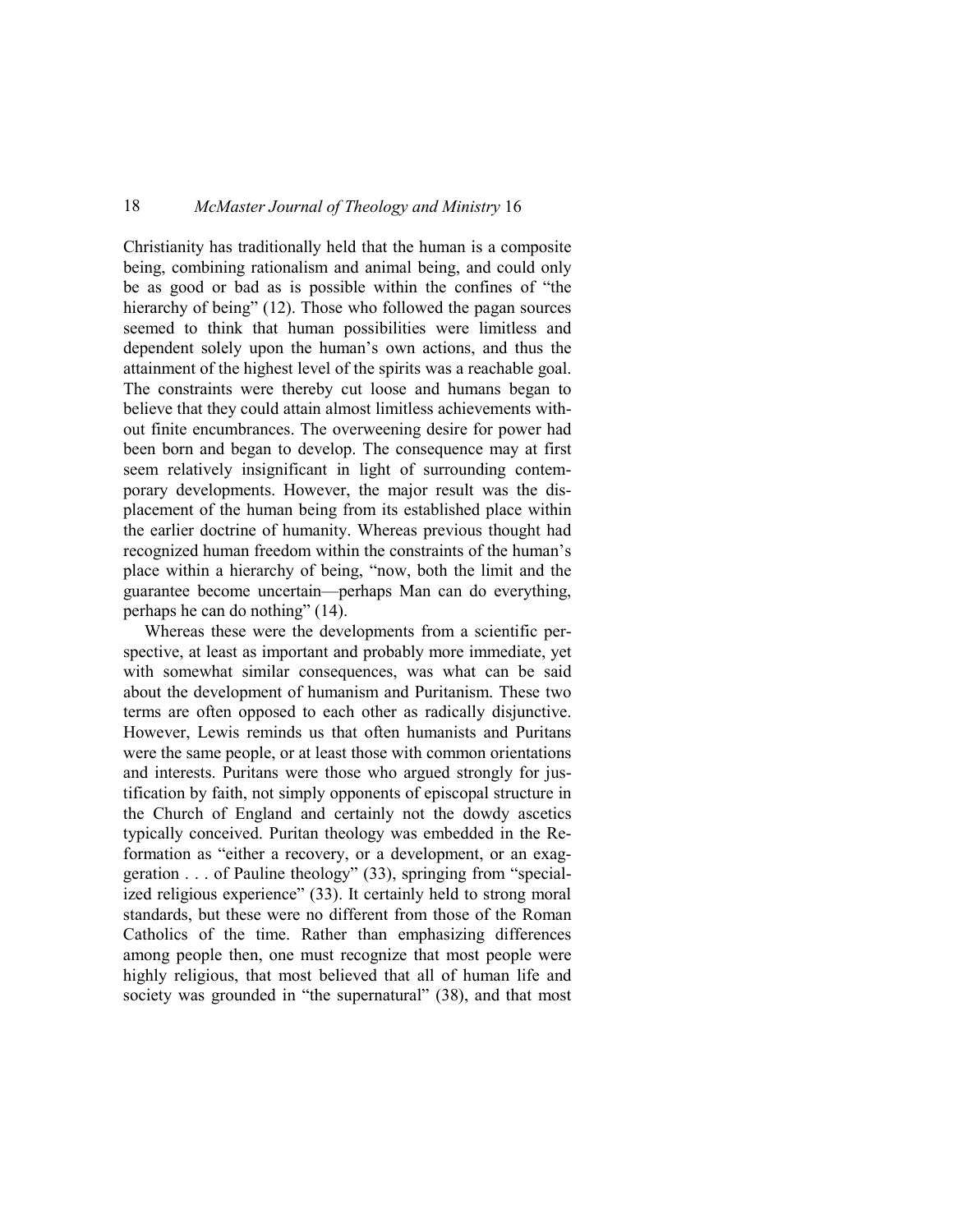affirmed a "theocratic polity" (39) in which the ruler could enforce religion upon its subjects. This quite understandably is related to the notion of the divine right of kings, a view that is not to be overemphasized, but to be recognized as the fundamental root of the notions of national sovereignty.

The Puritans were not necessarily opposed to the Humanists, who embraced the learning and teaching of Greek and the new Latin. The Humanists were, in a sense, those who embraced classicism, not those who argued for exaltation of the human above all else, including God. The Humanists were responsible for perpetuating classical literature by recovering and promoting the classical languages, especially Greek, as many Latin authors had never been lost. Here, however, is where the situation begins to go wrong, according to Lewis. The Humanists argued for a return to "classical" Latin, instead of retaining medieval Latin. Medieval Latin, according to Lewis, was itself an invention of the Humanists, who wished to label it as "barbarous." In fact, the Latin was not barbarous but the living Latin language of the time. The return to classical Latin was a retrograde linguistic step, an attempt to undo the development of the language by introducing supposedly classical constructions, when the actual result was to introduce "a great archaizing movement" (21). The results were cataclysmic, not only for the Latin language itself, but for the resultant Latin literature and view of medieval literature. The product was, in Lewis's words, "vulgarity" (24), and resulted in the kind of hyper-correction typical of such movements, in which the imposed standard was more "classical" than the original classical writers themselves. These Latinists ended up imposing their own standards upon the classical writers, much to the disfavor of the literature, and imposed allegorical interpretation upon it, in which every great work became "an allegory and an encyclopedia" (28). They thereby lost the ability "to respond to the central, obvious appeal of a great work" (26). Rather than being part of the continuity of human thought from the ancient to the medieval to the Romantic period, humanism ended up standing outside of this line of development.

Puritan and humanist thought are seen to coincide in the notion of natural law. The concept continued in the literature of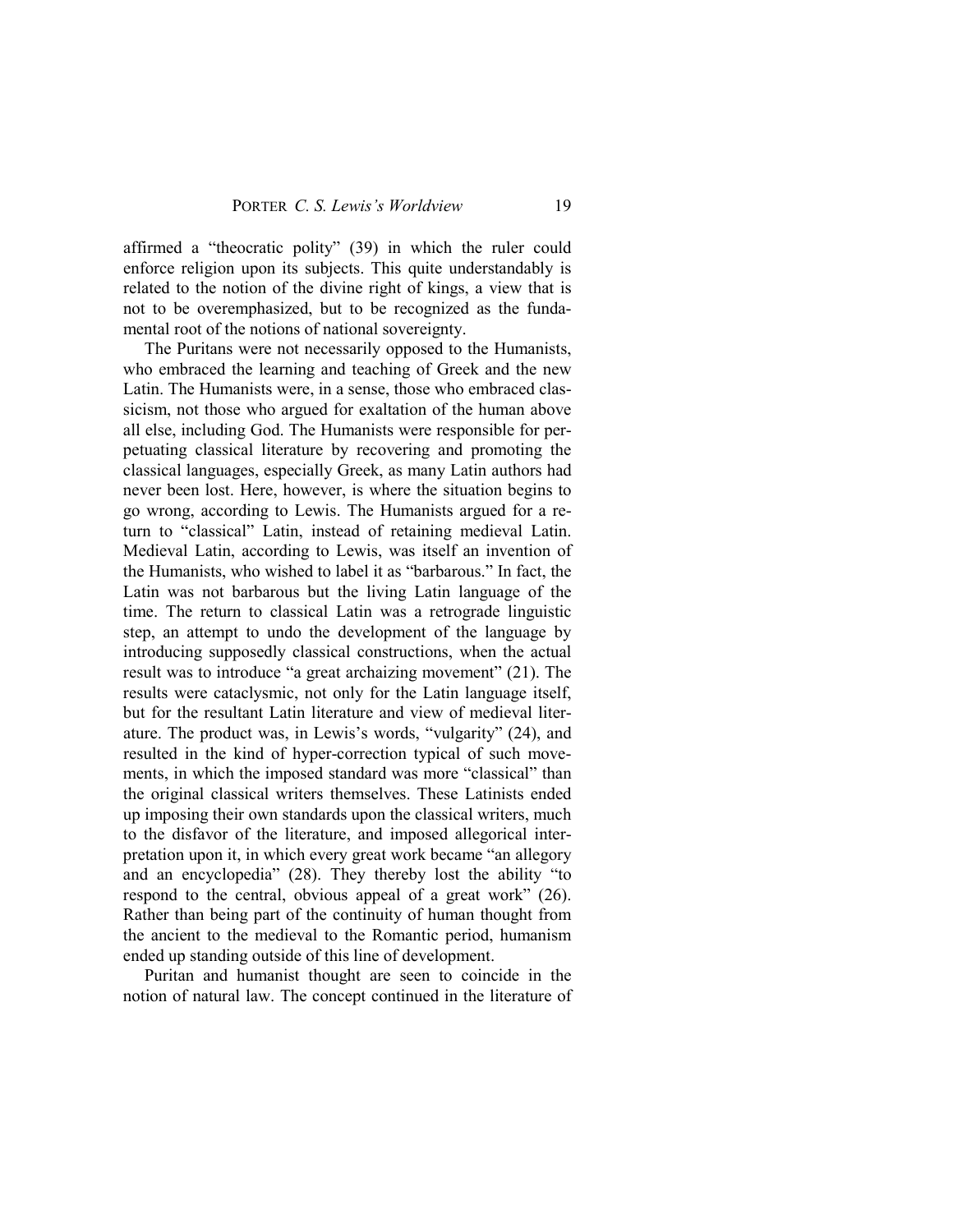the period, even after it began to fall out of favor because of science. The abiding thought was that there was a system of natural law in place to which God himself was subject. More than that, this natural law was the creation of God and would exist even if God himself did not. Within this framework, humankind had its place within the "divine, anthropomorphic harmony" (50). With the new view of humanity (noted above) and of the rise of the notion of the state, however, this challenged the place of natural law, to the point whereby the label of "law of nature" may have been retained but its understanding was quite different. Sovereignty was sacrificed in order to appeal beyond the laws of nature to a notion of political power as in itself "inventive, creative" (50). This marks a transition from reason, in which each element is seen within its lawful order, to one of will, which itself "decrees what shall be right" (50). The literature of the sixteenth century becomes an exercise in seeing the literary outgrowth of these theological, social, and political transformations. Even more than that, the legendary status of the Renaissance had its beginnings in the humanists' own creation of the Renaissance legend, which was promoted through education rooted in ancient rhetoric and which unfortunately tainted their view of the literature, so that the figures of speech came to be more important than the literature itself.

Despite its perceived status within the development of English literary history, Lewis does not hesitate to see the sixteenth century as transitional, in which many of the best features of the medieval period are retained and what later became noteworthy features of the Renaissance are questioned as to their intentions and significance in the history of development. The result is the endorsement, even if by means of contrast, of much of the portrait of the Middle Ages already seen in the *Allegory of Love*.

### c. *An Experiment in Criticism*

As already noted above, Lewis's *An Experiment in Criticism* ostensibly stands out from much of his other critical work $27$  and

<span id="page-17-0"></span>27. Lewis, *Experiment in Criticism*, is here cited in the body of this essay by page numbers in parentheses from the Cambridge Canto edition.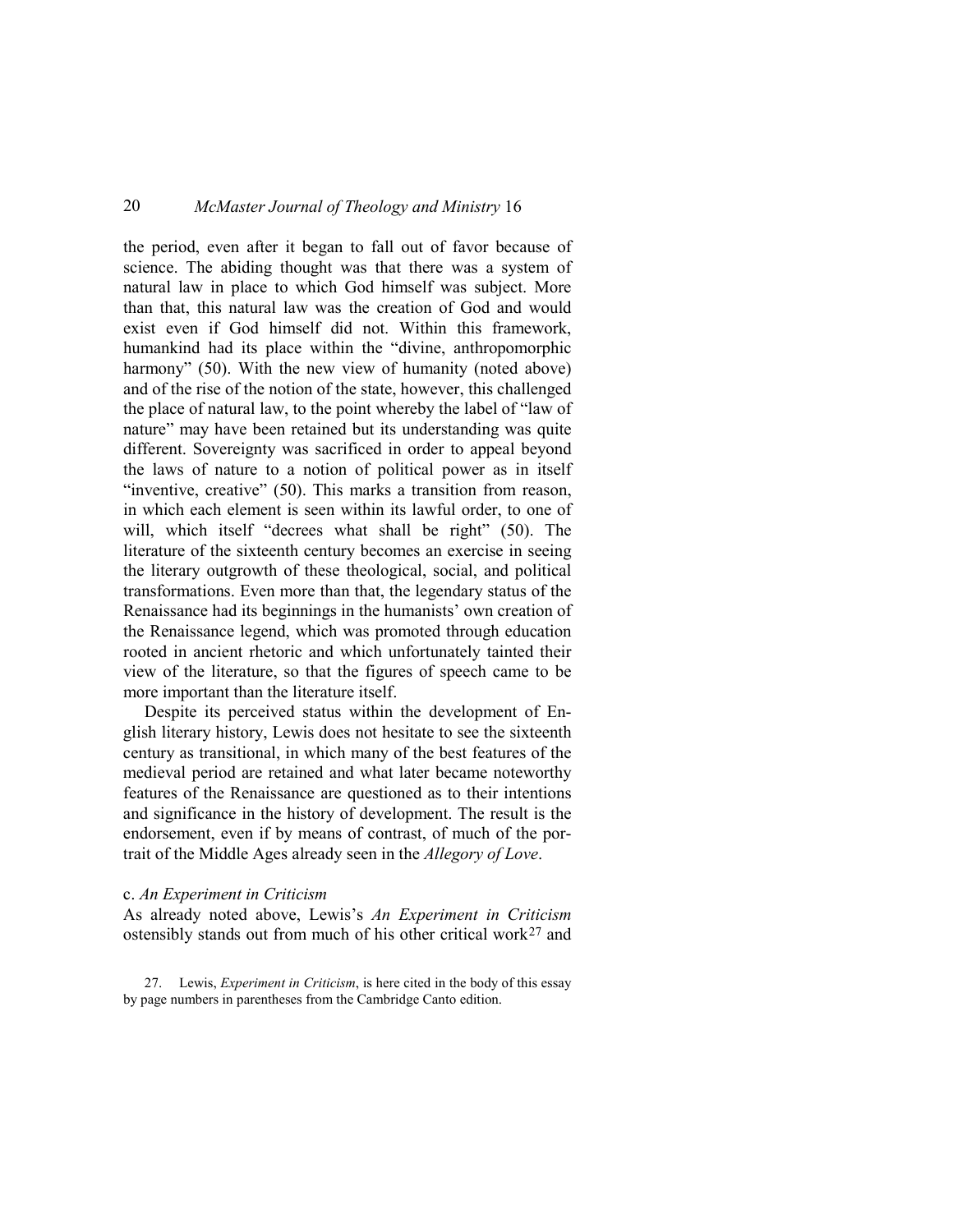alongside the debate he engaged in jointly with Tillyard, as his only general work wholly dedicated to the subject of criticism itself (but see further discussion below). His *Preface to Paradise Lost* is also literary criticism—seen by many as one of the finest instances of criticism of its type—but it is focused primarily on a single work of literature, Milton's epic poem, albeit by placing it within its larger literary context.<sup>[28](#page-18-0)</sup>

*Experiment in Criticism* is an attempt by Lewis to draw together a number of the recurring ideas that governed his literary criticism as found in numerous individual essays. In that sense, this work is consonant with his other literary-historical criticism, in that it reveals something of the basis of this criticism. However, here he develops these ideas in a new way—in a way that admittedly moved against the mainstream of contemporary literary criticism, especially at Cambridge University during his time there as professor[29](#page-18-1)—by calling for criticism that involves both historical and authorial issues (for which Lewis is known as a literary historian), and, surprisingly and more impor-tantly, readerly and related issues.<sup>[30](#page-18-2)</sup> In the address of these topics, Lewis of necessity thinks in terms of his worldview.

<span id="page-18-0"></span>28. See also other works mentioned above: Lewis's *Rehabilitations*, an early collection of literary-critical essays; *Selected Literary Essays*, a broadranging collection of Lewis's criticism; *Studies in Medieval and Renaissance Literature*, which collection focuses upon the two periods mentioned; and *On Stories*, containing essays on writing the kind of literature that Lewis wrote.

<span id="page-18-1"></span>29. Calin points out some contradictions in Lewis (*Twentieth-Century Humanist Critics*, 97), in part motivated, he believes, by Lewis's opposition to the major literary critic at Cambridge University at the time of his arrival, F. R. Leavis. Leavis practiced a form of moral criticism (so Scott, *Five Approaches*, 25), and in his *Experiment in Criticism*, Lewis opposes the kinds of valuations that Leavis made, although he elsewhere makes such evaluative comments himself. On Leavis, see Tambling, "After the 'Cambridge School.'"

<span id="page-18-2"></span>30. As a result, Calin, *Twentieth-Century Humanist Critics*, 93, sees Lewis as anticipating reader-response criticism such as is found in Wolfgang Iser (*Implied Reader*), sociology of literature as evidenced in Raymond Williams (*Culture and Society*), and reception criticism as outlined by Hans Robert Jauss (*Toward an Aesthetic of Reception*). I am not sure that Lewis would have seen it this way, as he wished to emphasize the return to the author/text, rather than reader evaluation, even if by means of considering types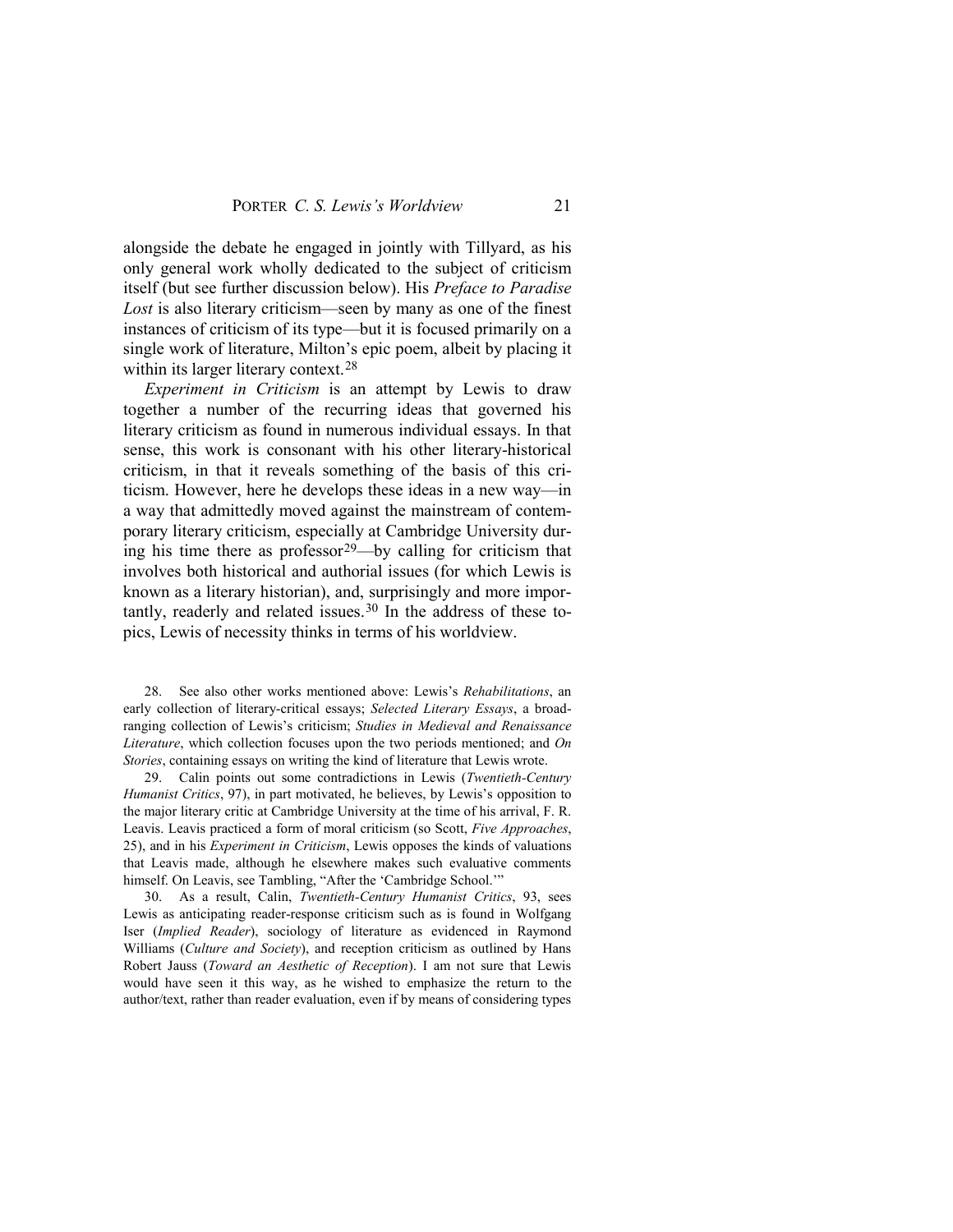Lewis begins by saying, "In this essay I propose to try an experiment. Literary criticism is traditionally employed in judging books" (1), almost assuredly a statement addressed to the kind of criticism promoted by F. R. Leavis and his so-called moralistic criticism, which was often harsh on authors for not conforming to the types of judgments about literature that Leavis held to. Lewis continues, however, to say, "I want to find out what sort of picture we shall get by reversing the process. Let us make our distinction between readers or types of reading the basis, and our distinction between books the corollary. Let us try to discover how far it might be plausible to define a good book as a book which is read in one way, and a bad book as a book which is read in another" (1). One easily notes the at least ostensible similarity to readerly oriented criticism, since Lewis wishes to emphasize not that it is the books themselves that are good or bad, but that it is the readers who make them so. However, Lewis is also quick to point out that he is addressing not the vast majority of readers, those who may read a book once, who do not put much store in it, who rarely read important works, or who rarely are affected by reading, but the few for whom reading is an altogether other experience, even if it is difficult to define who exactly these readers are.

As a result, Lewis uses art as a way of exploring the difference between good and bad readers. The majority of people appreciate art only temporarily and for its ephemeral value as a substitute for something they would like to see, its depicted reality. He equates this with "using" art, but not appreciating it. For Lewis, "[r]eal appreciation" involves "laying aside as completely as we can all our own preconceptions, interests and associations" (18). In effect, the majority will use the art, but the few will actually receive it. Good art will reward continued study, in a way that poor art will not. It is similar with music. Whereas the majority may respond in a social, participative way, the few will respond emotionally, which leads to imagination. Having said that about art and music, Lewis is ready to discuss

of readers. Lewis was more concerned with evaluating readers than with reader evaluation or response.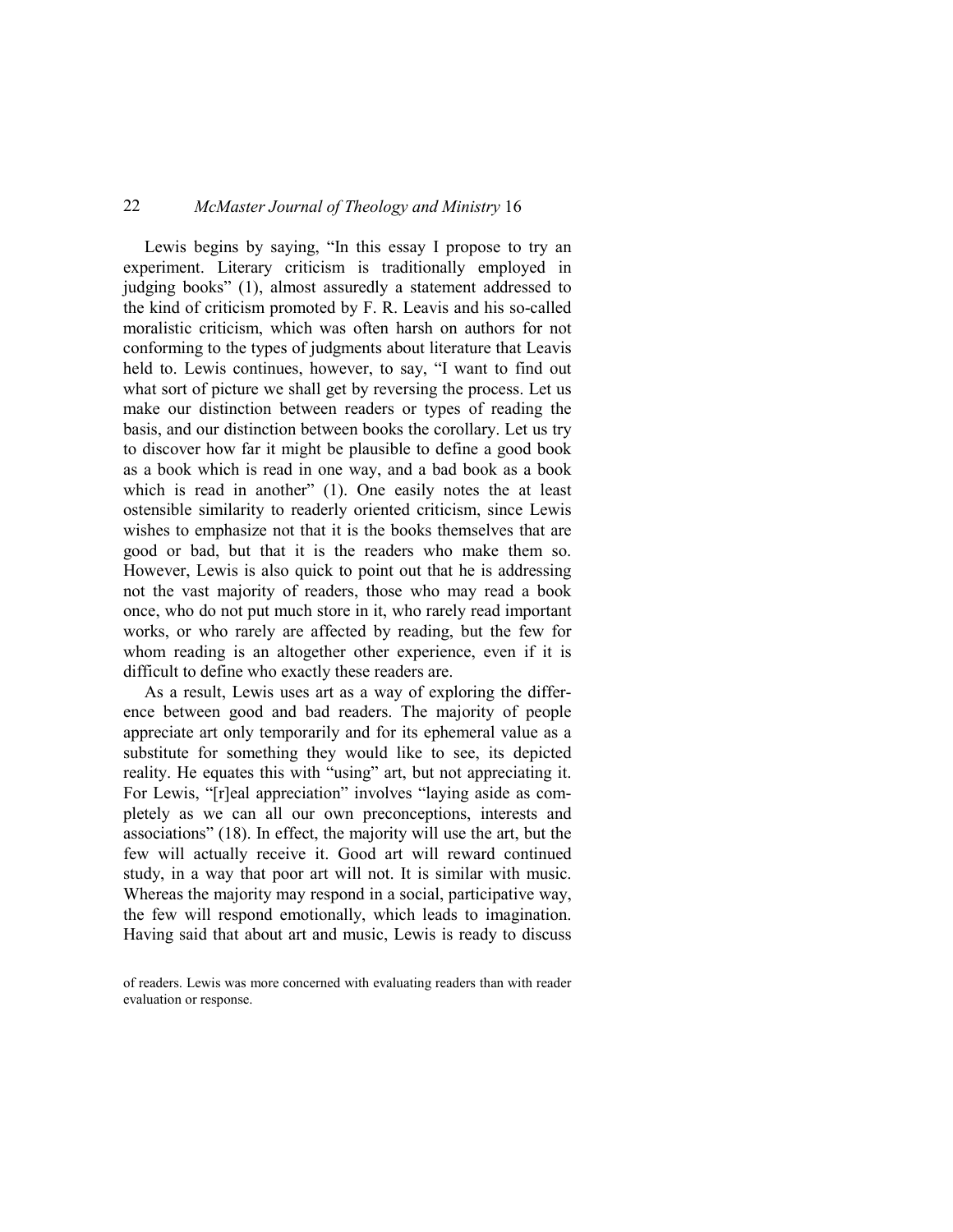literature. Unliterary readers, according to Lewis, are distinguished by five characteristics. These include: their reading only of narrative, their having no ears for hearing the words, their lack of recognition of style, their preference for minimalist narrative as in comic strips, and their attraction to action of several different and usually exciting types. However, Lewis wishes to make clear that the fault of the majority is not that they enjoy reading stories in this way, but that they *only* read stories in this way.

On the basis of the above analysis, it may seem, so Lewis says, as if the many would desire what might best be described as "myths," those stories that have value in themselves, that is, "a value independent of its embodiment in any literary work" (41). Such myths are "extra-literary" (43), do not depend on "suspense or surprise" (43), are not subject to human projection, are "fantastic" (44), and are always serious. That, however, is not the case. The many prefer the unliterary, whereas the few move into the world of the extra-literary, where their imaginations are allowed and even encouraged to roam. The term "fantasy" requires delineation at this point. There are two kinds of fantasy, according to Lewis, the disinterested and the egoistic (52). The egoistic is self-indulgent, where the reader attempts to enter into the action for personal reward and pleasure. Disinterested fantasy must be taken as it is, with the reader observing from the outside and being constrained by the fantasy itself.

The notion of realism is also important in defining the difference between the many and the few readers. Realism can be understood as a "realism of presentation" or a "realism of content" (59), which forms are independent of each other. There are four types of writing in relation to realism—that of realism of presentation and not content, of content and not presentation, of both, and of neither. In essence, Lewis is arguing against the priority of realism in literature, as well as affirming that nonrealistic literature is not simply escapist in orientation. All reading is escapist in some sense, but that does not mean that it is to be shunned. Instead, one should recognize that there are benefits to, say, fantasy, because of the worlds that it invokes. This is one of Lewis's major criticisms of the field of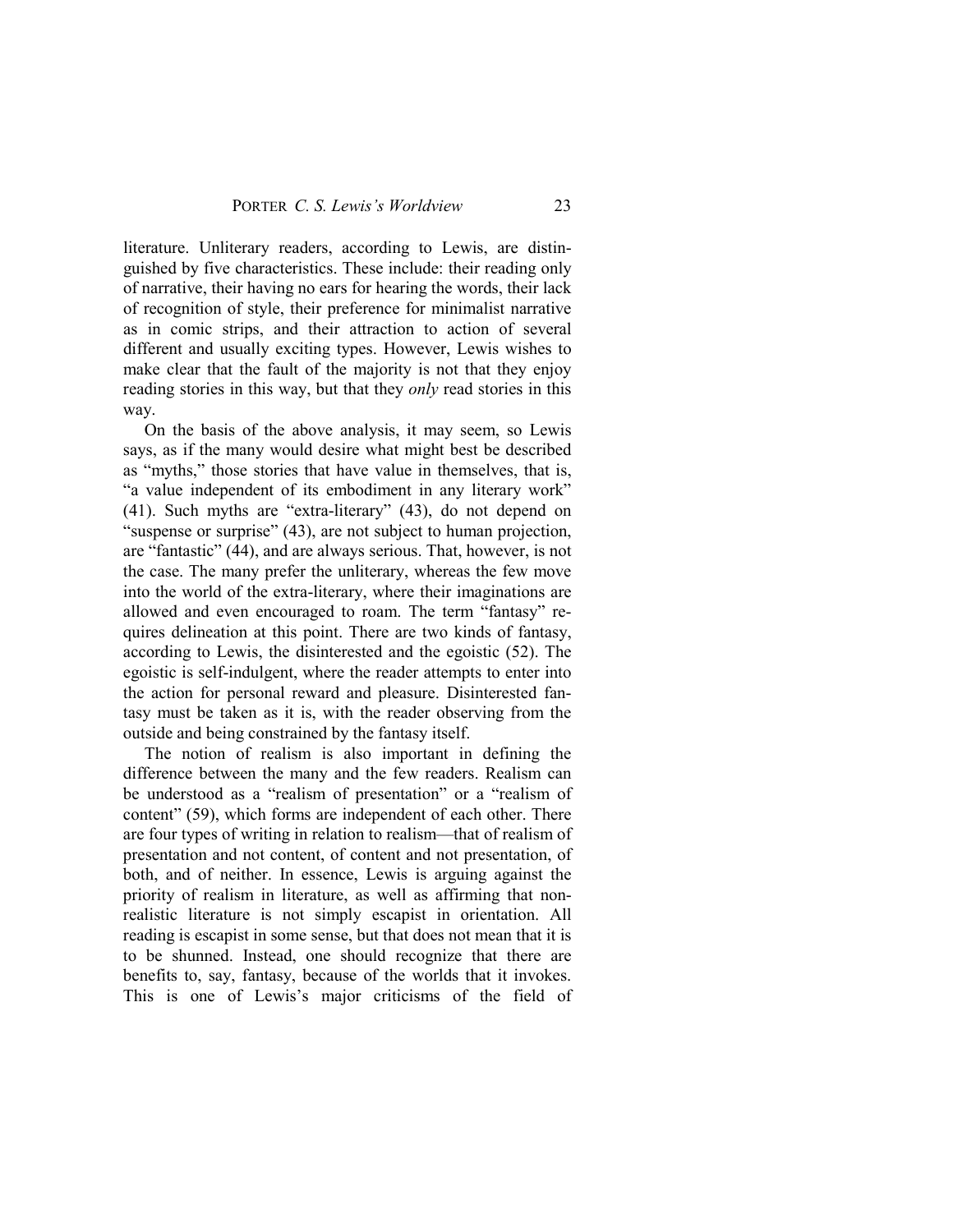contemporary literary studies (at least contemporary with him at the time, although the criticism seems still to hold), including the study of English in college and university curricula—there is a philosophizing about literature that even literary figures impose on the texts they read, to the point that such philosophizing can take the enjoyment and experience away from reading. Readers are left trying to identify with tragedies or distance themselves from comedies—neither of which actually depicts life (e.g., there is no point where the stage clears after a real death, as in literary tragedy, and there is no guarantee that marriages are happy, as in comedy), but both of which are meant to offer the experience of what such a life is like. The development of poetry has only exacerbated this situation. What was once a unified field poetry, song, and dance—has been pulled apart and poetry has developed to the point that the reader of it, so Lewis contends, is in need of skills similar to those of the poet him- or herself, with the result that poetry is not widely read as it once was, as its readers must now themselves nearly be poets.

Lewis is now ready to culminate his exercise in criticism by defining the experimental dimension. Lewis essentially wants to reverse the process by which one usually judges a reader by what the person reads, so that instead one might judge literature by the way people read it. In other words, good literature is literature that "permits, invites, or even compels good reading" (104). In a phrase surprisingly reminiscent of the later Stanley Fish, Lewis begins by noting that books are only "potential literature" (104) until they are read.<sup>[31](#page-21-0)</sup> Thus, any efforts at literary criticism must be preceded by the reading of literature, not independent of it. Although it may not seem like it, this reversal, Lewis believes, puts the process of evaluation on firm ground, because, rather than simply appealing to personal preference or the opinion of the times, evaluation is based upon how the person reads, not

<span id="page-21-0"></span>31. In his *Is There a Text in This Class?* Stanley Fish asks the provocative question of whether there can be a "text" if there is no reader of that text. In other words, a text is only a potential text without its realization through the act of reading by an actual reader. For a defense of Lewis in relation to postmodernism, see Downing, "From Pillar to Postmodernism."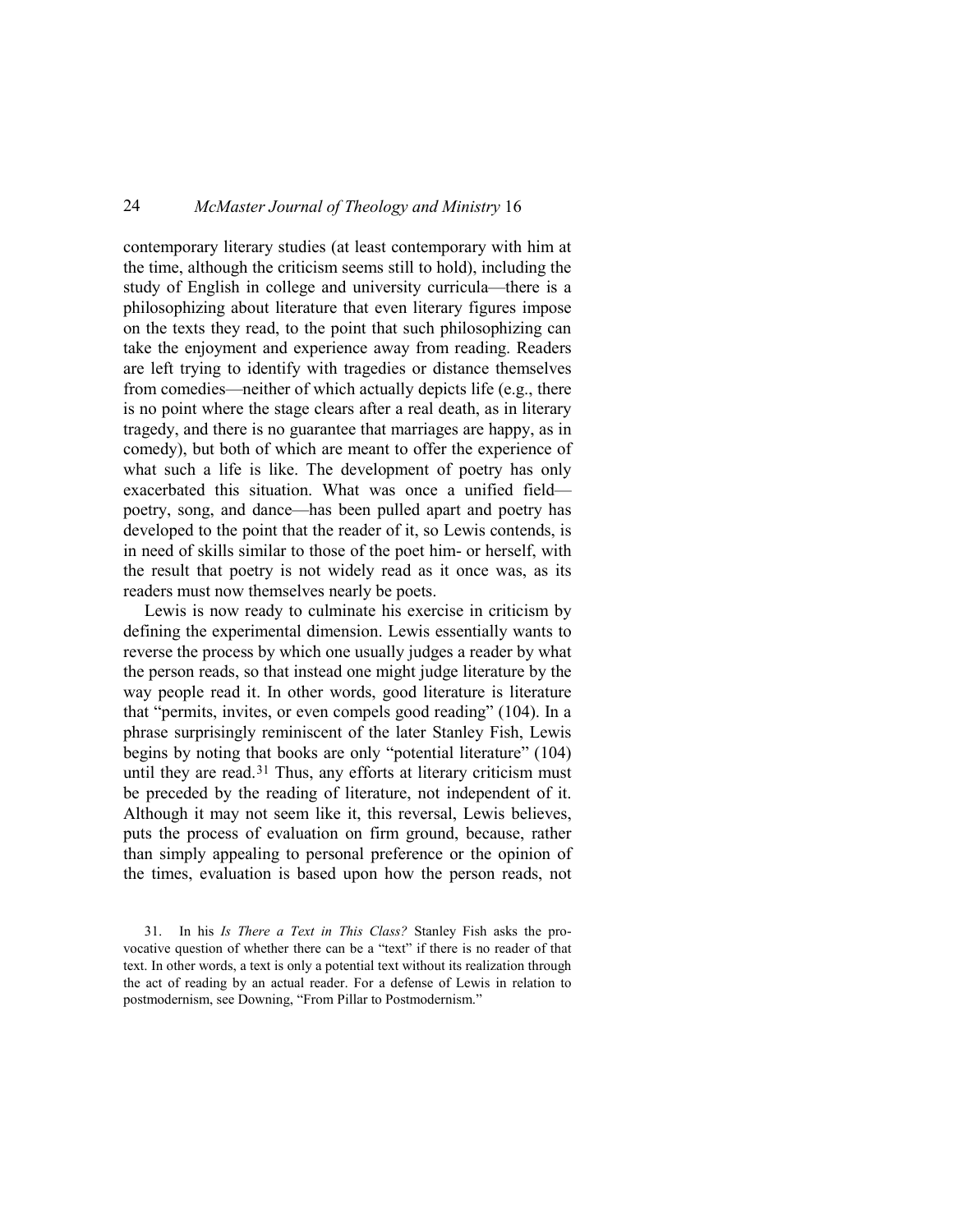what they read. This also makes the process of "critical condemnation" (107) a more difficult exercise. The way such an experiment in criticism works is to begin with readers, distinguishing between those who read and those who do not. Then, when one turns to judging books, one does so not simply to accept or condemn various works, but to examine the basis on which a judgment of a book is made in light of what readers find within them. Those opinions of good readers—that is, those who read books—must be taken seriously, especially with regard to those works that are favored by such readers. Such favored books are not to be quickly dismissed, as there are reasons for these readers judging them to be good books. Thus, no judgment of a book, so long as there are opinions of readers, is ever final or absolute.

The results of such an experiment in criticism are several for Lewis. One is to be cautious in how one dismisses a particular author, especially one who has in the past been highly regarded, and especially if it is simply on the basis of contemporary impression. Another is the dethronement of simply appealing to whatever is fashionable in literary taste. A third is to recognize that a book may be read in a number of different ways, but at the invitation of the work itself. A good book rewards and responds to different reading approaches. Rather than Lewis's approach dismissing objective evidence, the book being considered allows for constructive dialogue with other readers, all of them with minds open to reading anew works that reward their reading in different ways. Lewis turns away from evaluative, moralistic criticism (such as that of Leavis) and instead welcomes the perspective of Matthew Arnold, who invites the reader to "see the object as in itself it really is"  $(119)$ .<sup>[32](#page-22-0)</sup> At this point, Lewis clearly returns to the foundations of his literary criticism. Of those resources that help in this reading task, Lewis states that the most useful are such things as good editions, commentaries,

<span id="page-22-0"></span><sup>32.</sup> Lewis is citing Arnold, *On Translating Homer*, 11. He does not designate the edition. This again reinforces the kind of objective criticism that Lewis first promoted in his debate with Tillyard over the personal heresy and was later reflected by the New Critics in their attention upon the work in itself.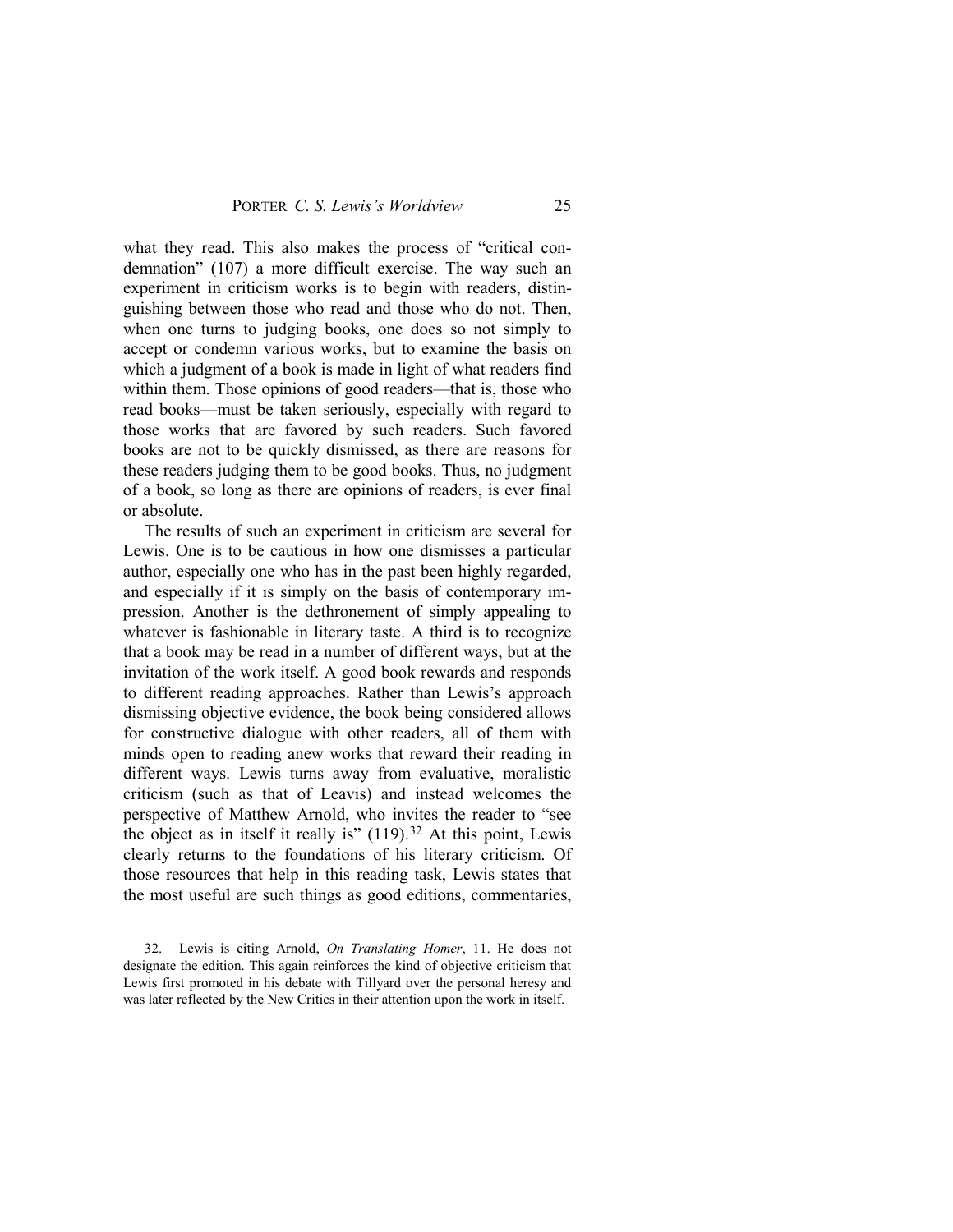and lexicons, followed by literary historians, then what he calls "emotive critics" (122), and finally the so-called "great critics" (122), whom he disparages as not having actually helped him to understand any passage of literature any better. The opposite is the case—rather than needing "the critics in order to enjoy the authors" (123), "we need the authors to enjoy the critics" (123). Literature is, therefore, not a means of instructing people in truth or improving culture, nor a good in itself. There is a sense in which literature both instructs and delights,<sup>[33](#page-23-0)</sup> but it is mostly that literature enlarges one's being, so that we can become, while remaining ourselves, also "more than ourselves" (137).

While recognizing the role of the reader as very important in reading, and in determining the value of literature, something that he says stands behind all of his own reading of literature, Lewis in the end, as a literary historian, endorses the work of literature itself—not the opinions of others either now or then as establishing the parameters of its own understanding.

#### d. *The Discarded Image*

The fourth and final work to examine, *The Discarded Image*, is one of the last books, if not the last, written by Lewis.[34](#page-23-1) Based upon lectures that he had given in Oxford University years earlier, the manuscript was prepared and sent to the printer before he died but only appeared in print the next year (1964). Although now it seems in some ways quaint even though it has come to be a hallmark of Lewis's position, *Discarded Image* is similar in content to several other works written around that time and treating similar subject matter, including A. O. Lovejoy's *The Great Chain of Being*, already a classic work by the time of publication of Lewis's treatment and used by him, and Tillyard's *The Elizabethan World Picture*, a work that appeared in print

<span id="page-23-0"></span>33. Traditionally, literary-critical discussion has been divided on the question of whether literature is designed to delight or instruct. In many ways, perhaps arguably until the last third of the last century, virtually all literary criticism could be divided into these two responses to the value and function of literature.

<span id="page-23-1"></span>34. Lewis, *Discarded Image*, is cited by page number in parentheses within this essay using the Cambridge paperback edition.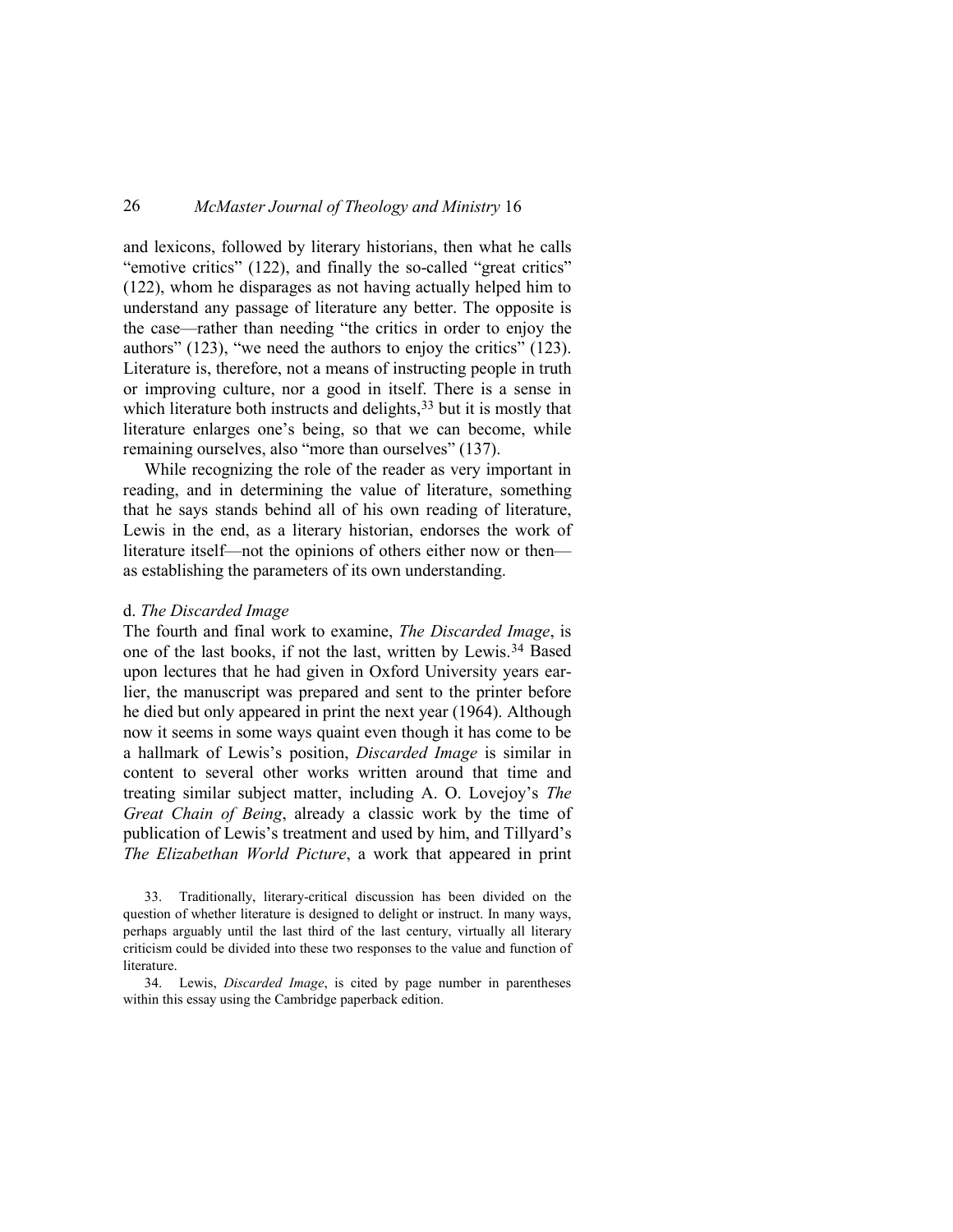before Lewis's, but is not cited by him.<sup>[35](#page-24-0)</sup> Nevertheless, some of the most important worldview ideas that Lewis holds to, I believe, especially in relation not only to medieval and Renaissance literature but to the world and life themselves, are found in this important volume.

Rather than tracing a direct line of continuity from the Middle Ages back to earlier, primitive civilizations, Lewis believes that the Middle Ages stand out because the period was an age of authorities, with the chief authorities being not only the Church, as most think, but predominantly books. The age was one that looked to books for their authority. And the source of authority for these books was earlier Latin writers, who depended upon earlier Greek thinkers, such as Aristotle. Instead of their roots being in barbarism, the line of connection goes back to the Roman Empire itself, whose authority was spread by means of books, with the Empire not only encompassing more than those of Roman ethnic descent but extending even beyond its own edges. No doubt as a remnant of the chaos that resulted from the fall of the western Roman Empire, the person living during the Middle Ages sought order during turbulent times. The result was that—rather than the ballad or romance distinguishing the age the Middle Ages are characterized by structure. The medieval person "was an organizer, a codifier, a builder of systems" (10). There was a place for everything, and everything had its appropriate place. This pertained to all areas of existence, including ethics, science, theology, the plant and animal worlds, human life, and the cosmos. This structure exists in the period's view of the world and in its literature, such as Thomas Aquinas's *Summa Theologica* and Dante's *Divine Comedy*. All was seen to fit together, and the encapsulation of this was manifest in its view of the world itself: "This is the medieval synthesis itself, the

<span id="page-24-0"></span>35. See Lovejoy, *Great Chain of Being*, and Tillyard, *Elizabethan World Picture*. Lewis had forecast his return to this issue in his inaugural lecture as professor in Cambridge University, *De Descriptione Temporum*, reprinted in his *They Asked for a Paper*. In fact, he makes more explicitly audacious claims, such as that there is no divide between the Middle Ages and the Renaissance (22).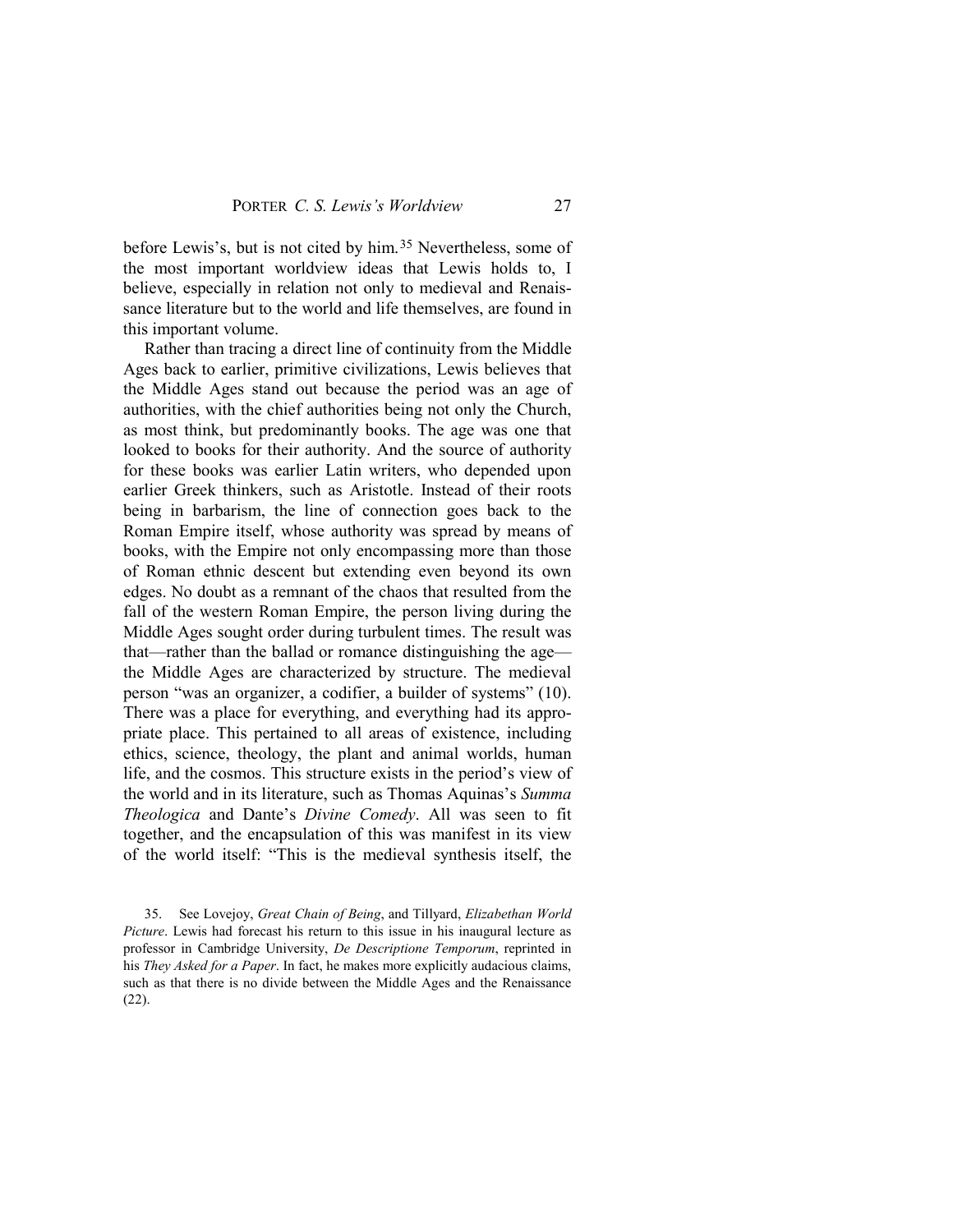whole organization of their theology, science, and history into a single, complex, harmonious mental Model of the Universe" (11). This comprehensive perspective was brought about on the authority of books to satisfy the need for order, by means of which contradictions were eliminated and a unified whole created. This model of the universe may seem now as at best interesting and perhaps only a work of ingenuity to be admired. According to Lewis, however, "I think there is abundant evidence that it gave profound satisfaction while it was still believed in" (12). More than that, it "is in a sense the central work, that in which most particular works were embedded, to which they constantly referred, from which they drew a great deal of their strength" (12). In other words, this inclusive system comprised the medieval worldview.

In response to how deterministic this may seem, Lewis notes that, despite a number of changes in other areas of medieval thought, the model he outlines was not finally abandoned until the end of the seventeenth century. In the meantime, the model was used in its simpler forms as an intelligible backdrop for the literature of the time, while the scientists of the time accepted it as a scientific model. Its being a model does not mean it was not taken seriously, but that it was a theory that could be duly modified so that the new phenomena encountered would fit it. Thus, as the model was appropriately modified, what was really being developed was not a new theory but a theory of how theories are developed. Some writers, however, such as the Christian authors of the time, do not appear to use the model, but that is probably because their writings are not theoretical but practical. Thus, the model, in and of itself, Lewis believes, is "eminently religious" (18), but "not eminently Christian" (18).

There is no need to outline the exact structure of the medieval model of the universe. Instead, there are important individual features that merit attention. One of the most important is that the "fundamental concept" for its scientific view "was that of certain sympathies, antipathies, and strivings inherent in nature itself. Everything has its right place, its home, the region that suits it, and, if not forcibly restrained, moves thither by a sort of homing instinct" (92). This is not to say that people believed that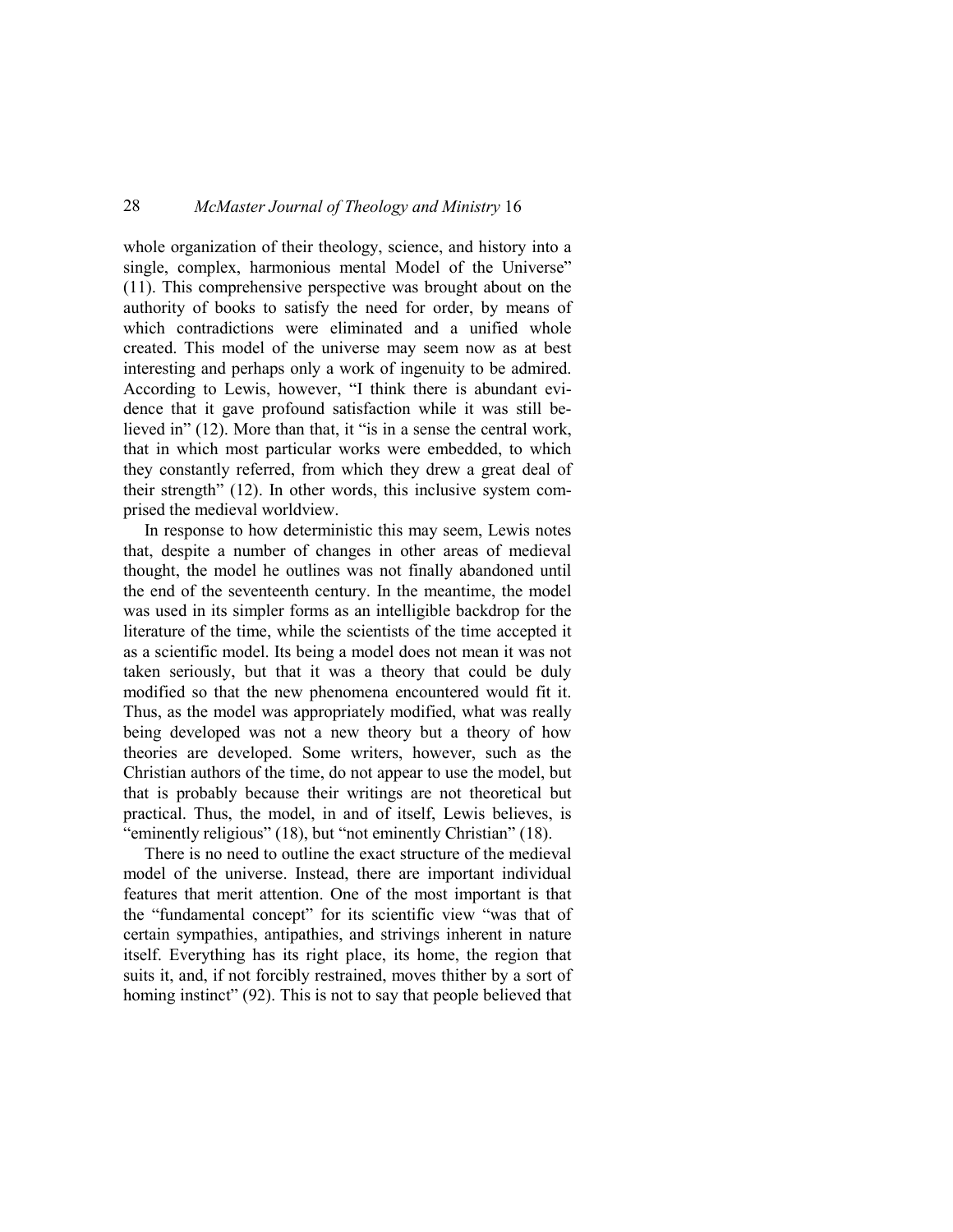"inanimate objects were sentient and purposive" (93), any more than modern people do who speak about laws and obedience within the material world. In other words, both express their views of the world in metaphorical fashion. However, Lewis observes, we moderns use a more "anthropomorphic" (94) approach with our language regarding obedience to laws than did those in the Middle Ages. The language used to express one's view of the world, Lewis contends, makes a difference: "On the imaginative and emotional level it makes a great difference whether, with the medievals, we project upon the universe our strivings and desires, or with the moderns, our police-system and our traffic regulations" (94). A further feature of this cosmology is that the world is both incredibly large but also "unambiguously finite" (99). Within this finite world, there is "an absolute standard of comparison" (99), the "universe is finite, it has a shape, the perfect spherical shape, containing within itself an ordered variety" (99), and it is, above all, harmonious.

Driving what is so far depicted as a static universe is, above all, God, the unmoved mover, who works through the *Primum Mobile* to motivate the universe, in which the planets have influence upon the earth. This universe, rather than being dark as it appears when one looks out into it at night, is continually illuminated by the sun, and is both warm and filled with music. God makes this entire system work through love: "The *Primum Mobile* is moved by its love for God, and, being moved, communicates motion to the rest of the universe" (113). Although the idea of love moving the universe originates with Aristotle, and seems, in its medieval "thirsty and aspiring love of creatures" (114), to be opposed to the Christian view of "provident and descending love" (114), Lewis does not view this as a contradiction. Instead, a "real universe could accommodate the 'love of God' in both senses" (114) of love toward and from God. The rotation of the universe and its intelligent planets within it, all involved in "the revelry of insatiable love" (119), appear to be a highly religious conception, though not necessarily Christian. This is because the human in this depiction is a marginalized creature, the earth is influenced but not an influencer, and God is beloved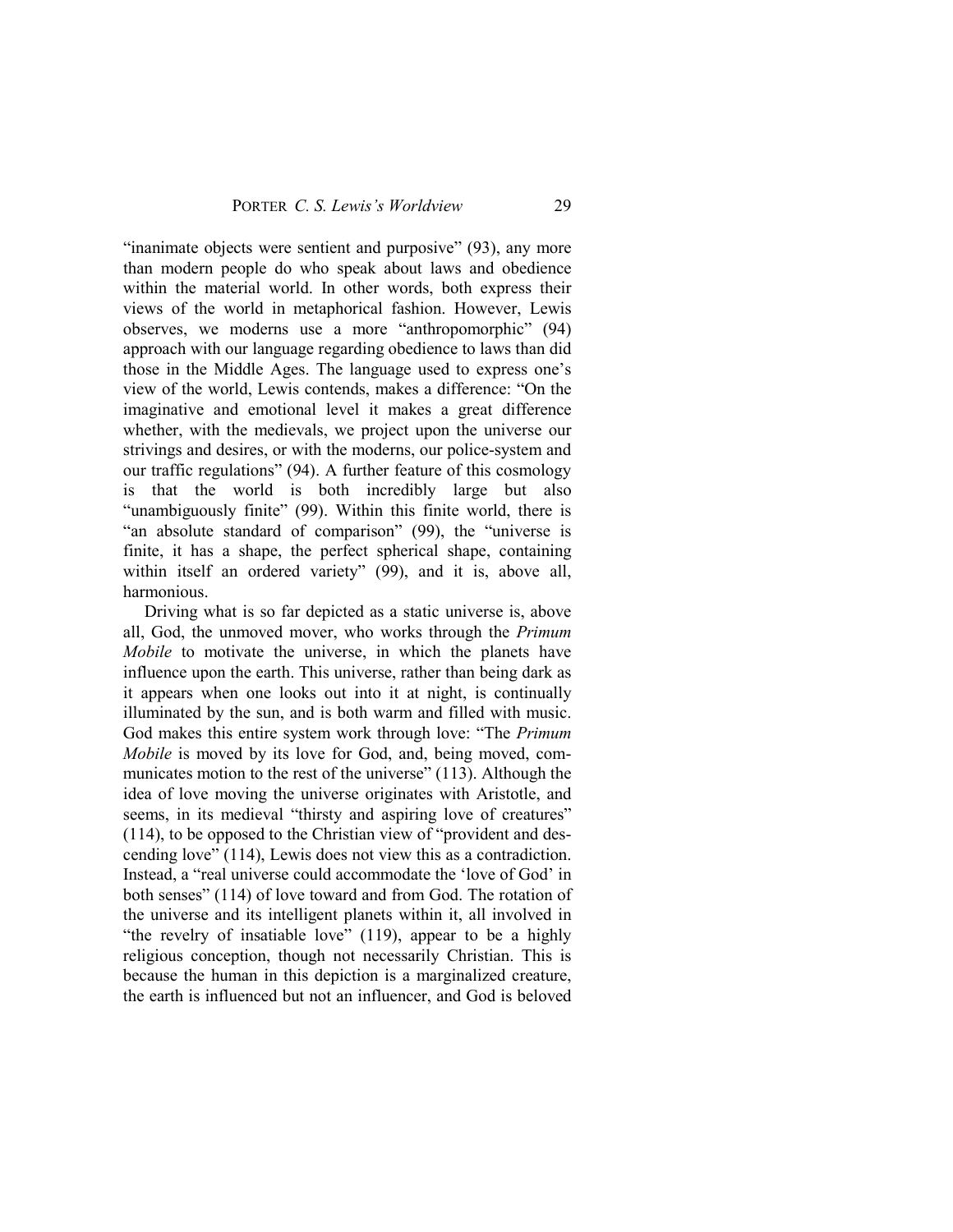by the heavenly spheres—in distinction from the Christian view "where the fall of man and the incarnation of God as man for man's redemption is central" (120). Earth itself, long recognized as a sphere, though not "guided by an Intelligence" (139), does however, according to Dante, have Fortune as its guide, the same Fortune that guides empires in their growth and decay.

Of the earth's animate inhabitants, the human occupies a "peculiar" (153) place as "a rational animal, and therefore a composite being, partly akin to the angels who are rational but . . . not animal, and partly akin to the beasts which are animal but not rational" (152); hence the human forms its own microcosm. The human rational soul "is created in each case by the immediate act of God" (154), as there was no belief in pre-existence of the soul during this time. The rational soul refers to two human faculties, the *Intellectus* and the *Ratio* (157), with the former the higher reason and the latter reason against which passion creates moral conflict. In another sense, the human is a microcosm by its being composed of the four contrary elements of fire, air, water, and earth. Human history, not to be caricatured as either cyclical or revealing simply the hand of God,<sup>[36](#page-27-0)</sup> is captured in "story" or "history," two words that were still synonymous during the Middle Ages.[37](#page-27-1) Thus, the distinction one might make between fiction and history cannot be used of medieval literature or attributed "to the spirit in which they were read" (179). Responsibility for the origin and trustworthiness of stories is given to the authors whom the history writers cite. The readers believed the stories, or, as Lewis states, "they did not believe [them] to be false" (181), but their "business was to learn the story. If its veracity were questioned they would feel that the burden of disproof lay

<span id="page-27-0"></span>36. Lewis characterizes both views as types of Historicism, "the belief that by studying the past we can learn not only historical but metahistorical or transcendental truth" (*Discarded Image*, 174).

<span id="page-27-1"></span>37. Story and history, and other contrasts between story time and external time, are now commonly differentiated, especially as a result of structuralism and the rise of narratology. Lewis seems only to acknowledge the former through its manifestation in what has come to be called the New Criticism (e.g., he refers to the work of William Empson, in *Studies in Words*, 9 n. 1, to disagree with him), and did not live to see the latter.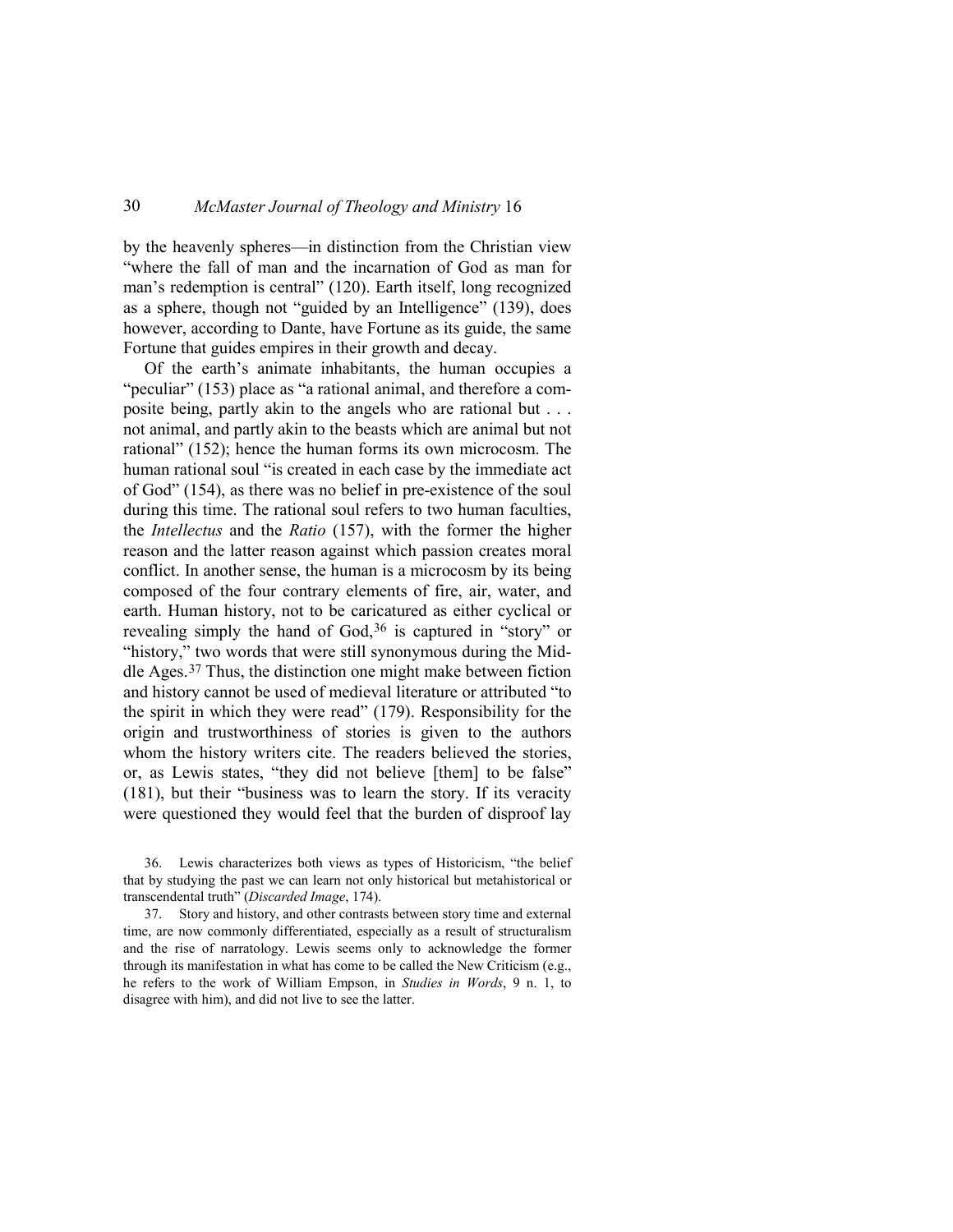wholly with the critic" (181). The impersonal is not treated in medieval histories, and there was no sense of different historical periods (hence historical personages are depicted as wearing medieval period clothing), but there is the sense that the world had at one time been better and would one day be better again. "Historically as well as cosmically, medieval man stood at the foot of a stairway; looking up, he felt delight. The backward, like the upward, glance exhilarated him with a majestic spectacle, and humility was rewarded with the pleasures of admiration" (185). As a result, humans knew their places within this great model of the universe: "One had one's place, however modest, in a great succession; one need be neither proud nor lonely" (185).

In conclusion, one may ask about the influence of the Model of the Universe that Lewis has depicted. Lewis describes it in these terms: "the Model universe of our ancestors had a built-in significance. And that in two senses; as having 'significant form' (it is an admirable design) and as a manifestation of the wisdom and goodness that created it" (204). In other words, in itself it was significant, and more than that it reflected its creator in his wisdom and goodness. This accounts for many characteristics of medieval literature, including both its dullness but also the "absence of strain" (205) in its language. People of the medieval age "have a complete confidence in the intrinsic value of their matter. The telling is for the sake of the tale" (205). They have a "realising [*sic*] imagination" (206), not a transforming one. They are not trying to elevate their subject matter, but it "possesses them wholly" (208). "Their Model of the Universe is firmly in place, but it is transparent and goes unnoticed. Emphasis is not on originality, but on handing on "the 'historial' matter worthily; not worthily of your own genius or of the poetic art but of the matter itself" (211). What moderns may view as originality may well have been seen by the medieval person as a serious weakness. The result is "a certain humility as the overall characteristic of medieval art" (214).

Lewis thus concludes with an endorsement of the medieval person placed firmly within an ordered and structured universe, which organizes and sustains all of its elements.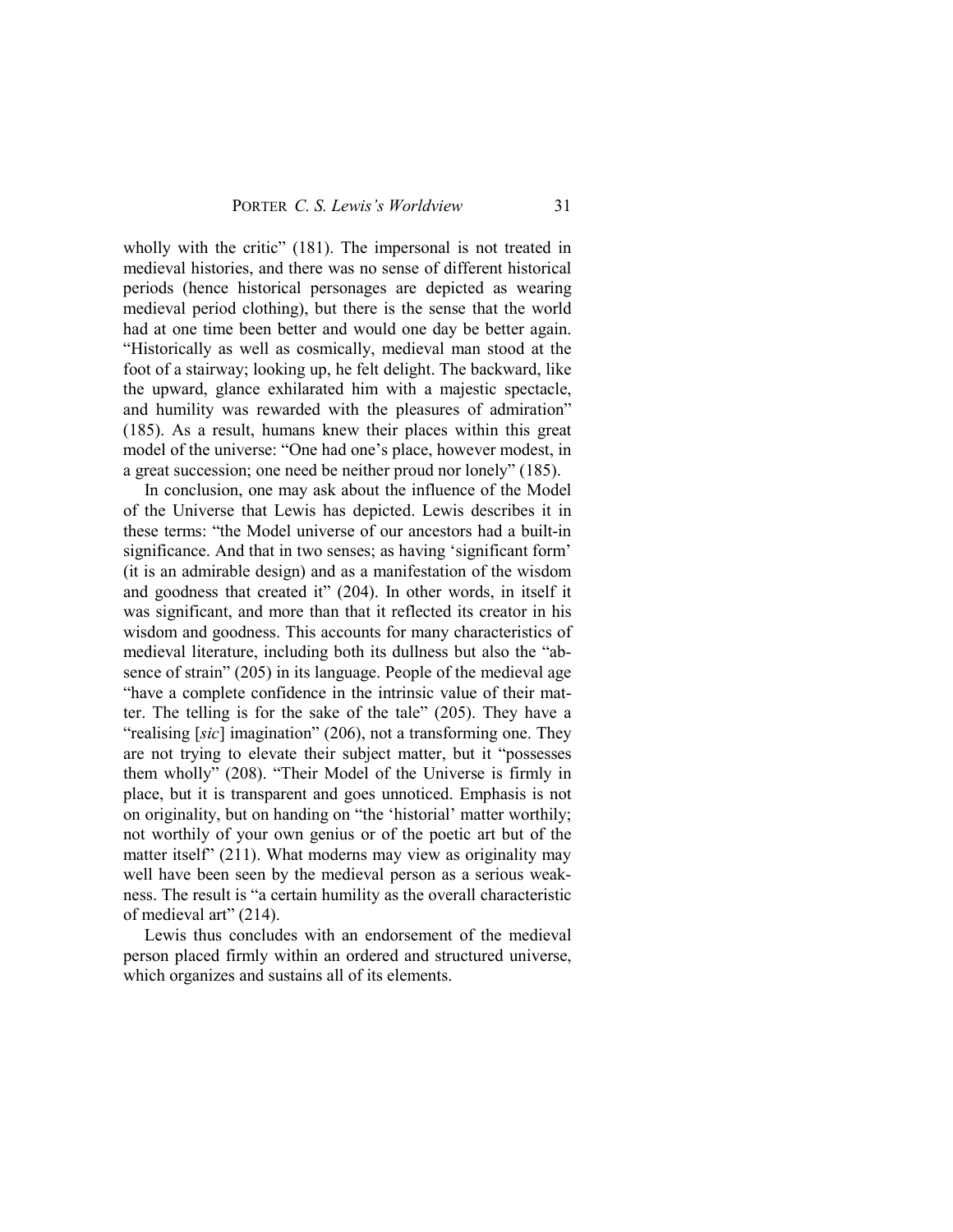### *A Concise Summation of C. S. Lewis's Christian Worldview*

In the previous major section, expansive readings of four of Lewis's important literary-critical works have been rendered, with the purpose of assembling a mass of data that constitute an elaborate tapestry of ideas that might indicate his Christian worldview. Such a task might at first seem highly speculative, even dubious, because of the nature of these works as literary criticism, to the point of it being a mistake to extrapolate from Lewis's literary histories to his own worldview. It is, indeed, unwarranted to make such a simplistic equation as moving from one to the other. Such reservations must be acknowledged, even if they do not mitigate the task. Lewis's literary-historical and literary-theoretical tapestries are many and varied, and so it is not necessarily to be expected that he would have a completely or totally consistent worldview revealed to similar degrees in all of his works, especially works as varied as these written over the length of his academic career. It is completely without support to take the view—nor is it legitimate to infer—that Lewis has "embedded" a hidden theology within his works, as if his literary criticism is one of the allegories that he so ably defines. His literary criticism is first and foremost historically grounded literary criticism, not Christian apologetics buried within literary criticism for later readers or the cogniscenti to uncover or reveal. Lewis is not writing systematic or dogmatic theology—in fact, he clearly identified himself as only a lay theologian—so one should not expect the kind of emphases or issues in his worldview that one might expect if one had asked him to write a complete account of his set of theological beliefs. Besides the fact that Lewis had no apparent interest in performing such a task after all, he was a creative literary figure, not a theological pedant—it is not appropriate to expect his works to be able to be analyzed in such a way.

Nevertheless, Lewis through his varied writings himself integrated theology constantly within the work that he did and brought theological and, more importantly, distinctly Christian ideas to bear on his analyses. Further, he identified with particular periods in literary history and found them fertile with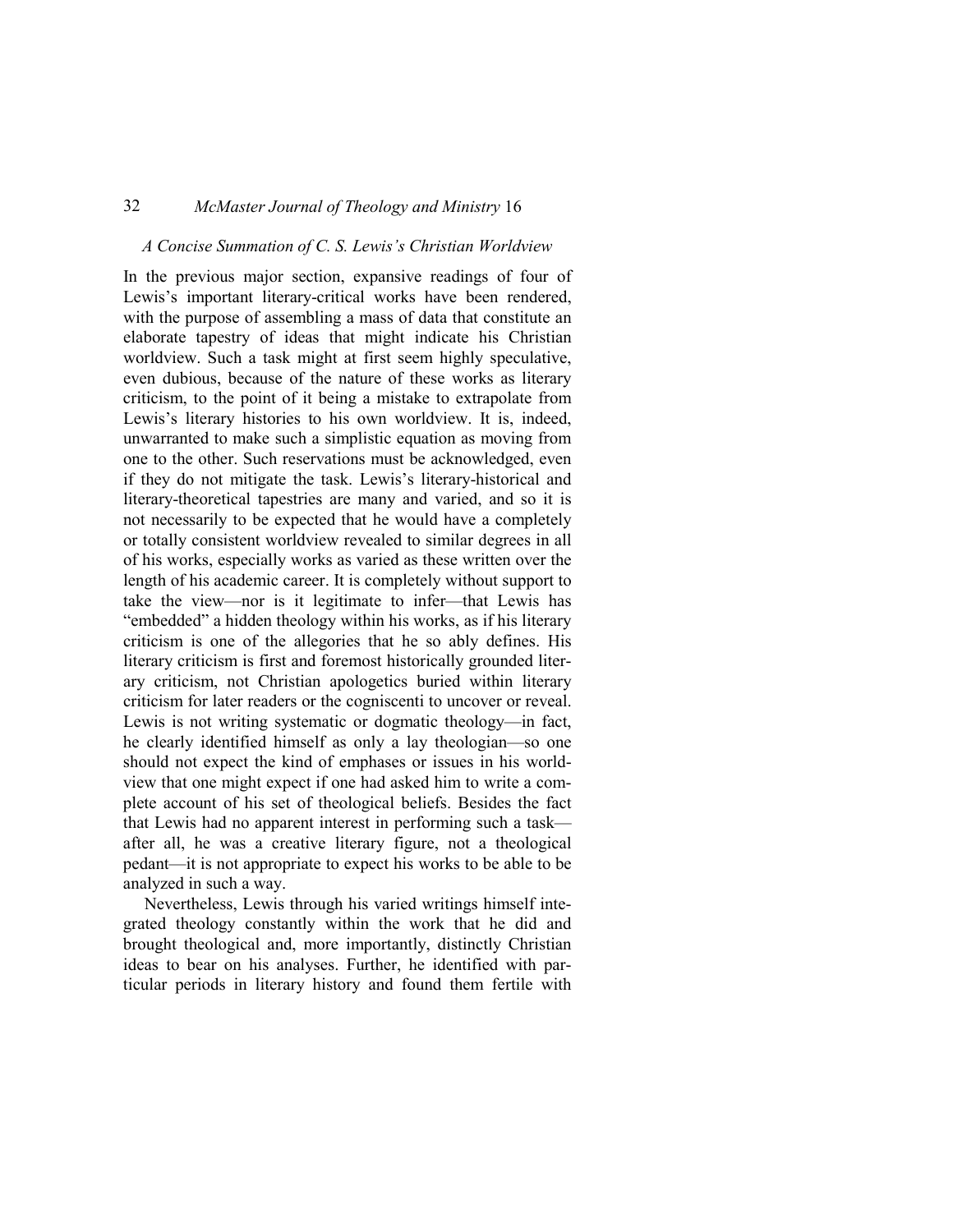ideas that influenced his own thinking.[38](#page-30-0) As a result, though they are more fully realized in his fiction and Christian apologetics, there are a number of features of Lewis's Christian and apologetic worldview that do clearly emerge from within his literary criticism.[39](#page-30-1) In fact, due to the nature of his work as literary criticism, the broad ideas that reveal his Christian worldview are fairly basic, and include views of empirical reality and truth, God and nature, the human, interpretation, and, finally, the book.<sup>[40](#page-30-2)</sup> As will be seen, several of these notions are intertwined in Lewis's thought and exposition.<sup>[41](#page-30-3)</sup> The views explicated are all found directly in Lewis's criticism, as already cited above.

### a. *Empirical Reality and Truth*

Lewis uses a number of different words to describe what might best be called "reality" in his works of literary criticism. These words include such things as the "universe" (or Model of the Universe), "reality," and "nature" with its "natural law." For Lewis, these all seem to indicate his affirmation of, and his depiction of, the Middle Ages and Renaissance as holding to a view of empirical reality. Lewis clearly was an objectivist, in that he believed that there was an objective reality outside of the human being, even when this reality is not a physical world or is a world accessed through myth or fantasy. This is reflected in how Lewis speaks in his literary criticism of the objective world. It may be, as he notes in his *Allegory of Love*, a set of passions,

<span id="page-30-0"></span>38. One of the most important correlations to notice is Lewis's use of allegory, both in his fiction and in his Christian expositions, such as *Pilgrim's Regress* and *Great Divorce*.

<span id="page-30-1"></span>39. I refer in what follows mostly to Lewis's book-length Christian works, not primarily his essays, although these essays also provide numerous parallels as well. Lewis's own effort at integration is clearly shown in his famous sermon, "The Weight of Glory," in *They Asked for a Paper*, 197–211.

<span id="page-30-2"></span>40. On some of the relations between literature—the topic of his literary criticism—and Christianity, see Lewis, "Christianity and Literature," esp. p. 10.

<span id="page-30-3"></span>41. I do not pretend to believe that these points are unique to Lewis, or that he was the only one who had a Christian worldview within his literary criticism. Glyer (*The Company They Keep*) has shown—in opposition to most previous criticism—that Lewis and his circle had mutually informing influences upon each other.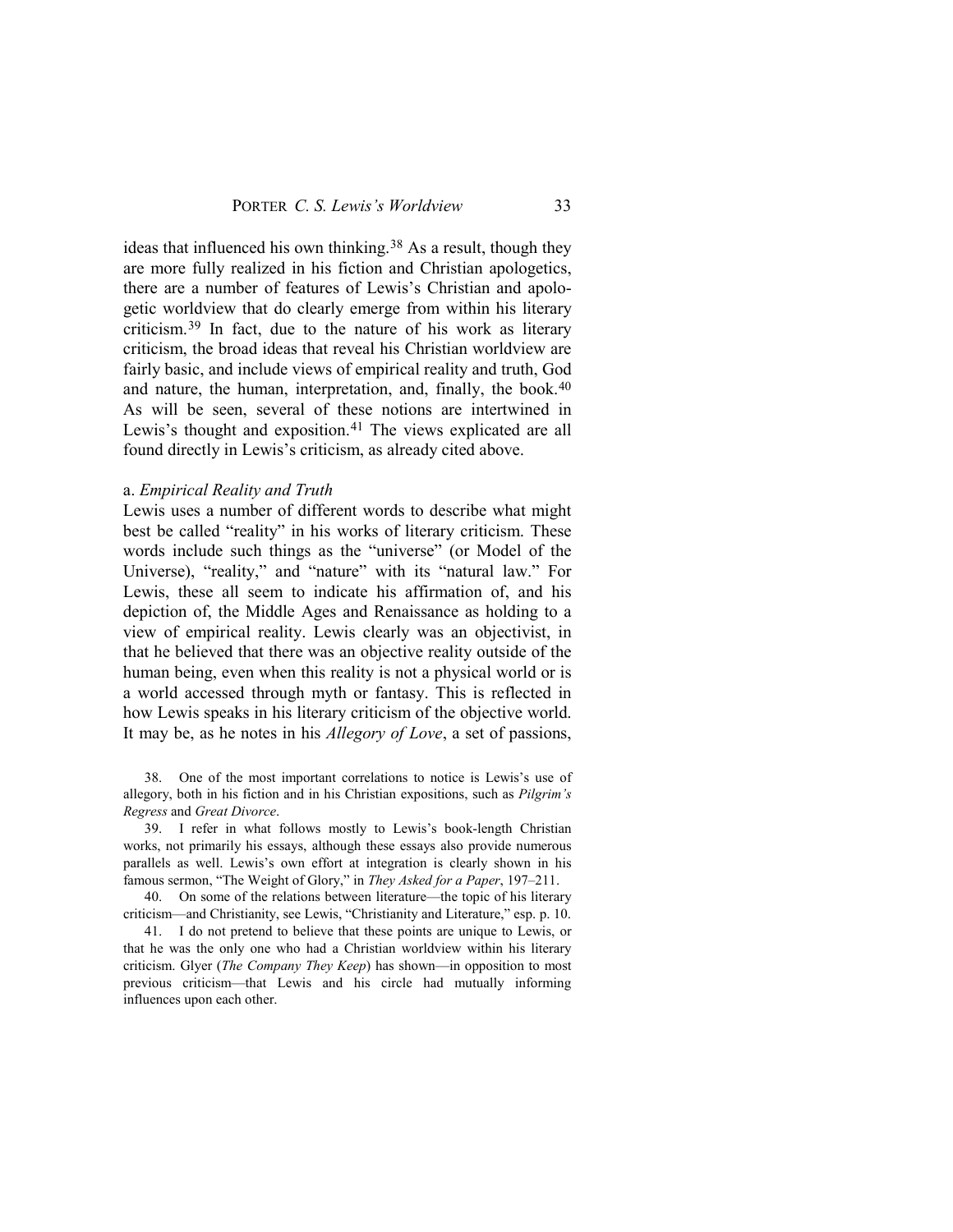such as love. Love is a very important emotion for Lewis, as seen in both his description of medieval literature and his own study of love, *The Four Loves*, which defines the four major types of love. This reality is not to be equated simply with madeup or fictitious tales, but with stories that contain the essence of reality or truth, just as Lewis draws upon this particular genre in his *Till We Have Faces*. Or, it may be a highly complex and interconnected universe that constitutes the "discarded image," in which every dimension of the universe, from God at the top to whatever is at the bottom—and with the earth and humanity in between—is part of a "real" world. Or, as he indicates in his treatment of sixteenth-century literature, the scientific discoveries were less about new knowledge than they were about being able to grasp and understand the world around us.

Lewis notes that one of the characteristics of developing thought during the Middle Ages and later, before reaching what is now called the Romantic period, was a conscious individuation, by which the subject and object became increasingly separate and distinguishable from each other. Lewis has rightly identified what has become the western philosophical preoccupation with the relationship between the subject and object, pursued in different ways by various philosophers, such as Descartes, Kant, Ricoeur, and the contemporary continentalists (e.g., Badiou).[42](#page-31-0) In Lewis's mind, medieval thought fully anticipated this development in helpful ways. Lewis sees the Middle Ages as instrumental in recognizing that the subject and the object are not identical. This important insight allows the human to recognize that humanness is a thing in itself that is different from and not the same as otherness, or the object. The human being does not simply create reality or form reality within the human mind, but interacts with and engages with something out there, something that can be called nature or reality. Even in his treatment of criticism itself, with reference to reading, Lewis identifies an object to be read, even if it involves a reader. The way one judges good and bad works is on the basis of the kinds of readers that these books attract.

<span id="page-31-0"></span>42. See McCumber, *Time and Philosophy*, passim.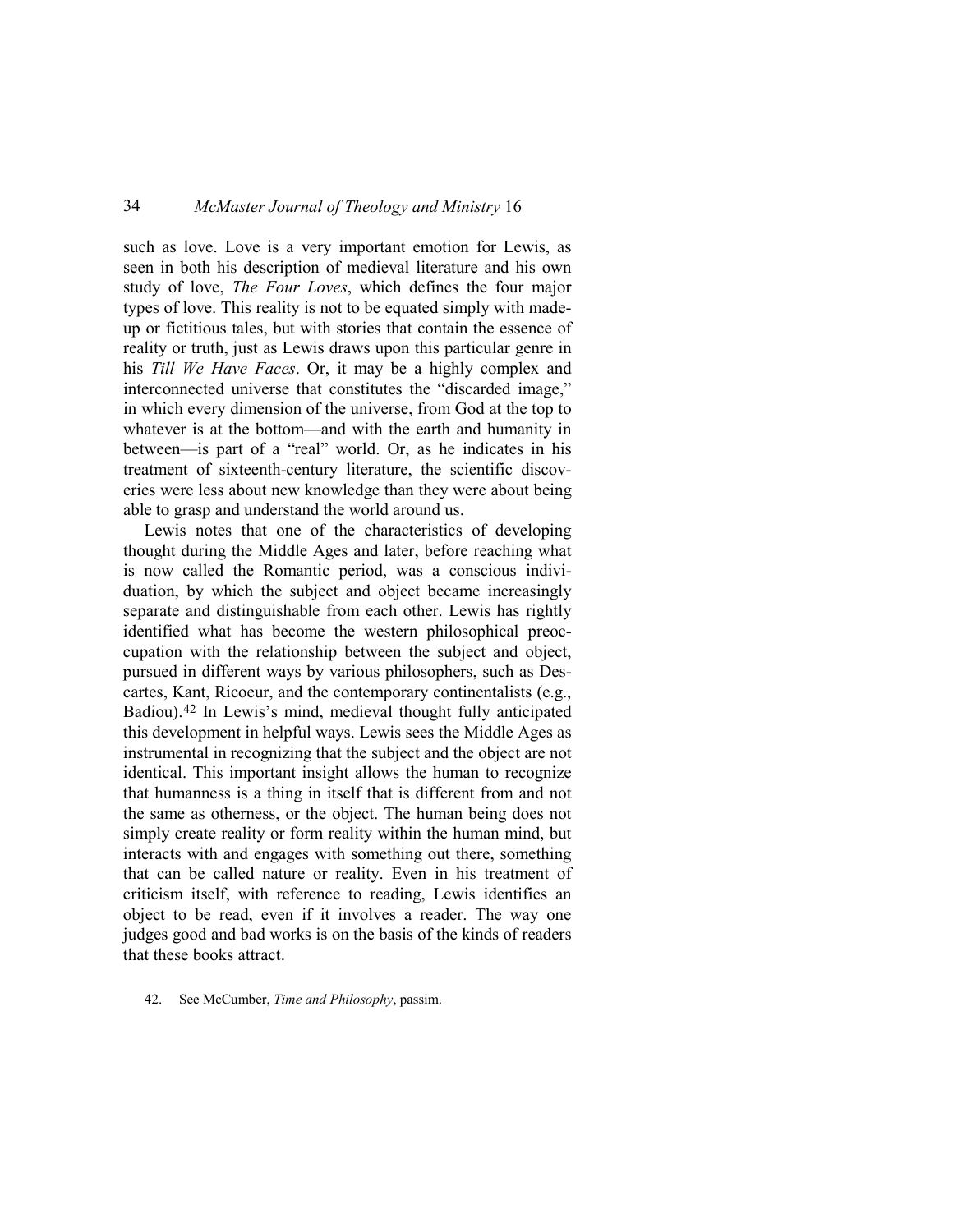This identification of reality or nature, and the distinctness of the human from nature, is a way of characterizing objective reality but it is also a way of saying that there is such a thing as ultimate being, even truth. For Lewis, Christian truth is not truth that is alienated from or foreign to all other truth. For Lewis, all truth is God's truth, and even distinctly Christian truth is embed-ded within God's ultimate truth.<sup>[43](#page-32-0)</sup> This is why it is possible for him to characterize the roots of the Middle Ages and Renaissance in what he sometimes refers to as not specifically Christian teaching. It is general religious belief, which itself is often clearly traceable to earlier Latin and especially Greek thought, such as Plato and Aristotle. For Lewis, this tapestry of truth does not compromise the validity of it, just because some forms of it were perhaps known by humans before the advent of Christianity, or were instilled within general humanity or within other societies than those that are Christian. This instead points to Christian belief as the fullest expression of divine or ultimate truth, and provides a common ground for examination and critique of all truth, because all truth is related and ultimately divine in origin. This is the kind of basis that Lewis sees elsewhere in his apologetics, such as his *Mere Christianity*, as providing the basis for developing a common morality. This common morality is grounded in a common ultimate and objective reality.

### b. *God and Nature*

God is the underplayed minor character in Lewis's literary criticism, even though he occupies a major role in Lewis's worldview. Behind all of the depictions that he makes of the various elements of the Middle Ages and even the Renaissance is the God of this universe that he has identified. This is certainly evident in Lewis's Model of the Universe, where he depicts God as the unmoved mover, one of the traditional theological depictions of the Christian God as the uncreated Creator who instigates and controls his creation (a view that goes back through Aquinas to Aristotle, but has been dominant in not only medieval but other

<span id="page-32-0"></span>43. For another exposition of this idea, see Lewis, "The Laws of Nature," in *God in the Dock*, 76–79.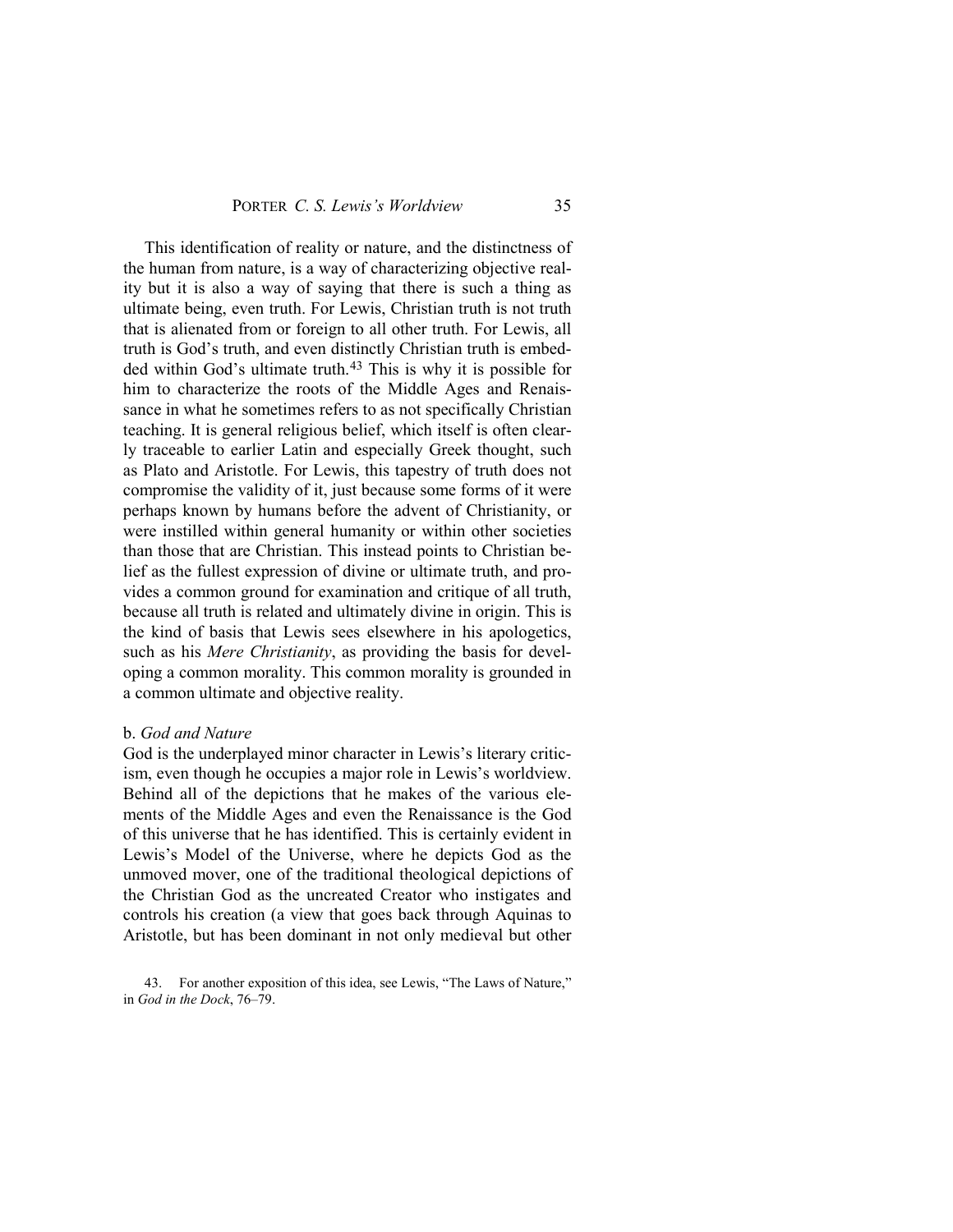Christian thought). However, a similar type of conception is seen in Lewis's tracing of the scientific achievements of the Middle Ages and Renaissance, where humans develop in their ability to understand a world that is less foreign and more understandable, but is nevertheless part of a larger created order. Lewis's view of God even comes through in his depiction of the world of courtly love. The passions that are depicted through allegory are passions that are "real facts" even if they are abstract and intangible. They are genuine and sincere and important passions, the chief of which is love. The concept of love as depicted in medieval literature is a pure and wholesome love that is reflective of divine love, the kind of love that God has toward humanity. That is why such love is depicted in terms of physical representation, striving, achievement, and purity.

This depiction of God, however, is also related to Platonic theology. As mentioned above, for Lewis all truth is God's truth, and so he is not willing to abandon what humans have discovered of God in other realms of thought, such as the great philosophers like Plato and Aristotle. Although Lewis refers to syncretism taking place within the Middle Ages and Renaissance, the kind of syncretism that he depicts is one in which the distilled divine truths of other systems of thought are brought into relationship with the truths of the Christian God. Therefore, there can be such a thing as Platonic theology, in the sense that Plato realized and depicted a substantial world of thoughts and ideas that lie behind reality, just as the Christian God is not only seen in incarnation but through other avenues, such as natural law. Natural law is one of the major ways in which God is clearly though discretely seen within the universe as Lewis depicts it. Many of the great advances in thought during the Middle Ages and the Renaissance came about as human beings gained more knowledge of the laws of the natural world around them. These natural laws are embodiments of the laws that govern and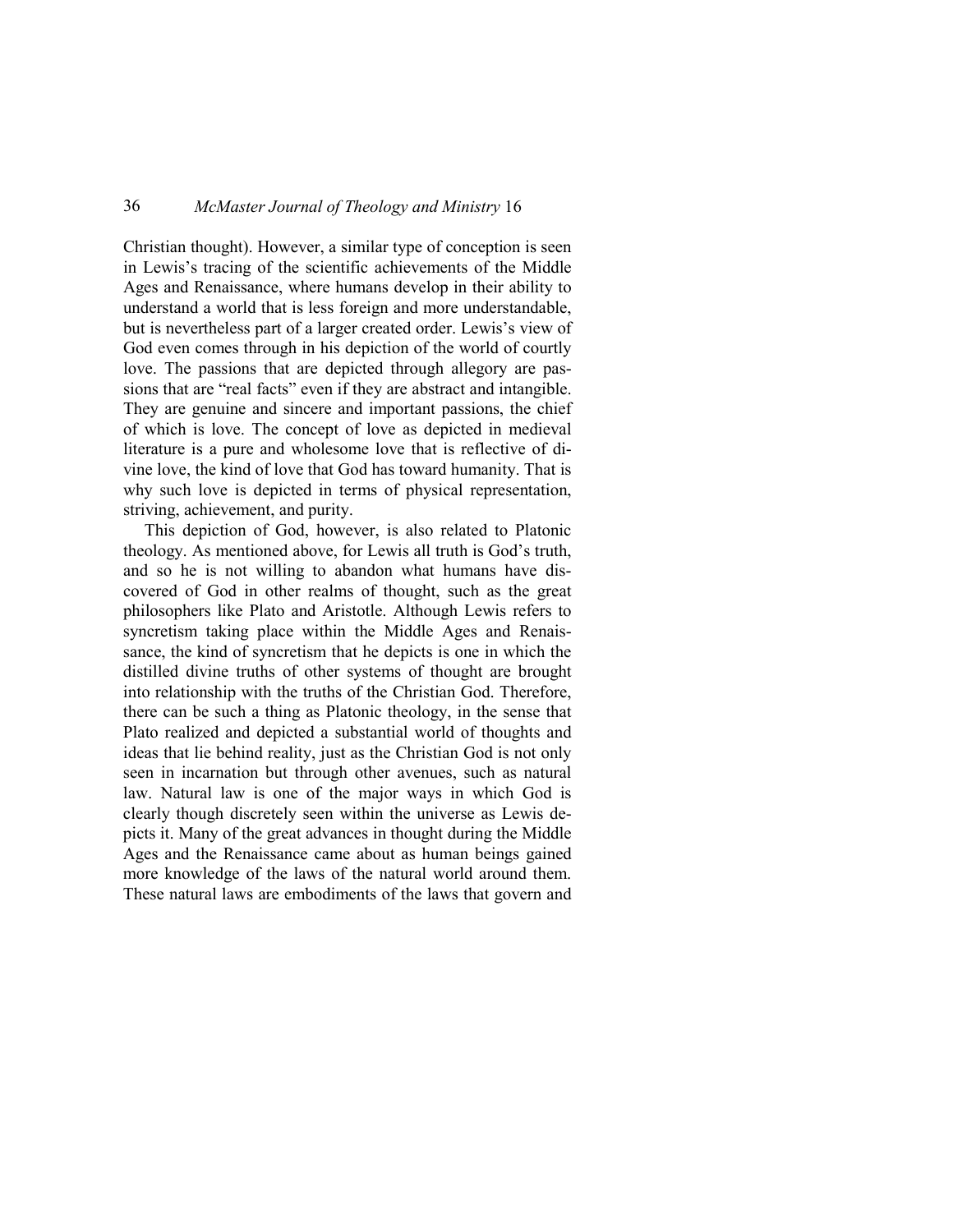control the natural world within the great model of the universe that God has created.[44](#page-34-0)

### c. *Humanity*

Lewis lived during the heights of modernism, an age in which the human being was placed at the center of the (material) universe. Human achievement was thought to have reached acclaimed and unparalleled heights, and as a result the human being should be exalted as the master of the natural world. In some ways in anticipation of the postmodern critique of modernism, [45](#page-34-1) yet from a distinctly Christian perspective, Lewis rejects this view within his fiction and his apologetics, as well as within his literary criticism. Lewis notes that the human being has an important but not necessarily central role to play in the universal economy. Lewis notes that the medieval depiction does not give as overtly a Christian role to the place of incarnation and redemption as Christian theology demands. Nevertheless, as he notes in his depiction of the Model of the Universe, the human being, while not the apogee of creation or the fulcrum or central point of the created order, indeed does occupy an important yet defined place within a larger order. More like what is stated in Paul's speech to the Athenians in Acts 17, humans are given parameters to their habitation, and a defined role within limits for them to play. Lewis notes that the human in medieval times was defined as consisting of two characteristics, intellection and passion. The first governs the rational thought processes and recognizes an important stage within developing human consciousness in which the human has important mental faculties to exercise. However, equally important is the passionate nature of the human being. This is more clearly discussed by Lewis in terms of the courtly love tradition, where he notes that human passions provide primary human motivations to action, and as a result require means by which they can be both expressed and governed in legitimate and fruitful ways. They are abstract—

<span id="page-34-1"></span><span id="page-34-0"></span><sup>44.</sup> This conception, as found in his literary-historical description, is definitely related to Lewis's notion of the Tao, developed in *Abolition of Man*, 28 and passim, and the basis of his exposition in *Miracles*.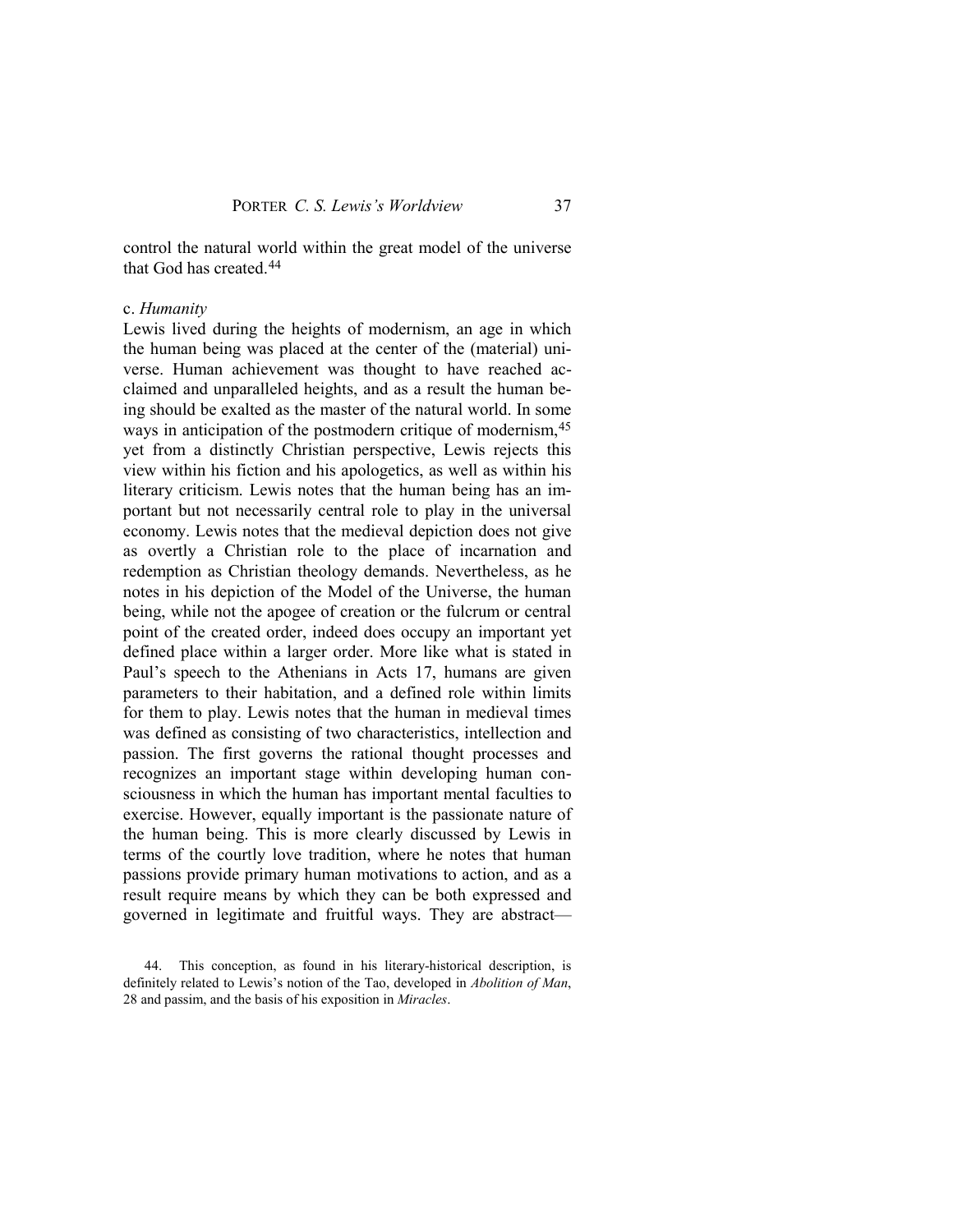more so perhaps than the expressions of human intellectual pursuit—but nevertheless real, and better understood when they are allegorically interpreted and depicted.

Human beings are perhaps seen at their interpretively most active and expressive in their attempts to understand the world in which they live. As already noted above, humans were able to grasp the need to differentiate themselves from the world around them, that is, to implement a useful subject-object divide that enabled them to grasp the otherness of the world, and not to confuse themselves with all that the world is, or to place themselves in too exalted a place within this world. The human expression of intellect is also seen in the process of reading and interpretation. Readers play an essential role in the interpretive process and hence are essential components of the interpreted world (see below for further discussion), and there are such things as good and bad readers. The importance of this distinction relates both to the works themselves that are read and to the role of readers. Lest readers end up believing that the act of reading itself is sufficient to produce good readings, Lewis notes that there are such things as good and bad readers, and that readings can change over time, ideally for the better as readers become better interpreters.[46](#page-35-0) This is an act of ensuring that readers as human interpreters understand the limits of their knowledge, and occupy the kind of place within the universal scheme that the Model of the Universe defined for humanity.

### d. *The Role of Interpretation*

As emphasized above, Lewis reveals in his literary criticism a worldview in which there is such a thing as objective reality, a reality that exists apart from the interpreting subject, and that indicates that there is an ultimate or absolute truth, in Lewis to be associated with divine truth that emanates from God. This

45. On developments in modern hermeneutical and interpretive theory, see Porter and Robinson, *Hermeneutics*, esp. 190–213.

<span id="page-35-0"></span>46. On the limitations of human intellect in criticism, see Lewis, "On Criticism," in *Of Other Worlds*, 43–58. The particular fault of autobiographical criticism is focused upon in Tillyard and Lewis, *Personal Heresy*, 1–31.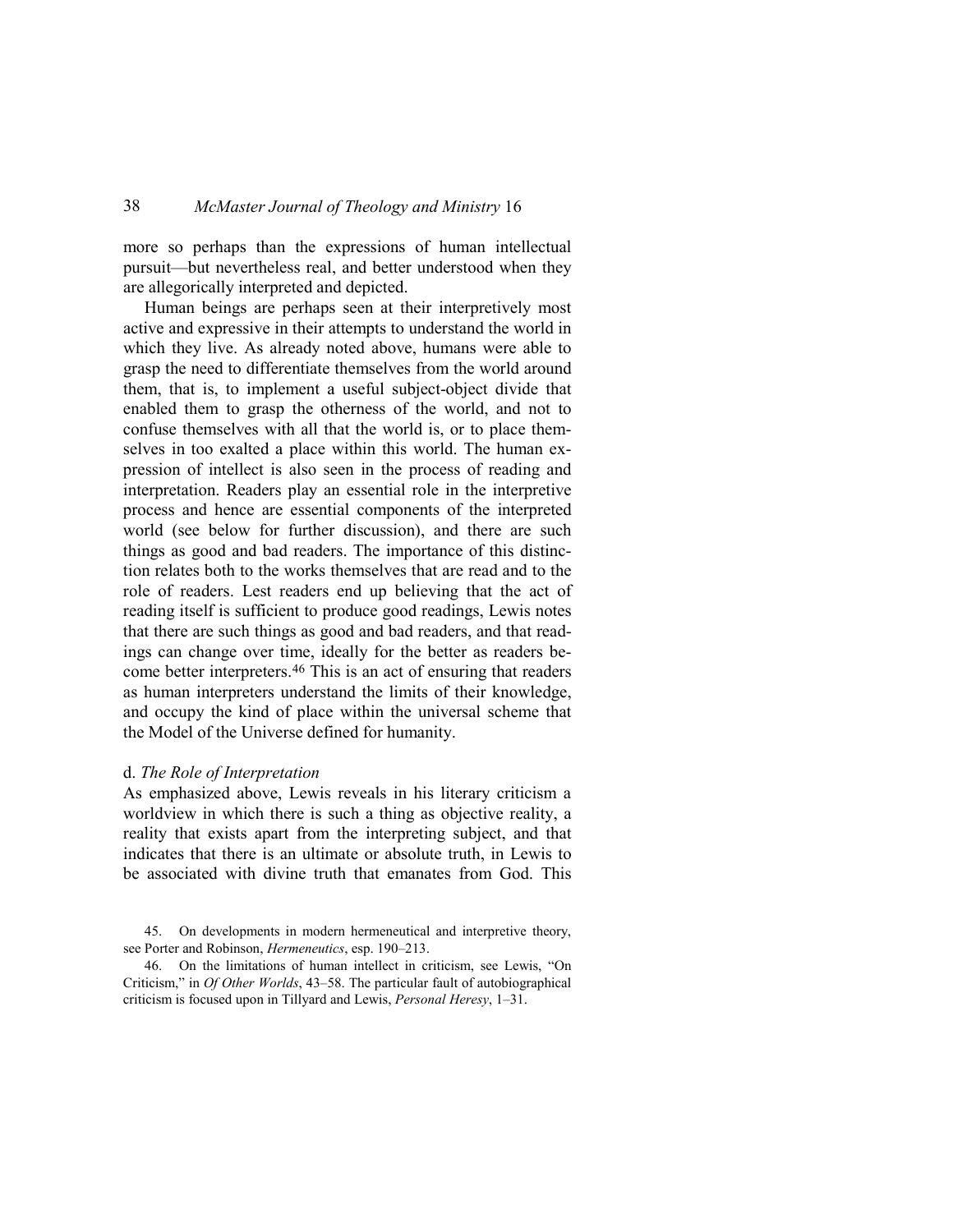reality is seen in a variety of ways, whether it is characterized as natural law or nature or reality or the universe. In all such cases, there is something that exists apart from the interpreting self. However, Lewis also notes that there is a role for interpretation to be played in the grasp and appreciation of this reality, and hence interpretation is an essential component of a well-formulated worldview. The role of interpretation may come as a surprise for those who are looking for an entirely objectivist formulation of Lewis's worldview. Lewis was too intelligent to see objective truth to be a thing that comes unmediated to the human being, thereby eliminating the need for interpretation. His fiction is predicated upon the role of interpretation by the informed reader, whether that person be a Christian who is fully appreciating the symbolism of *The Chronicles of Narnia* or a non-Christian who is being challenged by the symbolic conceptions of good and evil. Similar statements may be made about his space trilogy. Lewis's Christian writings as well include those that are formulated around allegorical depictions that require interpretation, such as in the *Great Divorce* and *Pilgrim's Regress*, and perhaps most boldly in *The Screwtape Letters*. Lewis clearly believed that allegory was an important means of interpretation, along the lines that the medieval mind viewed allegorical personification as a means whereby difficult abstract concepts could become fully embodied so that they could be tangibly grasped and understood. Lewis's overt Christian apologetics also presents challenges of interpretation to the reader, on several fronts. There is not the same use of allegory, but Lewis demands of readers that they either accept or reject his characterizations of the major secular arguments that he presents, requires that they judge whether his responses to these arguments are adequate or not, and then allows for readers to decide for themselves whether he has provided a plausible argument to convince them to change their beliefs (or in some instances reaffirm their beliefs with more cogent arguments).<sup>[47](#page-36-0)</sup>

<span id="page-36-0"></span><sup>47.</sup> That interpretation is fundamental to Lewis is seen in his frequent responses to other authors, as well as their responses to him. Many of these are captured in such works as *Personal Heresy* and other essay collections.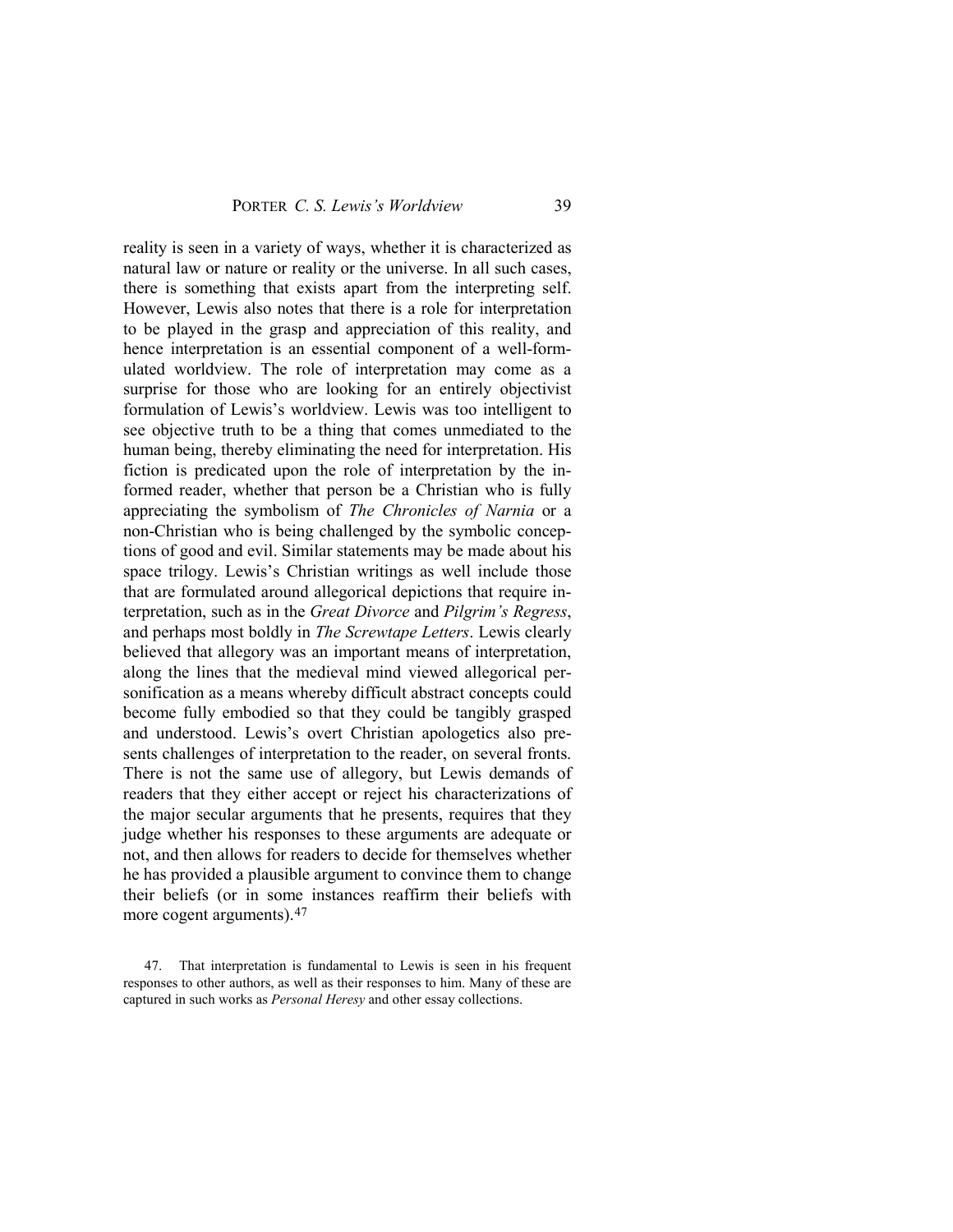Lewis's equation of Puritans and Humanists in *English Literature in the Sixteenth Century* illustrates well his belief in the importance and role of interpretation. Rather than playing these two parties off against each other as is usually done, he posits that Puritans and Humanists were often the same people, even if viewed from different perspectives (that is, perspective in criticism is fundamental). They were those who were concerned with preserving, transmitting, and interpreting culture, by means of the best thoughts and literary accomplishments of their day, including within that the role of theological thought. In Lewis's *Experiment in Criticism*, what at first looks like an endorsement of a reader-response criticism becomes a clear defense of objective criticism consistent with his worldview expressed elsewhere in his literary criticism, as well as in his apologetics, thus unifying and uniting all of the works treated in this essay. The literary text is something to be read. Nevertheless, it can be read better or worse by some than others. Lewis does not despair of interpretation, but he does believe that interpretation requires work. He wishes to reject moralistic judgments of the literary work, but to proceed toward evaluation as interpretation, that is, better readings are those that treat the text as a work in itself and as worth reading and interpreting. Those who read better, in other words, those who are better interpreters, will eventually come closer to grasping the meaning of the text. Those texts that result in such readings, or to put it in better terms, those that reveal more important and substantial meanings, are better pieces of literature. Therefore, evaluation is an important part of literature, but it is only a part and a result, not a preliminary move that establishes the agenda for reading and circumvents the reading process by arriving at premature and precluding judgments. In any case, interpretation is part of a worldview, including a Christian one, in that interpretation is part of the human condition and role within the created order.

### e. *The Book*

The book constitutes the final point of correlation between Lewis's worldview as revealed through his literary criticism and his Christian apologetics and writing. The book is clearly some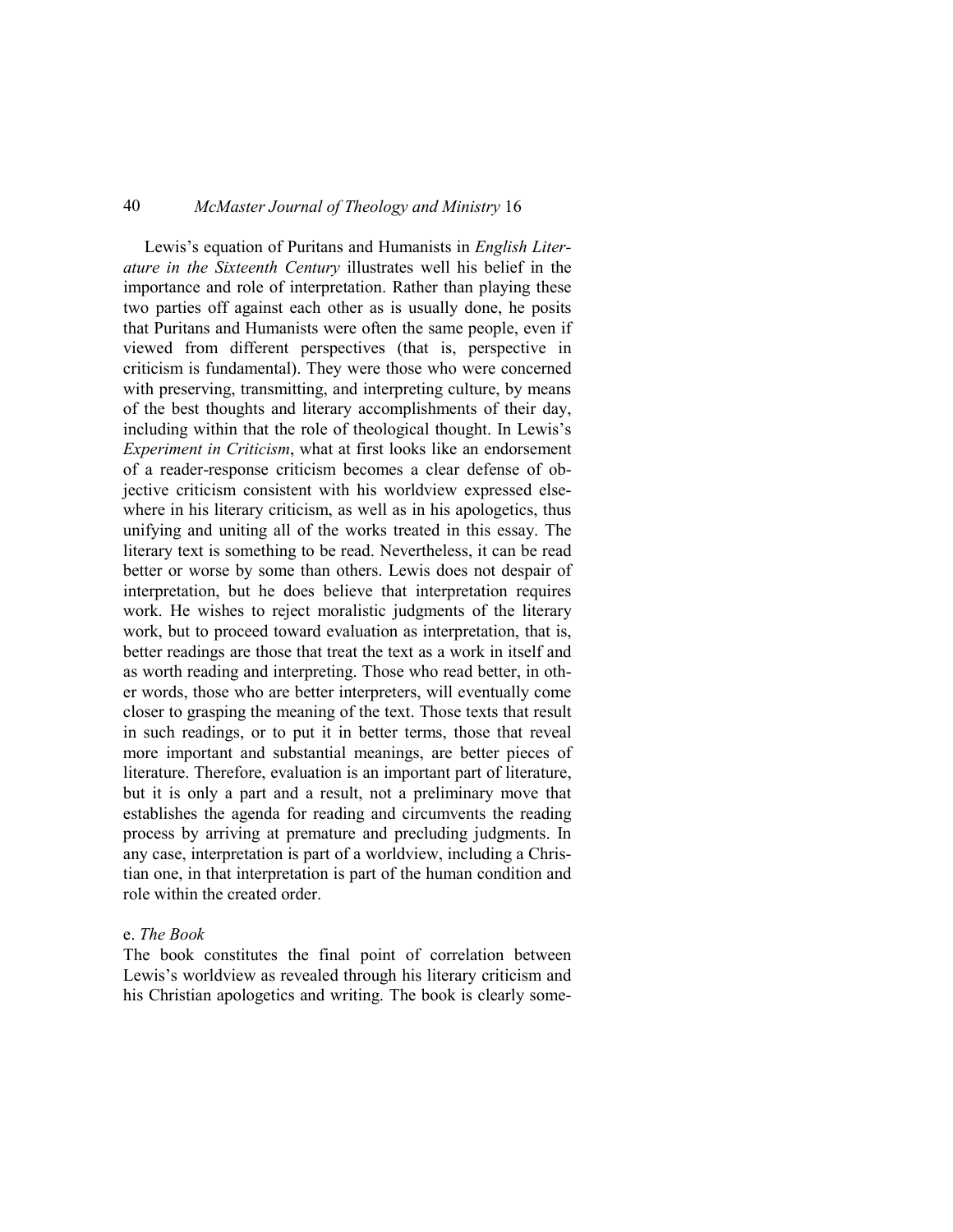thing that Lewis holds dear and chooses to focus upon. By this is meant not only "the book" as an instance of literature—certainly this was important to Lewis, because it was books that contained and transmitted the wealth of human knowledge. Lewis notes the importance of the book for medieval culture. Rather than view medieval life as a primitive society that was governed by superstition or the exercise of unbridled authority, such as that within the Church, Lewis points out the importance of the book. It was the book that preserved and transmitted knowledge from the ancients to the Middle Ages. It was likewise the book that was the repository for increased knowledge as humans explored their surrounding (objective) universe and then transmitted this knowledge to subsequent generations, those who retained their place within the Model of the Universe that persisted until the seventeenth century.

More than this, however, the book is for Lewis "the Book," that is, the Bible. The two are intertwined, as the Bible, the Book, as repository of God's truth is a unique example of the implement or tool, the book, by which human knowledge and civilization has been transmitted.[48](#page-38-0) The close relationship between "the book" and "the Book" is seen in even greater force in Lewis's essay on "Modern Theology and Biblical Criticism." In this essay, Lewis addresses biblical critics for their failure to understand the Bible correctly on the basis of their failing to have read enough non-biblical literature to form the kinds of literary judgments they propound. He uses two poignant examples. One is the statement by a scholar that John's Gospel is a "spiritual romance" similar to what this author purports to be other romances. After dispensing with the parallels, Lewis states, "I have been reading poems, romances, vision-literature, legends, myths all my life. I know what they are like. I know that not one of them is like this [i.e., John's Gospel]."[49](#page-38-1) He then cites Rudolf Bultmann's statement that the personality of Jesus cannot

<span id="page-38-1"></span><span id="page-38-0"></span><sup>48.</sup> Other essays that make a similar point are Lewis, "The Literary Impact of the Authorised Version," in *They Asked for a Paper*, 26–50 and "On the Reading of Old Books," in *God in the Dock*, 200–207.

<sup>49.</sup> Lewis, "Modern Theology and Biblical Criticism," 155.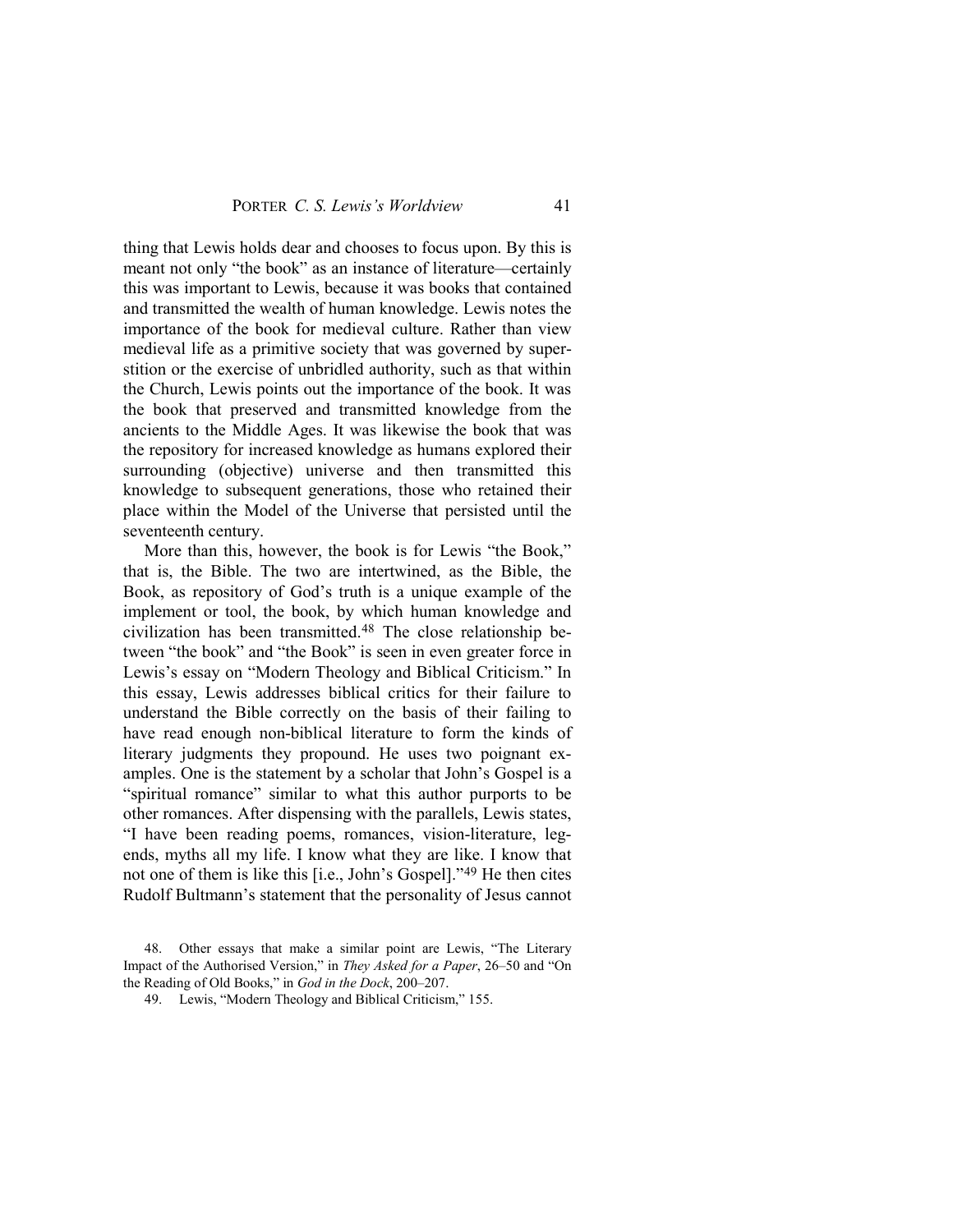be discerned from the Gospels. "Through what strange process has this learned German gone in order to make himself blind to what all men except him see? What evidence have we that he would recognize a personality if it were there?"[50](#page-39-0) Lewis finds this virtually incomprehensible, on the basis of his reading of accounts both ancient and modern that convey the personality and actions of various figures, historical and otherwise. As Lewis concludes regarding modern biblical scholarship, "These men ask me to believe they can read between the lines of the old texts; the evidence is their obvious inability to read (in any sense worth discussing) the lines themselves. They claim to see fernseed and can't see an elephant ten yards away in broad daylight."[51](#page-39-1)

Lewis's analysis above would also appropriately fit regarding interpretation, except that Lewis has vented his frustration regarding the blindness of biblical readers. This is not merely because interpretation is a necessary and complex process (perhaps too complex to be left to biblical scholars!), but because of the importance of the book that they are reading, the Book, one that requires that they bring a breadth of experience and ability that he finds lacking.

### *Conclusion*

Lewis is well known for his Christian apologetics, found within his Christian writings, apologetics, and fiction. Lewis is less well known for his Christian worldview as discernable within his literary criticism. Lewis clearly did not set out to write Christian apologetics within his literary criticism or to argue for a rigorous Christian worldview. His literary criticism, whether it is literary history, applied criticism, or critical theory, stands on its own as first-rate scholarship that has stood the test of critical time and established Lewis as one of the most important literary scholars of the twentieth century—regardless of one's view of his Christian beliefs, fiction, and apologetics. Nevertheless, all of Lewis's

<span id="page-39-0"></span><sup>50.</sup> Ibid., 156, citing Bultmann, *Theology of the New Testament*, 35.

<span id="page-39-1"></span><sup>51.</sup> Lewis, "Modern Theology and Biblical Criticism," 157.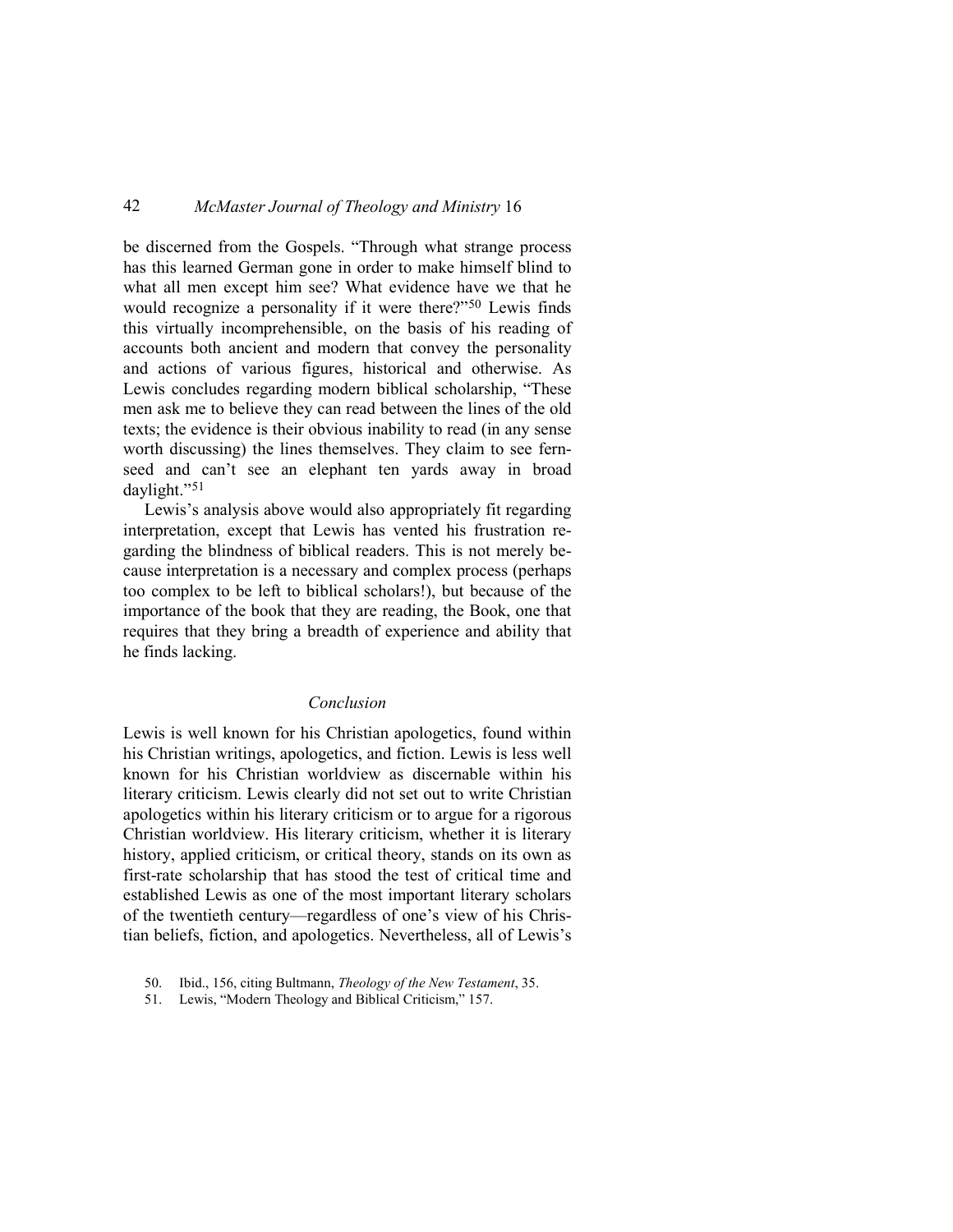most important literary criticism was written after his conversion to Christianity. This criticism has a common orientation within Lewis's own critical perspective, as has been noted above, and it often addresses issues that stood at the center of his interests. Therefore, it stands to reason that this literary-critical work would also in some way—even if it is not overt or at the forefront—reflect his Christian worldview, one that he developed and continued to refine for over thirty years. This essay has attempted to examine four of his major works to ascertain the Christian worldview that appears to underlie and undergird them. In five significant areas, Lewis makes clear that the framework by which he evaluates literature—especially the literature of the Middle Ages and Renaissance—is also the same framework by which he evaluates life itself.

### *Bibliography*

- Arnold, Matthew. *On Translating Homer: Three Lectures Given at Oxford.* 1st ed. Oxford: Longman, Green, Longman & Roberts, 1861.
- Bailey, George. "In the University." In *C. S. Lewis: Speaker and Teacher*, edited by Carolyn Keefe, 103–22. Grand Rapids: Zondervan, 1971.
- Barbour, Brian. "Lewis and Cambridge." *Modern Philology* 96, no. 4 (1999) 439–84.
- Bultmann, Rudolf. *Theology of the New Testament*. Vol. 1. Translated by Kendrick Grobel. London: SCM, 1952.
- Calin, William. *The Twentieth-Century Humanist Critics: From Spitzer to Frye*. Toronto: University of Toronto Press, 2007.
- Cawsey, Kathy. *Twentieth-Century Chaucer Criticism: Reading Audiences*. Farnham, Surrey, UK: Ashgate, 2011.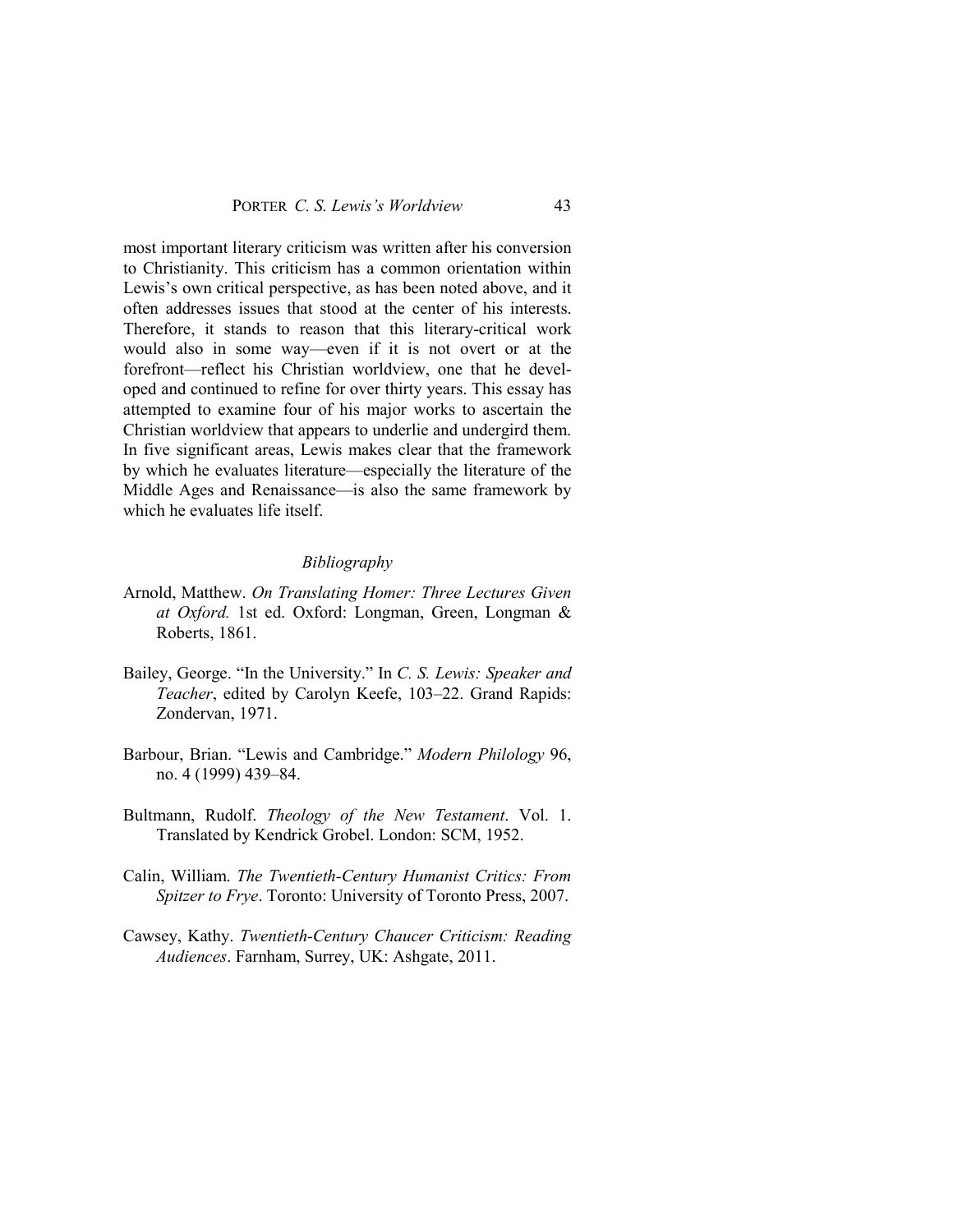- Daniel, Jerry L. "The Taste of the Pineapple: A Basis for Literary Criticism." In *The Taste of the Pineapple: Essays on C. S. Lewis as Reader, Critic, and Imaginative Writer*, edited by Bruce L. Edwards, 9–27. Bowling Green, OH: Bowling Green State University Popular Press, 1988.
- Danielson, Dennis. "Intellectual Historian." In *The Cambridge Companion to C. S. Lewis*, edited by Robert MacSwain and Michael Ward, 43–57. Cambridge: Cambridge University Press, 2010.
- Downey, Deane E., and Stanley E. Porter, eds. *Christian Worldview and the Academic Disciplines: Crossing the Academy*. McMaster Divinity College Press General Series. Eugene, OR: Pickwick, 2009.
- Downing, David C. "From Pillar to Postmodernism: C. S. Lewis and Current Critical Discourse." *Christianity and Literature* 46 (1997) 169–78.
- Duriez, Colin. *The C. S. Lewis Encyclopedia: A Complete Guide to His Life, Thought, and Writings*. Edison, NJ: Inspirational, 2000.
- Edwards, Bruce L. *A Rhetoric of Reading: C. S. Lewis's Defense of Western Literacy*. Provo, UT: Brigham Young University, 1986.
- ———, ed. *C. S. Lewis: Life, Works, and Legacy*. Vol. 3, *Apologist, Philosopher, and Theologian*. Westport, CN: Praeger, 2007.
- ———, ed. *C. S. Lewis: Life, Works, and Legacy*. Vol. 4, *Scholar, Teacher, and Public Intellectual*. Westport, CN: Praeger, 2007.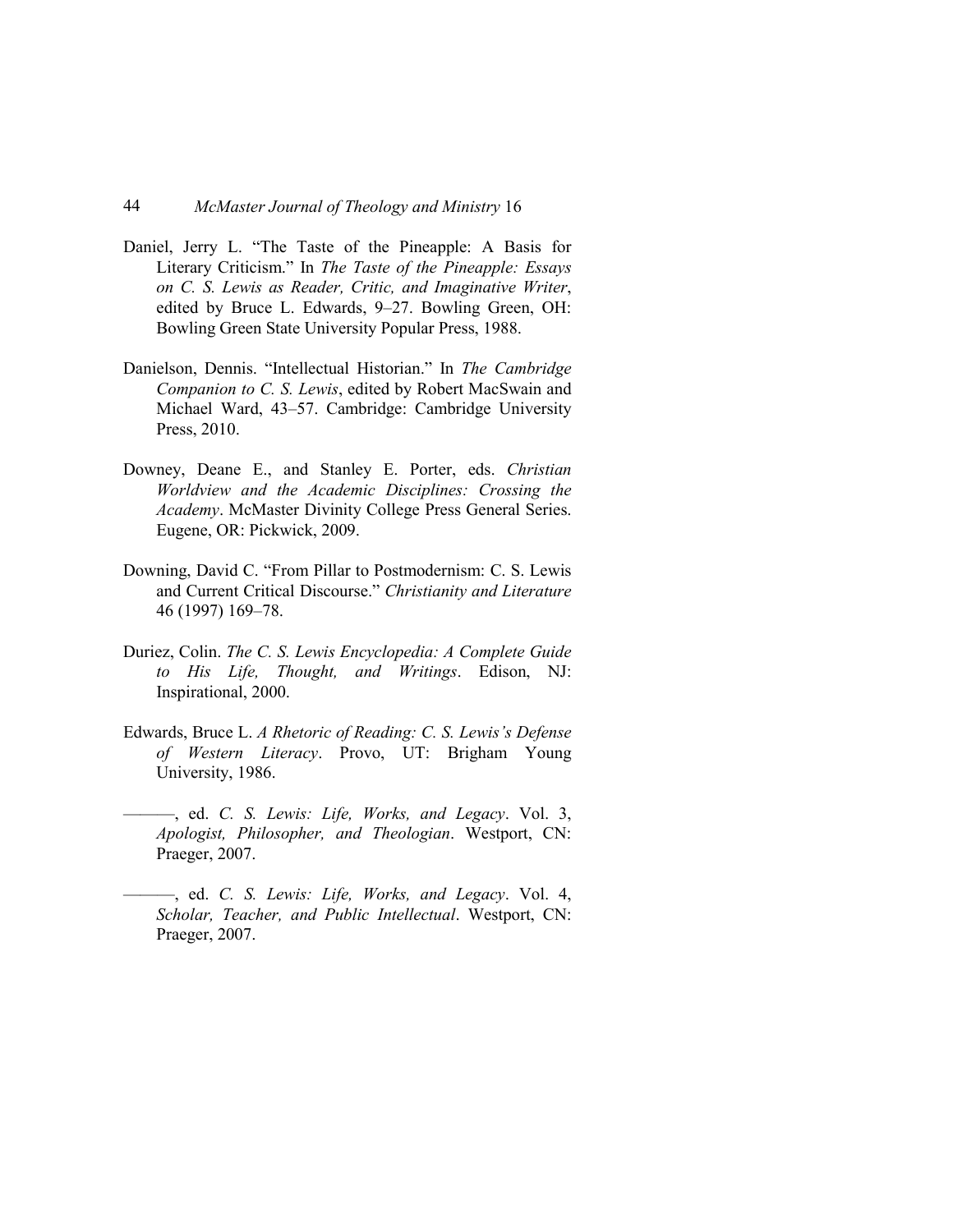- Fish, Stanley. *Is There a Text in This Class? The Authority of Interpretive Communities*. Cambridge, MA: Harvard University Press, 1980.
- Fleming, John V. "Literary Critic." In *The Cambridge Companion to C. S. Lewis*, edited by Robert MacSwain and Michael Ward, 15–28. Cambridge: Cambridge University Press, 2010.
- Glyer, Diana Pavlic. *The Company They Keep: C. S. Lewis and J. R. R. Tolkien as Writers in Community*. Kent, OH: Kent State University Press, 2006.
- Hannay, Margaret P. "Provocative Generalizations: The Allegory of Love in Retrospect." In *The Taste of the Pineapple: Essays on C. S. Lewis as Reader, Critic, and Imaginative Writer*, edited by Bruce L. Edwards, 58–78. Bowling Green, OH: Bowling Green State University Popular Press, 1988.
- Holmer, Paul L. *C. S. Lewis: The Shape of His Faith and Thought*. New York: Harper & Row, 1976.
- Howard, Thomas. *The Achievement of C. S. Lewis: A Reading of His Fiction*. Wheaton, IL: Harold Shaw, 1980.
- Iser, Wolfgang. *The Implied Reader*. Baltimore: Johns Hopkins University Press, 1974.
- Jauss, Hans Robert. *Toward an Aesthetic of Reception*. Translated by Timothy Bahti. Minneapolis: University of Minnesota Press, 1982.
- Lewis, C. S. *The Abolition of Man: Reflections on Education with Special Reference to the Teaching of English in the Upper Forms of Schools.* Oxford: Oxford University Press, 1943.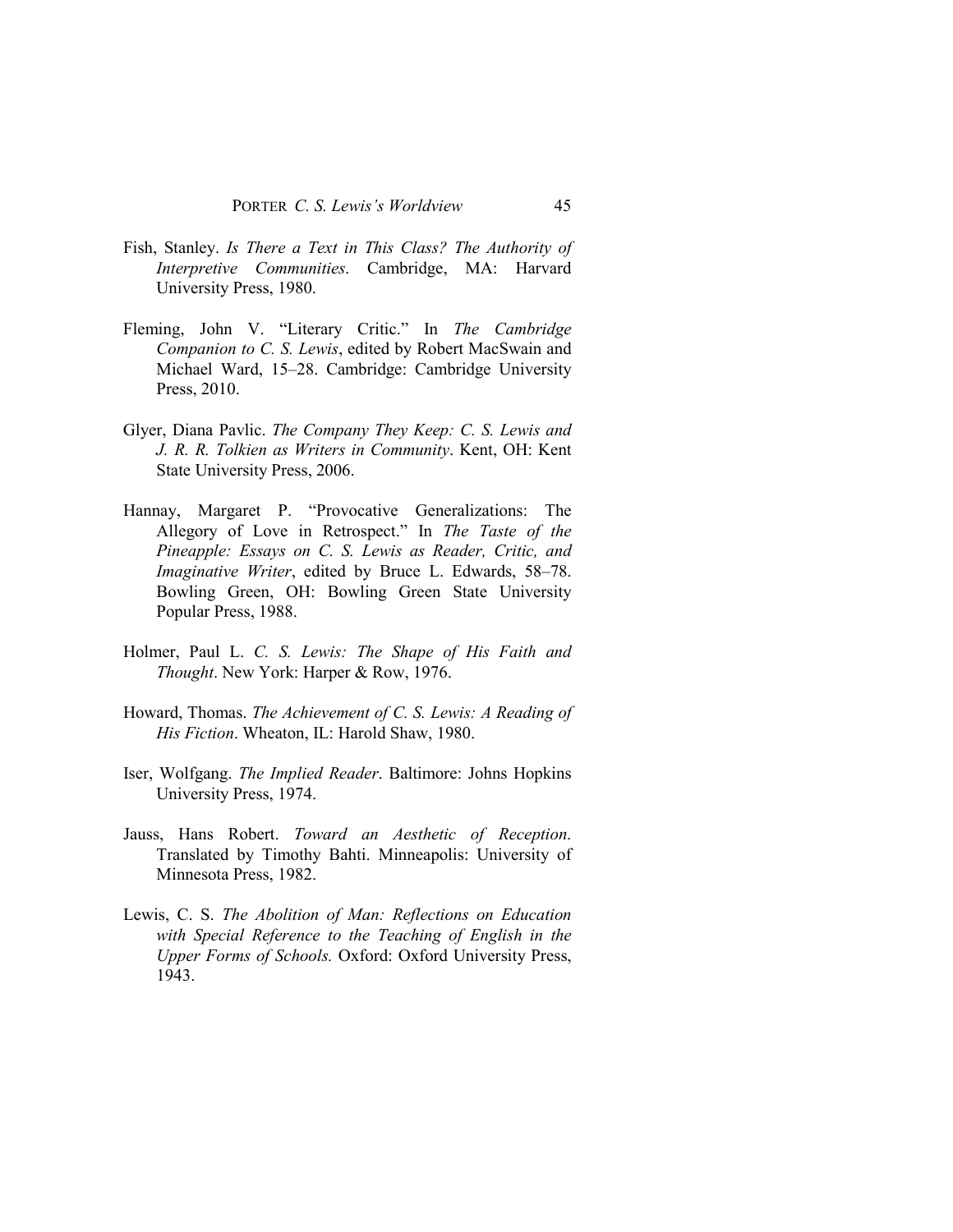- 46 *McMaster Journal of Theology and Ministry* 16
	- ———. *The Allegory of Love: A Study in Medieval Tradition*. Oxford: Clarendon, 1936.
- ———. "Christianity and Literature." In *Christian Reflections*, edited by Walter Hooper, 1–11. Grand Rapids: Eerdmans, 1967.
- ———. *De Descriptione Temporum: An Inaugural Lecture*. Cambridge: Cambridge University Press, 1955. Repr. in *They Asked for a Paper: Papers and Addresses*, 9–25. London: Bles, 1962.
- ———. *The Discarded Image: An Introduction to Medieval and Renaissance Literature*. Cambridge: Cambridge University Press, 1964.
- ———. *English Literature in the Sixteenth Century Excluding Drama*. Oxford History of English Literature. Oxford: Clarendon, 1954.
- ———. *Essay Collection: Literature, Philosophy and Short Stories*, edited by Lesley Walmsley. London: HarperCollins, 2000.
- ———. *An Experiment in Criticism*. Cambridge: Cambridge University Press, 1961.

———. *The Four Loves*. London: Bles, 1960.

- ———. *God in the Dock: Essays on Theology and Ethics*, edited by Walter Hooper. Grand Rapids: Eerdmans, 1970.
- ———. *The Great Divorce: A Dream.* London: Bles, 1945.
	- ———. *Mere Christianity: A Revised and Amplified Edition, with a New Introduction. Of the Three Books 'Broadcast Talks,' 'Christian Behaviour,' and 'Beyond Personality.'* London: Bles, 1952.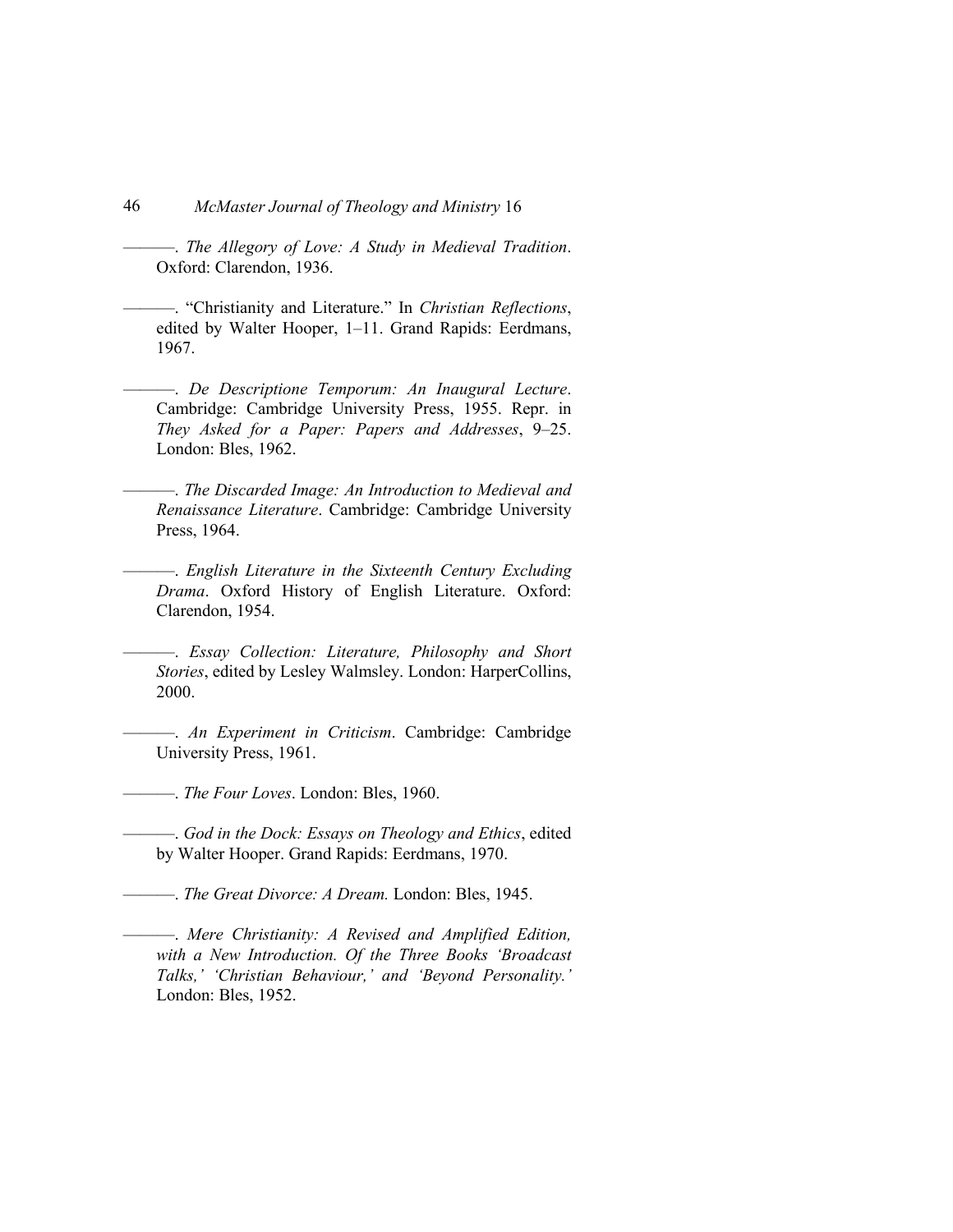———. *Miracles: A Preliminary Study*. London: Bles, 1947.

- ———. "Modern Theology and Biblical Criticism." In *Christian Reflections*, edited by Walter Hooper, 152–66. Grand Rapids: Eerdmans, 1967.
- ———. *Of Other Worlds: Essays and Stories*, edited by Walter Hooper. London: Bles, 1966.

———. *Of This and Other Worlds*, edited by Walter Hooper. London: Fount, 1984.

———. *On Stories and Other Essays on Literature*. New York: Harcourt Brace Jovanovich, 1982.

———. *The Pilgrim's Regress: An Allegorical Apology for Christianity, Reason, and Romanticism*. London: Dent, 1933.

———. *A Preface to Paradise Lost*. London: Oxford University Press, 1942.

———. *Rehabilitations and Other Essays*. London: Oxford University Press, 1939.

———. *The Screwtape Letters*. London: Bles, 1942.

———. *Selected Literary Essays*, edited by Walter Hooper. London: Cambridge University Press, 1969.

———. *Studies in Medieval and Renaissance Literature*, edited by Walter Hooper. Cambridge: Cambridge University Press, 1966.

———. *Studies in Words*. Cambridge: Cambridge University Press, 1960.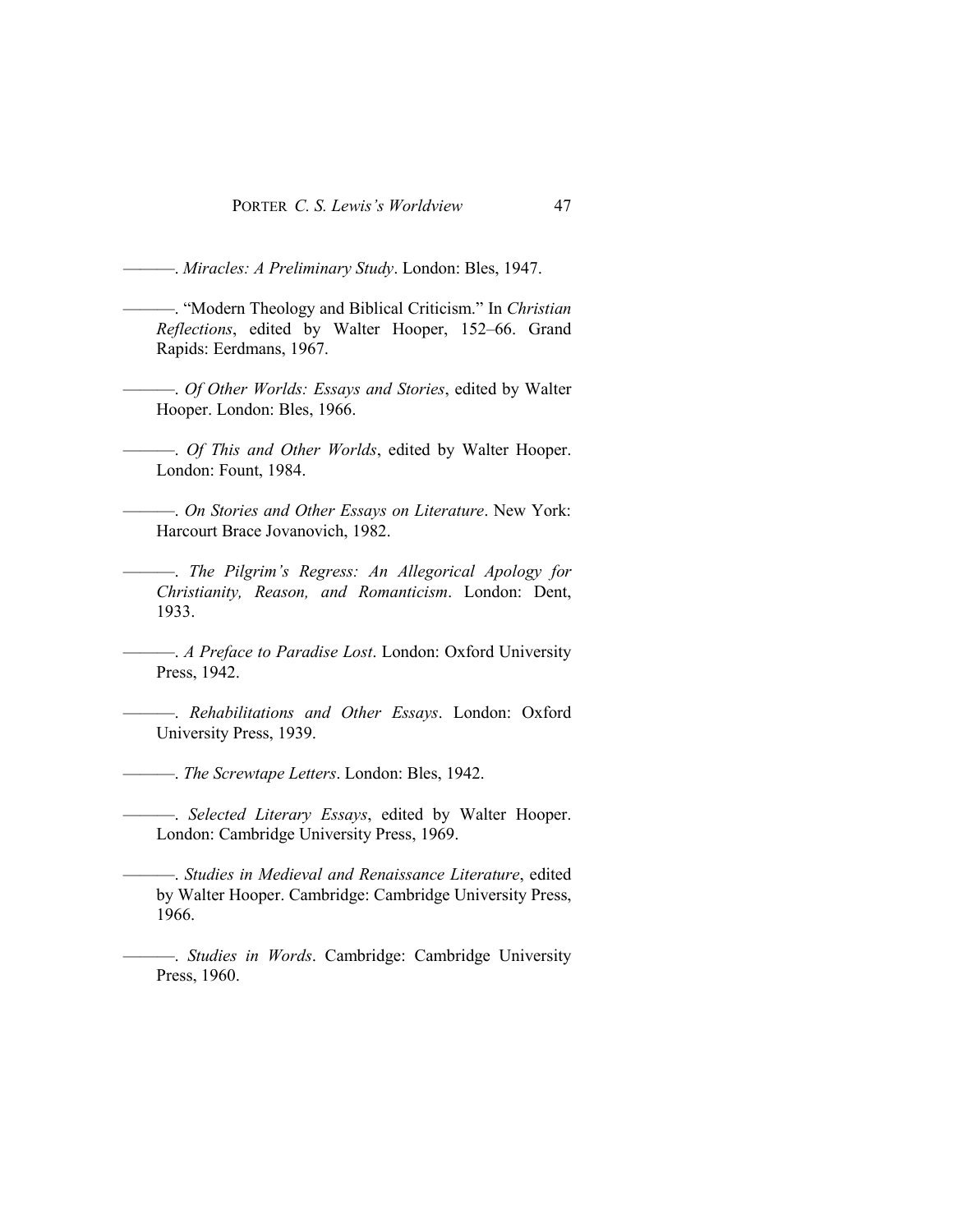- 48 *McMaster Journal of Theology and Ministry* 16
- ———. *Surprised by Joy: The Shape of My Early Life.* London: Bles, 1955.
- ———. *They Asked for a Paper: Papers and Addresses.* London: Bles, 1962.
- ———. *Till We Have Faces: A Myth Retold*. London: Bles, 1956.
- ———. "What Chaucer Really Did to *Il Filostrato*." *Essays and Studies by Members of the English Association* 17 (1932) 56–75. Repr. in *Chaucer Criticism.* Vol. 2, *Troilus and Criseyde and the Minor Poems*, edited by Richard J. Schoeck and Jerome Taylor, 16–33. Notre Dame, IN: University of Notre Dame Press, 1961.
- Lodge, David, ed. *20th Century Literary Criticism: A Reader.* London: Routledge, 1972.
- Logan, Stephen. "Literary Theorist." In *The Cambridge Companion to C. S. Lewis*, edited by Robert MacSwain and Michael Ward, 29–42. Cambridge: Cambridge University Press, 2010.
- Lovejoy, Arthur O. *The Great Chain of Being: A Study of the History of an Idea*. Cambridge, MA: Harvard University Press, 1936.
- McCumber, John. *Time and Philosophy: A History of Continental Thought*. Montreal and Kingston: McGill-Queens University Press, 2011.
- McGrath, Alistair. *C. S. Lewis—A Life: Eccentric Genius, Reluctant Prophet*. Wheaton, IL: Tyndale House, 2013.
- Moreland, J. P., and William Lane Craig. *Philosophical Foundations for a Christian Worldview*. Downers Grove, IL: InterVarsity, 2003.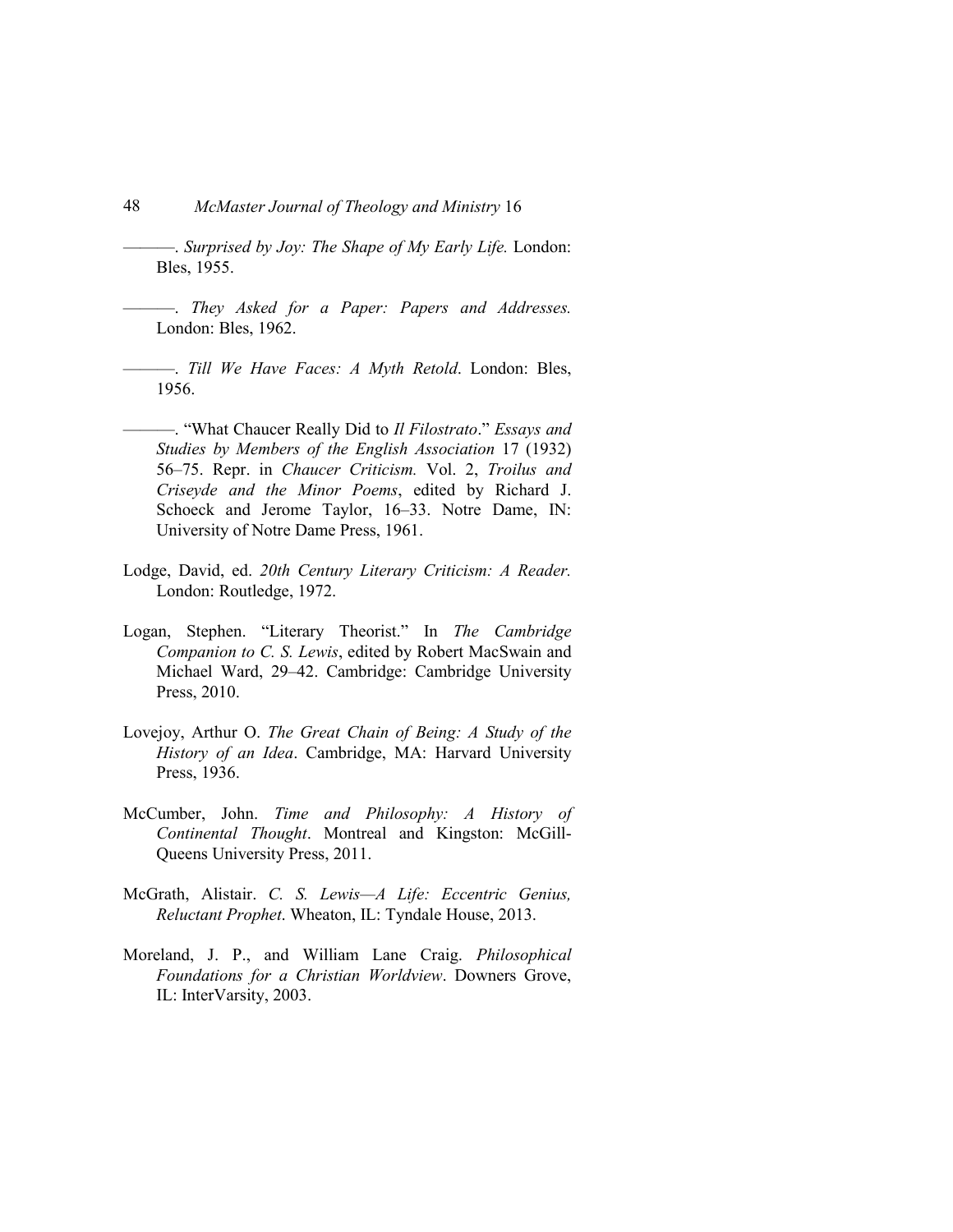- Nash, Ronald H. *World Views in Conflict: Choosing Christianity in a World of Ideas*. Grand Rapids: Zondervan, 1992.
- Piehler, Paul. "Visions and Revisions: C. S. Lewis's Contributions to the Theory of Allegory." In *The Taste of the Pineapple: Essays on C. S. Lewis as Reader, Critic, and Imaginative Writer*, edited by Bruce L. Edwards, 79–91. Bowling Green, OH: Bowling Green State University Popular Press, 1988.
- Porter, Stanley E., and Jason C. Robinson. *Hermeneutics: An Introduction to Interpretive Theory.* Grand Rapids: Eerdmans, 2011.
- Scott, Wilbur. *Five Approaches of Literary Criticism: An Arrangement of Contemporary Critical Essays*. New York: Collier, 1962.
- Sharrock, Roger. "Second Thoughts: C. S. Lewis on Chaucer's Troilus." *Essays in Criticism* 8 (1958) 123–37.
- Sire, James W. *The Universe Next Door*. 5th ed. Downers Grove, IL: InterVarsity, 2009.
- Tambling, Jeremy. "After the 'Cambridge School': F. R. Leavis (1895–1978), *Scrutiny* (1932–1952) and Literary Studies in Britain." In *The Continuum Encyclopedia of Modern Criticism and Theory*, edited by Julian Wolfreys, 698–703. New York: Continuum, 2002.
- Tillyard, E. M. W. *The Elizabethan World Picture*. Harmondsworth: Penguin, 1943.
- Tillyard, E. M. W., and C. S. Lewis. *The Personal Heresy: A Controversy*. Oxford: Oxford University Press, 1939.